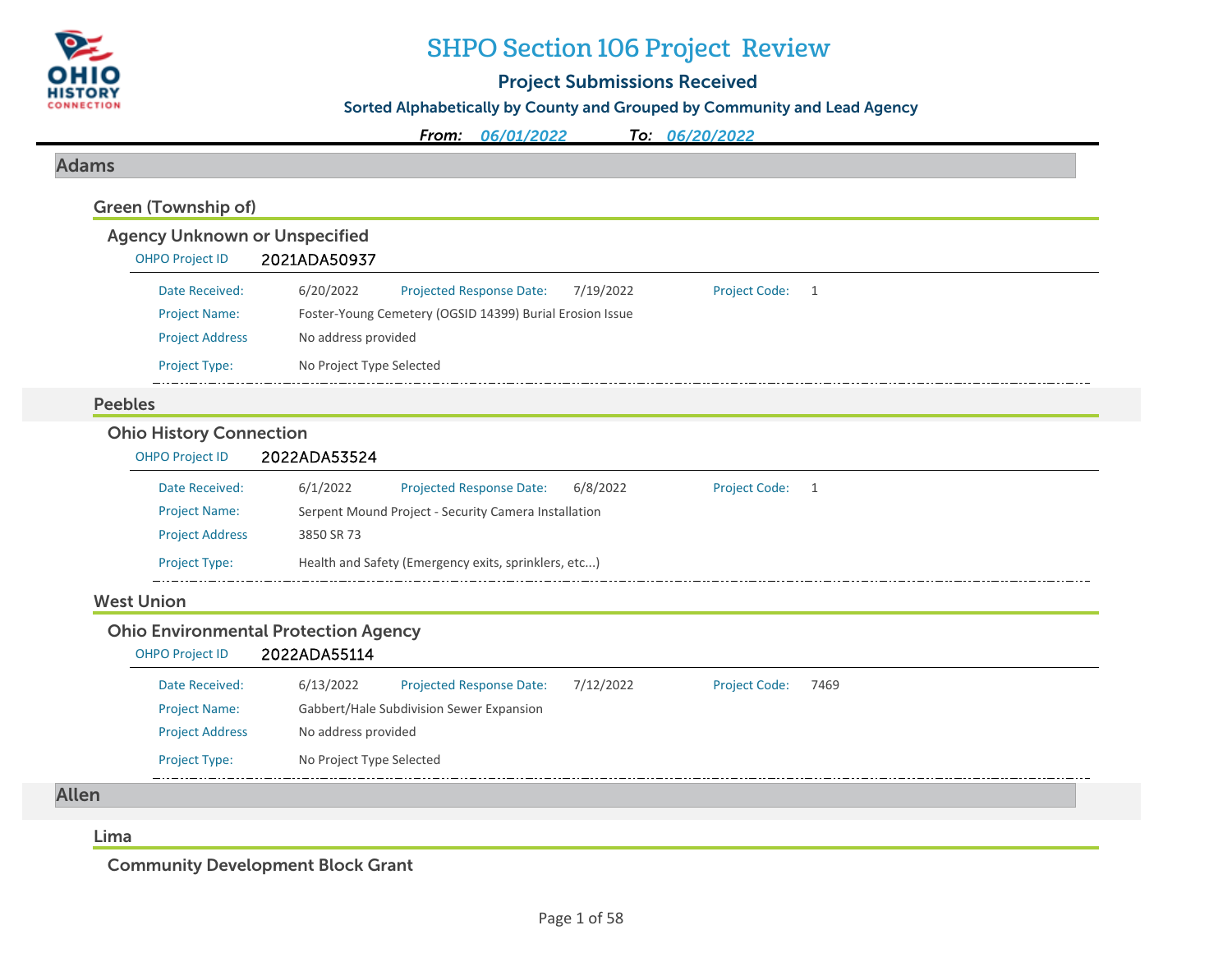| <b>OHPO Project ID</b>                   | 2022ALL55073                                                                                  |
|------------------------------------------|-----------------------------------------------------------------------------------------------|
| Date Received:                           | 6/7/2022<br><b>Projected Response Date:</b><br>7/6/2022<br>Project Code: 1                    |
| <b>Project Name:</b>                     | Lima's Samaritan House<br>328 W McKibben St                                                   |
| <b>Project Address</b>                   |                                                                                               |
| Project Type:                            | Rehabilitation (exclusive of housing rehab above)                                             |
| <b>Ashland</b>                           |                                                                                               |
|                                          |                                                                                               |
| <b>Ohio Department of Transportation</b> |                                                                                               |
| <b>OHPO Project ID</b>                   | 2022ASD55022                                                                                  |
| Date Received:                           | 6/2/2022<br><b>Projected Response Date:</b><br>7/1/2022<br><b>Project Code:</b><br>PID 114065 |
| <b>Project Name:</b>                     | ASD-42-14.77                                                                                  |
| <b>Project Address</b>                   | No address provided                                                                           |
| <b>Project Type:</b>                     | Road construction                                                                             |
| <b>Green (Township of)</b>               |                                                                                               |
|                                          | <b>Federal Energy Regulatory Commission</b>                                                   |
| <b>OHPO Project ID</b>                   | 2022ASD55036                                                                                  |
|                                          |                                                                                               |
| Date Received:                           | 6/3/2022<br><b>Projected Response Date:</b><br>7/2/2022<br><b>Project Code:</b><br>Columbia   |
| <b>Project Name:</b>                     | Columbia Gas Lucas Well 10620 Wellhead Replacement Project                                    |
| <b>Project Address</b>                   | No address provided                                                                           |
| Project Type:                            | Gas transmission projects, inc. compressor stations                                           |
| <b>Hayesville</b>                        |                                                                                               |
| <b>OHPO Project ID</b>                   | <b>Ohio Environmental Protection Agency</b><br>2022ASD54948                                   |
| Date Received:                           | 6/17/2022<br>7/16/2022<br>Projected Response Date:<br>Project Code: 1                         |
| <b>Project Name:</b>                     | Village of Hayesville Water Treatment Plant and Wells                                         |
| <b>Project Address</b>                   | No address provided                                                                           |
| Project Type:                            | No Project Type Selected                                                                      |
| <b>Ashtabula</b>                         |                                                                                               |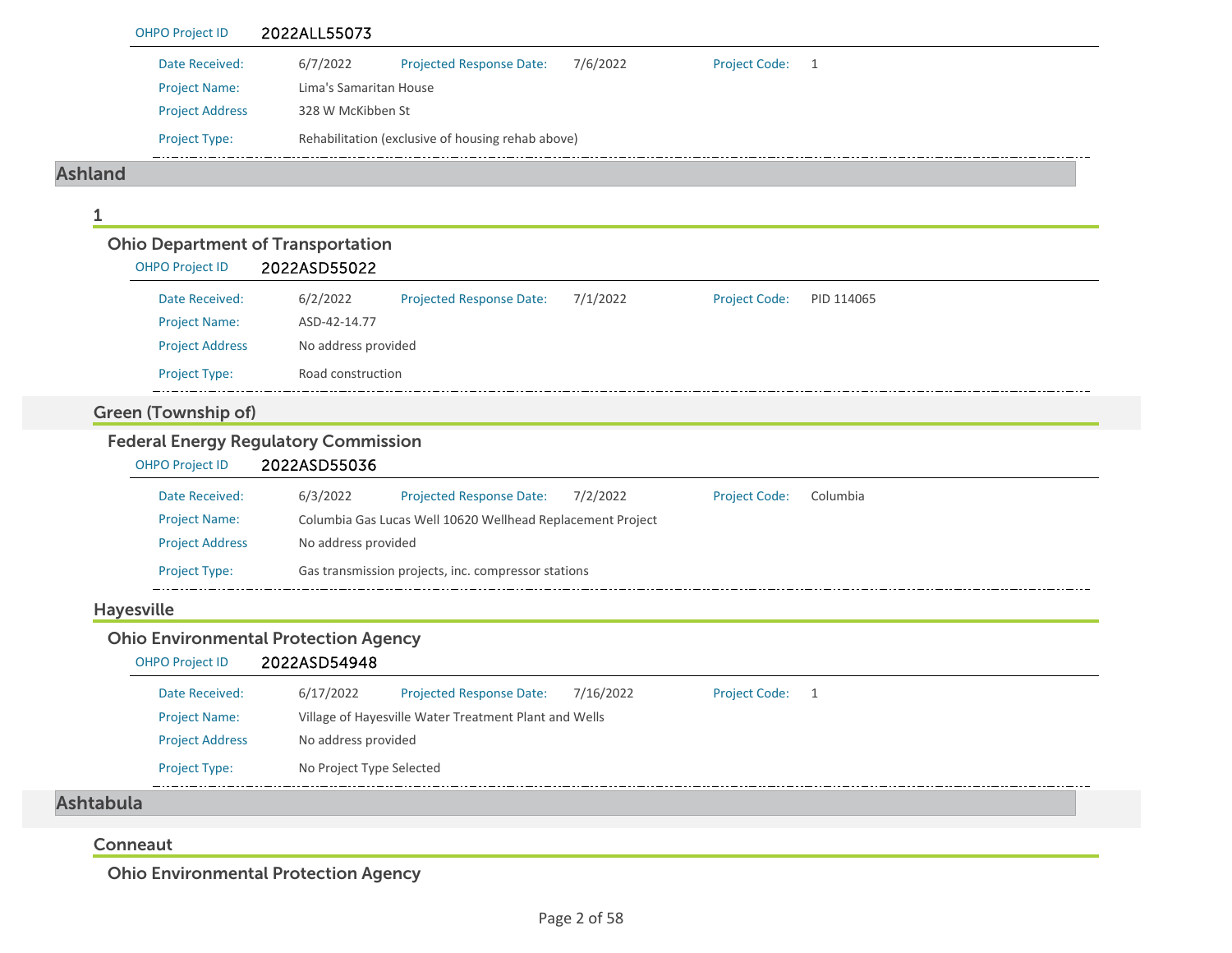| <b>OHPO Project ID</b>                                                | 2020ATB49238                                  |                                              |                      |                    |
|-----------------------------------------------------------------------|-----------------------------------------------|----------------------------------------------|----------------------|--------------------|
|                                                                       |                                               |                                              |                      |                    |
| Date Received:<br><b>Project Name:</b>                                | 6/7/2022<br>Conneaut Harbor Dredging 2020-22  | <b>Projected Response Date:</b><br>7/6/2022  | Project Code: 1      |                    |
| <b>Project Address</b>                                                | No address provided                           |                                              |                      |                    |
|                                                                       |                                               |                                              |                      |                    |
| Project Type:                                                         | Dredging                                      |                                              |                      |                    |
| <b>Athens</b>                                                         |                                               |                                              |                      |                    |
| 1                                                                     |                                               |                                              |                      |                    |
| <b>Ohio Department of Natural Resources</b><br><b>OHPO Project ID</b> | 2022ATH54915                                  |                                              |                      |                    |
| Date Received:                                                        | 6/17/2022                                     | 7/16/2022<br><b>Projected Response Date:</b> | <b>Project Code:</b> | $\overline{1}$     |
| <b>Project Name:</b>                                                  | Orphan Well Project Athens 7 Hayes #B1        |                                              |                      |                    |
| <b>Project Address</b>                                                | No address provided                           |                                              |                      |                    |
| Project Type:                                                         | No Project Type Selected                      |                                              |                      |                    |
| <b>Athens</b>                                                         |                                               |                                              |                      |                    |
| <b>Federal Communication Commission</b>                               |                                               |                                              |                      |                    |
| <b>OHPO Project ID</b>                                                | 2022ATH55087                                  |                                              |                      |                    |
| Date Received:                                                        | 6/10/2022                                     | <b>Projected Response Date:</b><br>7/9/2022  | <b>Project Code:</b> | <b>TCNS 249070</b> |
| <b>Project Name:</b>                                                  | AT&T Site SOH3955 (OU CAMPUS) (FA # 10106794) |                                              |                      |                    |
| <b>Project Address</b>                                                | 36 S Court St                                 |                                              |                      |                    |
| Project Type:                                                         | No Project Type Selected                      |                                              |                      |                    |
| <b>Canaan (Township of)</b>                                           |                                               |                                              |                      |                    |
| <b>Ohio Department of Natural Resources</b>                           |                                               |                                              |                      |                    |
| <b>OHPO Project ID</b>                                                | 2022ATH54754                                  |                                              |                      |                    |
| Date Received:                                                        | 6/2/2022                                      | <b>Projected Response Date:</b><br>7/1/2022  | <b>Project Code:</b> | AT-Cn-02           |
| <b>Project Name:</b>                                                  | Cone                                          |                                              |                      |                    |
| <b>Project Address</b>                                                | 8776 Mine Rd                                  |                                              |                      |                    |
| Project Type:                                                         | No Project Type Selected                      |                                              |                      |                    |
| Dover (Township of)                                                   |                                               |                                              |                      |                    |
|                                                                       |                                               |                                              |                      |                    |
| <b>Ohio Department of Natural Resources</b>                           |                                               |                                              |                      |                    |
| <b>OHPO Project ID</b>                                                | 2020ATH48907                                  |                                              |                      |                    |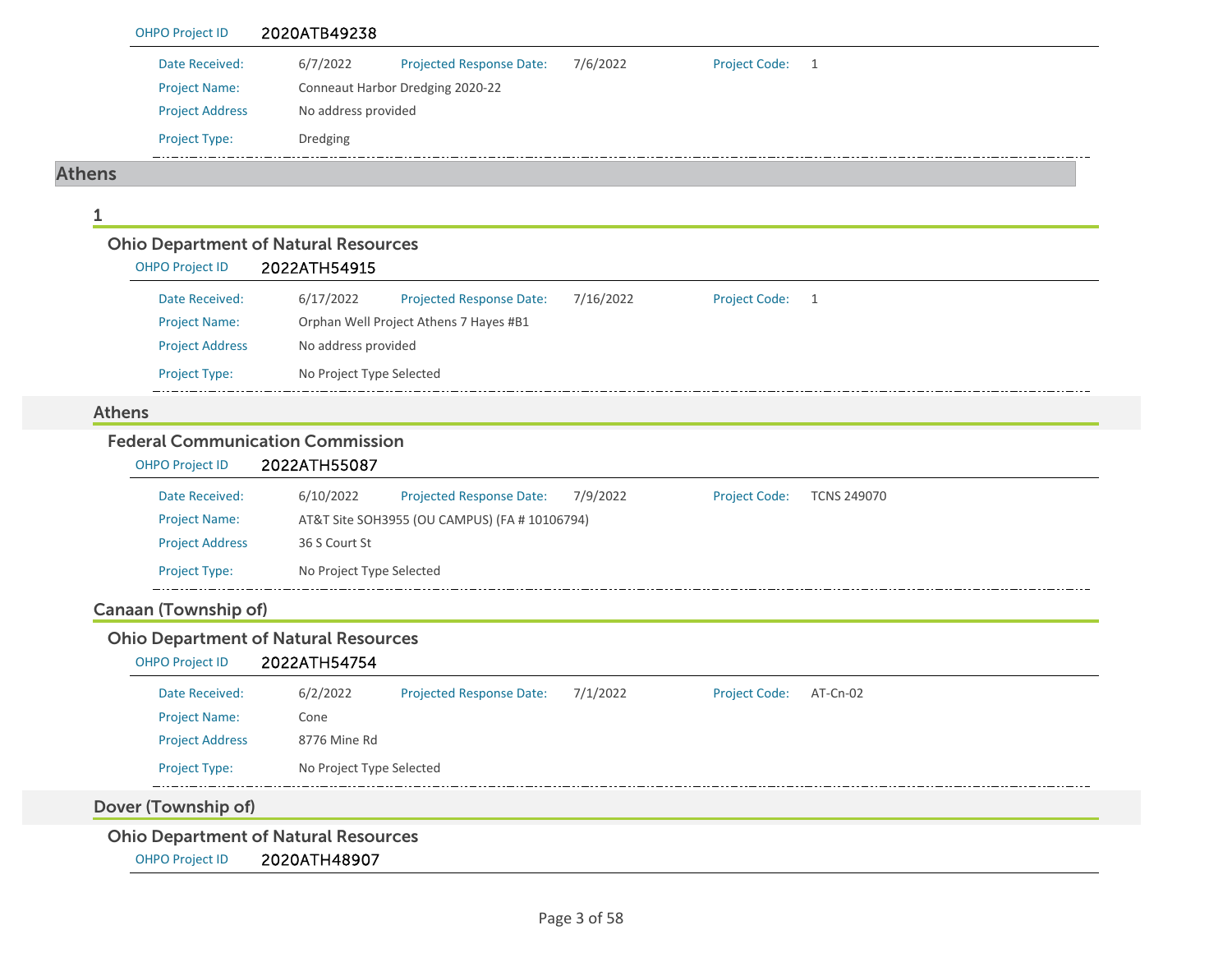| Date Received:         | 6/9/2022                                               | <b>Projected Response Date:</b> | 7/8/2022 | <b>Project Code:</b> |  |  |  |  |
|------------------------|--------------------------------------------------------|---------------------------------|----------|----------------------|--|--|--|--|
| <b>Project Name:</b>   | Truetown AMD to Paint Pigment Production Pilot Project |                                 |          |                      |  |  |  |  |
| <b>Project Address</b> | No address provided                                    |                                 |          |                      |  |  |  |  |
| <b>Project Type:</b>   | No Project Type Selected                               |                                 |          |                      |  |  |  |  |
|                        |                                                        |                                 |          |                      |  |  |  |  |

### **Jacksonville**

#### Federal Emergency Management Agency OHPO Project ID 2022ATH53937 Date Received: 6/10/2022 Projected Response Date: 7/9/2022 Project Code: 1 Project Name: Siren Project - DR4507 Project Address 34 S 6th St Project Type: No Project Type Selected  $\frac{1}{2}$  .  $\frac{1}{2}$ Lee and Alexander (Township of) Ohio Power Siting Board OHPO Project ID 2021ATH53199 Date Received: 6/8/2022 Projected Response Date: 7/7/2022 Project Code: AEP Project Name: Lee Extension 138kV Rebuild Project Project Address No address provided Project Type: Electricity transmission projects, inc. substations  $-1$ Auglaize

### Saint Marys (Township of)

### Ohio Department of Natural Resources

### OHPO Project ID 2022AUG54884

| Date Received:         | 6/17/2022                | <b>Projected Response Date:</b>           | 7/16/2022 | <b>Project Code:</b> |  |  |  |  |
|------------------------|--------------------------|-------------------------------------------|-----------|----------------------|--|--|--|--|
| <b>Project Name:</b>   |                          | St. Marys Wetland Treatment Train Project |           |                      |  |  |  |  |
| <b>Project Address</b> | No address provided      |                                           |           |                      |  |  |  |  |
| <b>Project Type:</b>   | No Project Type Selected |                                           |           |                      |  |  |  |  |

#### St. Marys

Community Development Block Grant

OHPO Project ID 2022AUG54843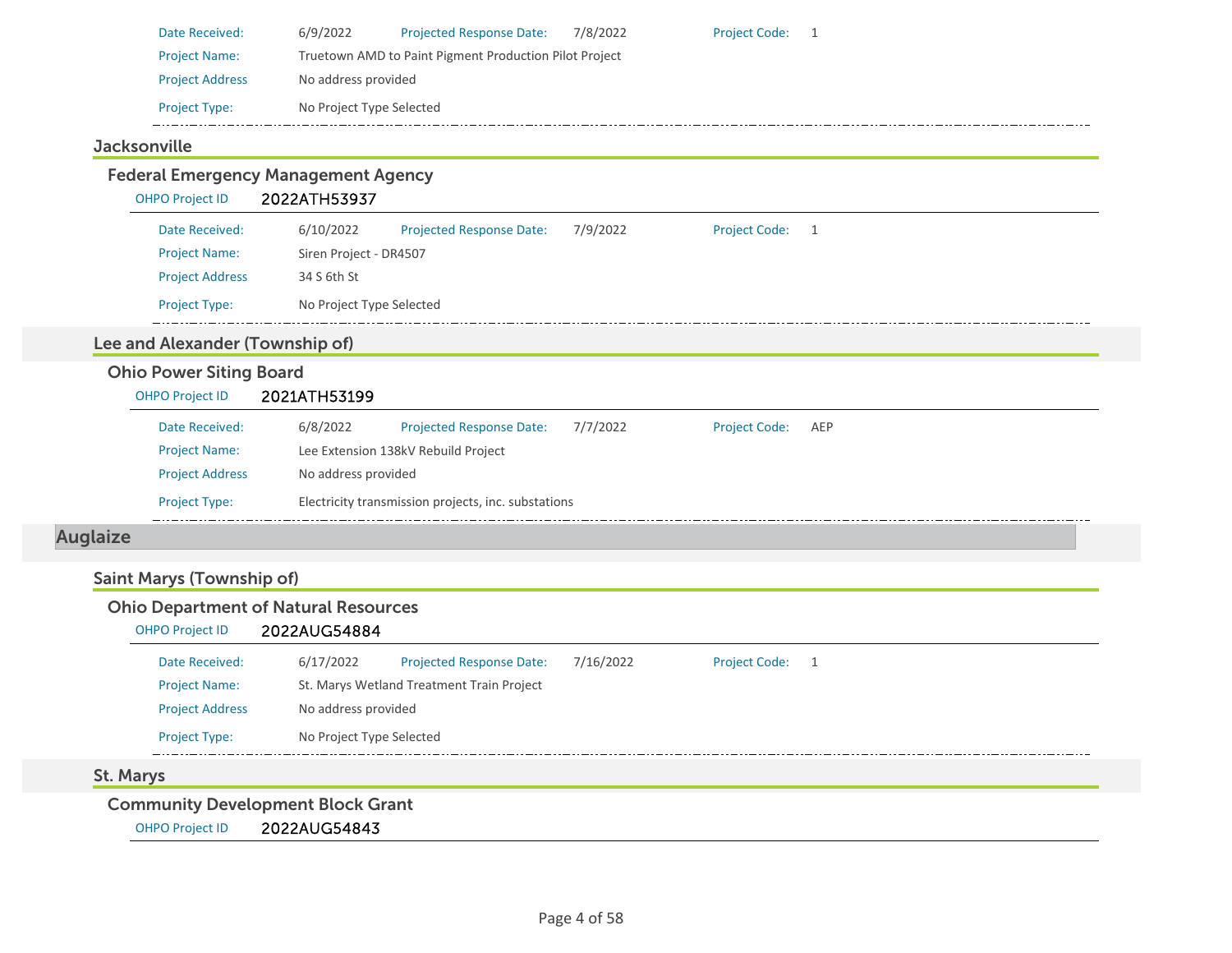| Date Received:         | 6/16/2022                                                      | <b>Projected Response Date:</b> | 7/15/2022 | <b>Project Code:</b> |  |  |  |
|------------------------|----------------------------------------------------------------|---------------------------------|-----------|----------------------|--|--|--|
| <b>Project Name:</b>   | St. Marys Theater & Grand Opera House Facade/Code Improvements |                                 |           |                      |  |  |  |
| <b>Project Address</b> | 115-123 W Sprint St                                            |                                 |           |                      |  |  |  |
| <b>Project Type:</b>   | No Project Type Selected                                       |                                 |           |                      |  |  |  |

### Wapakoneta

Community Development Block Grant

OHPO Project ID 2022AUG55075

| Date Received:         | 6/8/2022 | <b>Projected Response Date:</b>             | 7/7/2022 | <b>Project Code:</b> |  |  |  |  |
|------------------------|----------|---------------------------------------------|----------|----------------------|--|--|--|--|
| <b>Project Name:</b>   | Rehab    |                                             |          |                      |  |  |  |  |
| <b>Project Address</b> |          | 209 W Benton St                             |          |                      |  |  |  |  |
| <b>Project Type:</b>   |          | Housing rehabilitation, single-family units |          |                      |  |  |  |  |

#### Belmont

#### 1

# Corps of Engineers, Huntington

| <b>OHPO Project ID</b>                   | 2022BEL55050                   |                                 |          |                      |                  |  |  |  |  |
|------------------------------------------|--------------------------------|---------------------------------|----------|----------------------|------------------|--|--|--|--|
| Date Received:                           | 6/7/2022                       | <b>Projected Response Date:</b> | 7/6/2022 | <b>Project Code:</b> | PID 94211, LRH-2 |  |  |  |  |
| <b>Project Name:</b>                     | BEL-7-14.49                    |                                 |          |                      |                  |  |  |  |  |
| <b>Project Address</b>                   | No address provided            |                                 |          |                      |                  |  |  |  |  |
| <b>Project Type:</b>                     |                                | Bridge rehabilitation           |          |                      |                  |  |  |  |  |
| <b>Ohio Department of Transportation</b> |                                |                                 |          |                      |                  |  |  |  |  |
| <b>OHPO Project ID</b>                   | 2020BEL47710                   |                                 |          |                      |                  |  |  |  |  |
| Date Received:                           | 6/7/2022                       | <b>Projected Response Date:</b> | 7/6/2022 | <b>Project Code:</b> | PID 106665       |  |  |  |  |
| <b>Project Name:</b>                     | <b>BEL/Great Stone Viaduct</b> |                                 |          |                      |                  |  |  |  |  |
| <b>Project Address</b>                   | No address provided            |                                 |          |                      |                  |  |  |  |  |
| Project Type:                            |                                | Bridge rehabilitation           |          |                      |                  |  |  |  |  |
|                                          |                                |                                 |          |                      |                  |  |  |  |  |
| <b>Multiple Cities/Townships</b>         |                                |                                 |          |                      |                  |  |  |  |  |
| Corne of Engineers Huntington            |                                |                                 |          |                      |                  |  |  |  |  |

Corps of Engineers, Huntington

OHPO Project ID 2022BEL55062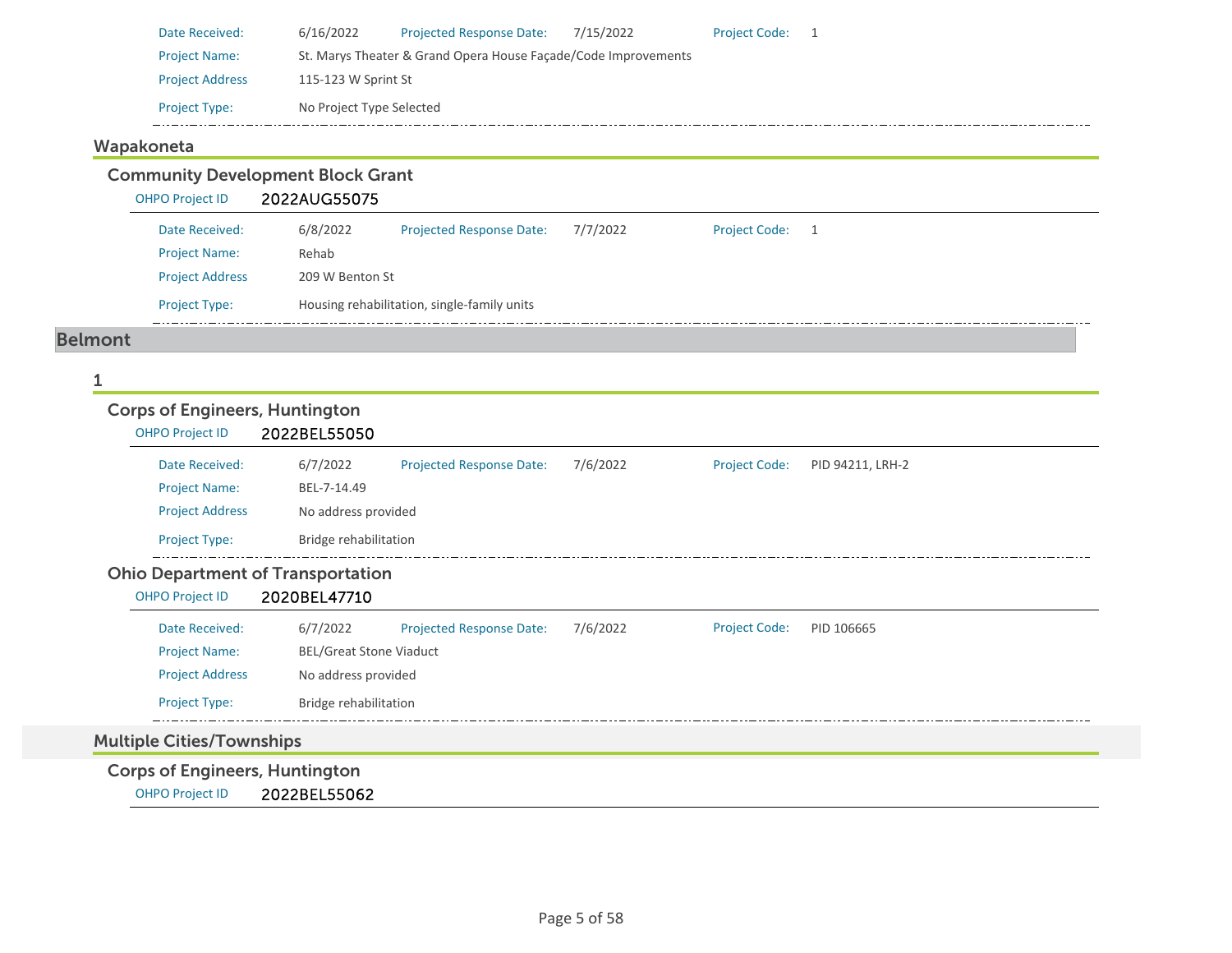| Date Received:         | 6/7/2022                 | <b>Projected Response Date:</b>                  | 7/6/2022 | <b>Project Code:</b> |  |  |  |  |  |
|------------------------|--------------------------|--------------------------------------------------|----------|----------------------|--|--|--|--|--|
| <b>Project Name:</b>   |                          | <b>Clarington Natural Gas Extraction Project</b> |          |                      |  |  |  |  |  |
| <b>Project Address</b> | No address provided      |                                                  |          |                      |  |  |  |  |  |
| <b>Project Type:</b>   | No Project Type Selected |                                                  |          |                      |  |  |  |  |  |
|                        |                          |                                                  |          |                      |  |  |  |  |  |

#### Butler

## Fairfield (Township of)

### Corps of Engineers, Huntington

| <b>OHPO Project ID</b> | 2022BUT54563             |                                                      |           |                      |          |  |  |  |
|------------------------|--------------------------|------------------------------------------------------|-----------|----------------------|----------|--|--|--|
| Date Received:         | 6/14/2022                | <b>Projected Response Date:</b>                      | 7/13/2022 | <b>Project Code:</b> | 2022-149 |  |  |  |
| <b>Project Name:</b>   |                          | Villas at Timberhill Residential Development Project |           |                      |          |  |  |  |
| <b>Project Address</b> |                          | Hamilton Middletown Rd and Camp Timberhill Rd        |           |                      |          |  |  |  |
| <b>Project Type:</b>   | No Project Type Selected |                                                      |           |                      |          |  |  |  |

#### West Chester

### Corps of Engineers, Huntington

| <b>OHPO Project ID</b> | 2021BUT52879 |  |
|------------------------|--------------|--|
|                        |              |  |

| Date Received:         | 6/15/2022                | <b>Projected Response Date:</b>                       | 7/14/2022 | <b>Project Code:</b> | 2021-949-OHR |  |  |  |  |  |
|------------------------|--------------------------|-------------------------------------------------------|-----------|----------------------|--------------|--|--|--|--|--|
| <b>Project Name:</b>   | ProjectName              |                                                       |           |                      |              |  |  |  |  |  |
| <b>Project Address</b> |                          | SanMar Two Parcel on Rite Tract Way<br>Rite Tract Way |           |                      |              |  |  |  |  |  |
|                        |                          |                                                       |           |                      |              |  |  |  |  |  |
| <b>Project Type:</b>   | No Project Type Selected |                                                       |           |                      |              |  |  |  |  |  |
|                        |                          |                                                       |           |                      |              |  |  |  |  |  |

## Clark

#### Springfield Ohio Department of Health OHPO Project ID 2022CLA55121 6/14/2022 Projected Response Date: 6/28/2022 Date Received:Project Code: Medicaid Project Name: Lead Hazard Control Property Project Address 368 South Belmont Ave Project Type: Lead Hazard Abatement Rehabilitation 44 Clermont

### Moscow

Corps of Engineers, Louisville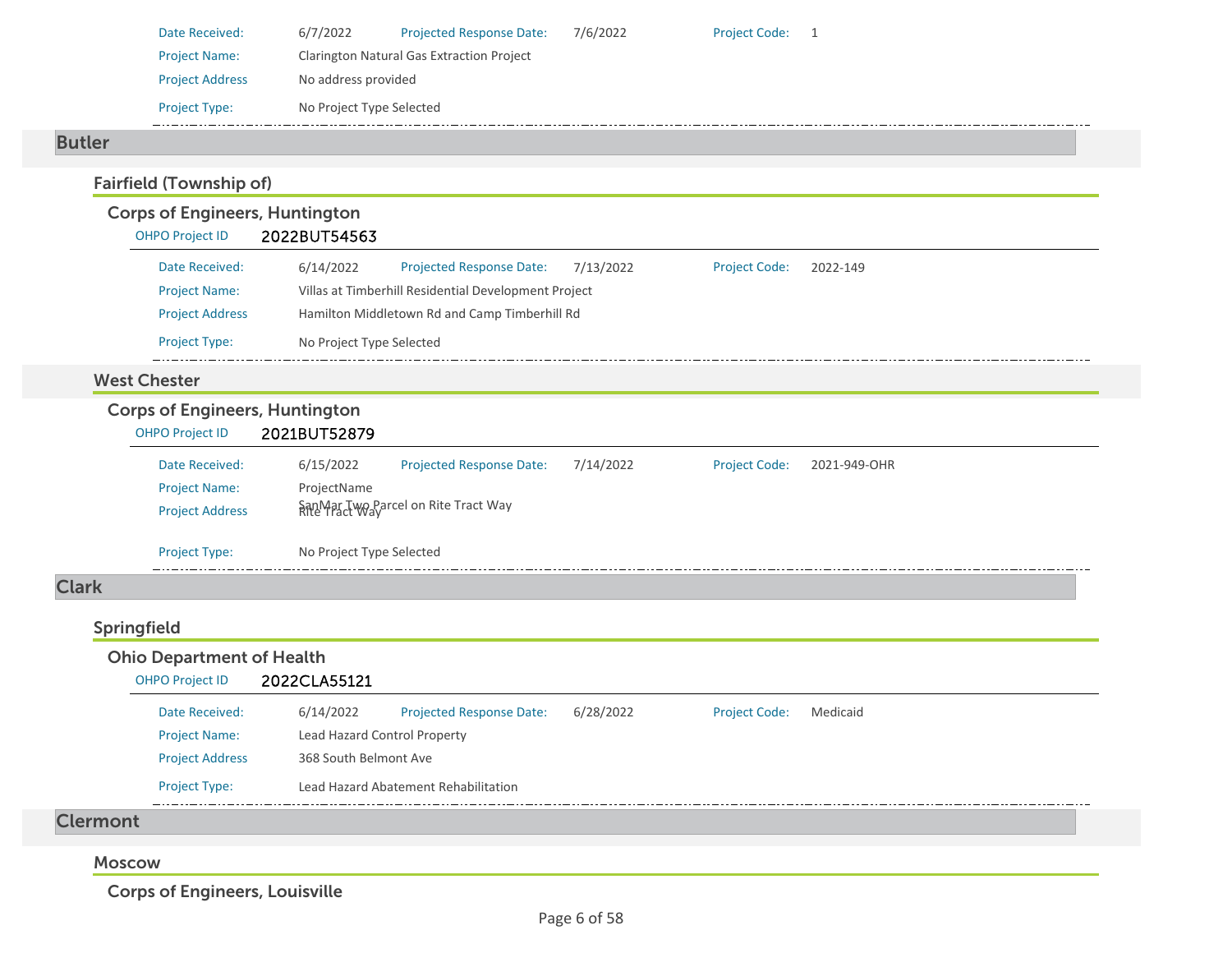|            | <b>OHPO Project ID</b>                | 2017CLE39763                                                                                 |
|------------|---------------------------------------|----------------------------------------------------------------------------------------------|
|            | Date Received:                        | 6/7/2022<br>Projected Response Date:<br>7/6/2022<br><b>Project Code:</b><br>2017-753         |
|            | <b>Project Name:</b>                  | William H. Zimmer Generation Station Maintenance Dredging                                    |
|            | <b>Project Address</b>                | No address provided                                                                          |
|            | Project Type:                         | No Project Type Selected                                                                     |
| Columbiana |                                       |                                                                                              |
| 1          |                                       |                                                                                              |
|            | <b>Corps of Engineers, Huntington</b> |                                                                                              |
|            | <b>OHPO Project ID</b>                | 2022COL55083                                                                                 |
|            | Date Received:                        | 6/10/2022<br>7/9/2022<br>Projected Response Date:<br><b>Project Code:</b><br>PID 109017      |
|            | <b>Project Name:</b>                  | <b>COL-East Lincoln Connector</b>                                                            |
|            | <b>Project Address</b>                | No address provided                                                                          |
|            | Project Type:                         | Other transportation development (e.g. sidewalks, bike paths)                                |
|            | Columbiana                            |                                                                                              |
|            |                                       | <b>Federal Emergency Management Agency</b>                                                   |
|            | <b>OHPO Project ID</b>                | 2022COL55125                                                                                 |
|            | Date Received:                        | 6/15/2022<br><b>Projected Response Date:</b><br>7/14/2022<br><b>Project Code:</b><br>DR 4507 |
|            | <b>Project Name:</b>                  | City of Columbiana Beverly Ray Storm Water Project                                           |
|            | <b>Project Address</b>                | No address provided                                                                          |
|            | <b>Project Type:</b>                  | No Project Type Selected                                                                     |
| Lisbon     |                                       |                                                                                              |
|            |                                       | <b>Ohio Department of Natural Resources</b>                                                  |
|            | <b>OHPO Project ID</b>                | 2022COL55043                                                                                 |
|            | Date Received:                        | 6/6/2022<br>Projected Response Date:<br>7/5/2022<br><b>Project Code:</b><br>1                |
|            | <b>Project Name:</b>                  | Rufener High Wall Backfill                                                                   |
|            | <b>Project Address</b>                | 36011 Lisbon Dungannon Rd                                                                    |
|            | Project Type:                         | No Project Type Selected                                                                     |
| Coshocton  |                                       |                                                                                              |
|            | Franklin (Township of)                |                                                                                              |
|            |                                       |                                                                                              |

Ohio Department of Natural Resources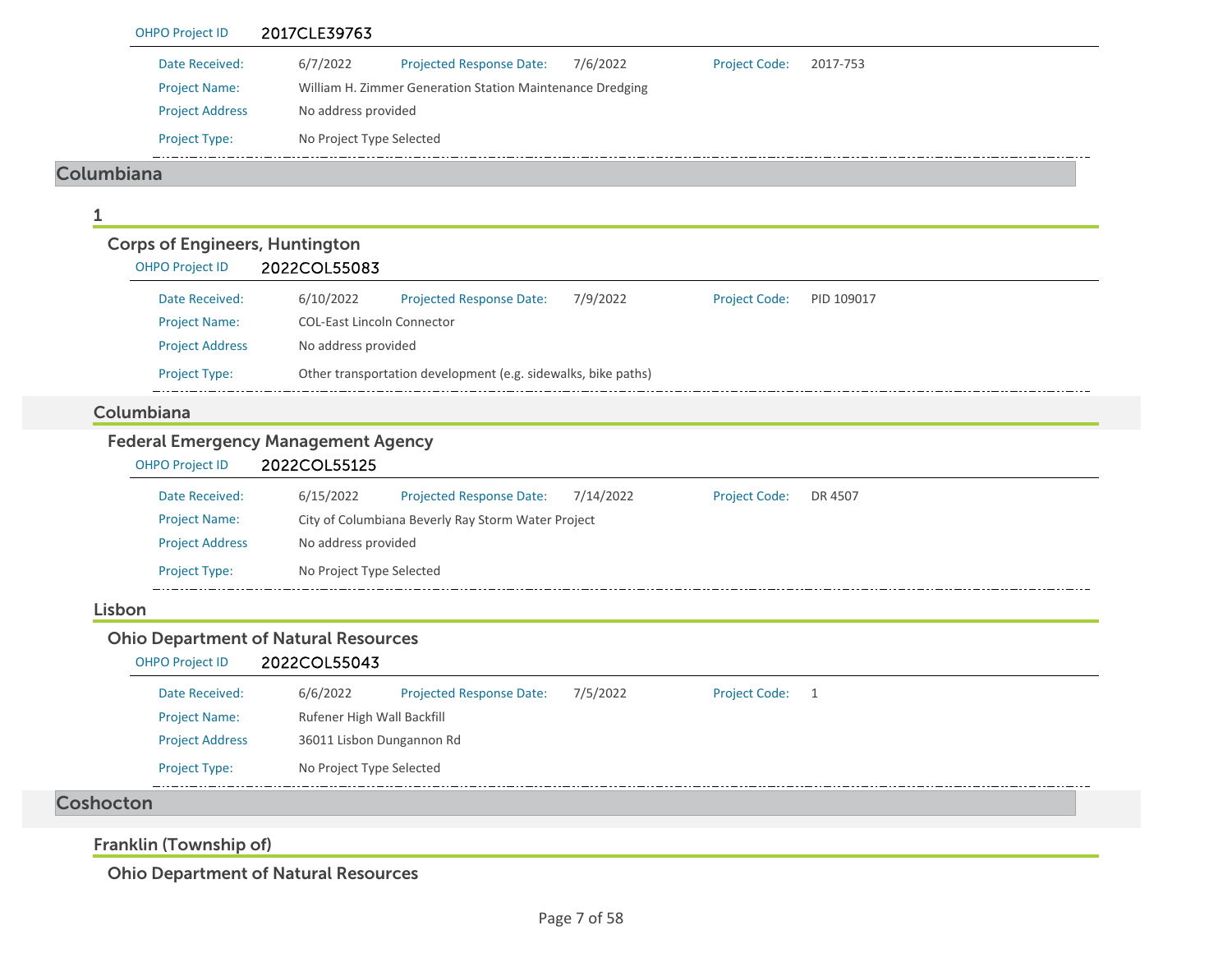|                                                                  | 2022COS55111                                                                                                                                         |
|------------------------------------------------------------------|------------------------------------------------------------------------------------------------------------------------------------------------------|
| Date Received:<br><b>Project Name:</b><br><b>Project Address</b> | 6/14/2022<br>Projected Response Date:<br>7/13/2022<br><b>Project Code:</b><br><b>EMERGENCY</b><br>AML Emergency/McNamara Landslide Emergency Project |
| Project Type:                                                    | Mining reclamation emergency (Project Code: Emergency)                                                                                               |
| <b>Crawford</b>                                                  |                                                                                                                                                      |
| <b>Bucyrus</b>                                                   |                                                                                                                                                      |
|                                                                  | <b>Ohio Environmental Protection Agency</b>                                                                                                          |
| <b>OHPO Project ID</b>                                           | 2022CRA55131                                                                                                                                         |
| Date Received:                                                   | 6/16/2022<br>7/15/2022<br><b>Project Code:</b><br><b>Projected Response Date:</b><br>$\overline{1}$                                                  |
| <b>Project Name:</b>                                             | City of Bucyrus: Nevada Waterline Extension                                                                                                          |
| <b>Project Address</b>                                           | Nevada Wynford Rd                                                                                                                                    |
| Project Type:                                                    | No Project Type Selected                                                                                                                             |
| Cuyahoga<br>1                                                    |                                                                                                                                                      |
| <b>Agency Unknown or Unspecified</b><br><b>OHPO Project ID</b>   | 2022CUY55082                                                                                                                                         |
| Date Received:                                                   | 6/10/2022<br>Projected Response Date:<br>7/9/2022<br><b>Project Code:</b><br>$\overline{1}$                                                          |
| <b>Project Name:</b>                                             | A Pilot Study in Archaeological Metal Detector Geophysical Survey                                                                                    |
| <b>Project Address</b>                                           | No address provided                                                                                                                                  |
| Project Type:                                                    | No Project Type Selected                                                                                                                             |
| <b>Corps of Engineers, Huntington</b>                            |                                                                                                                                                      |
| <b>OHPO Project ID</b>                                           | 2022CUY55045                                                                                                                                         |
| Date Received:                                                   | <b>Projected Response Date:</b><br>6/3/2022<br>7/2/2022<br><b>Project Code:</b><br>PID 110851, LRH-                                                  |
| <b>Project Name:</b>                                             | CUY-IR 71-18.29                                                                                                                                      |
| <b>Project Address</b>                                           | No address provided                                                                                                                                  |
| Project Type:                                                    | Road construction                                                                                                                                    |
| <b>Ohio Department of Transportation</b>                         |                                                                                                                                                      |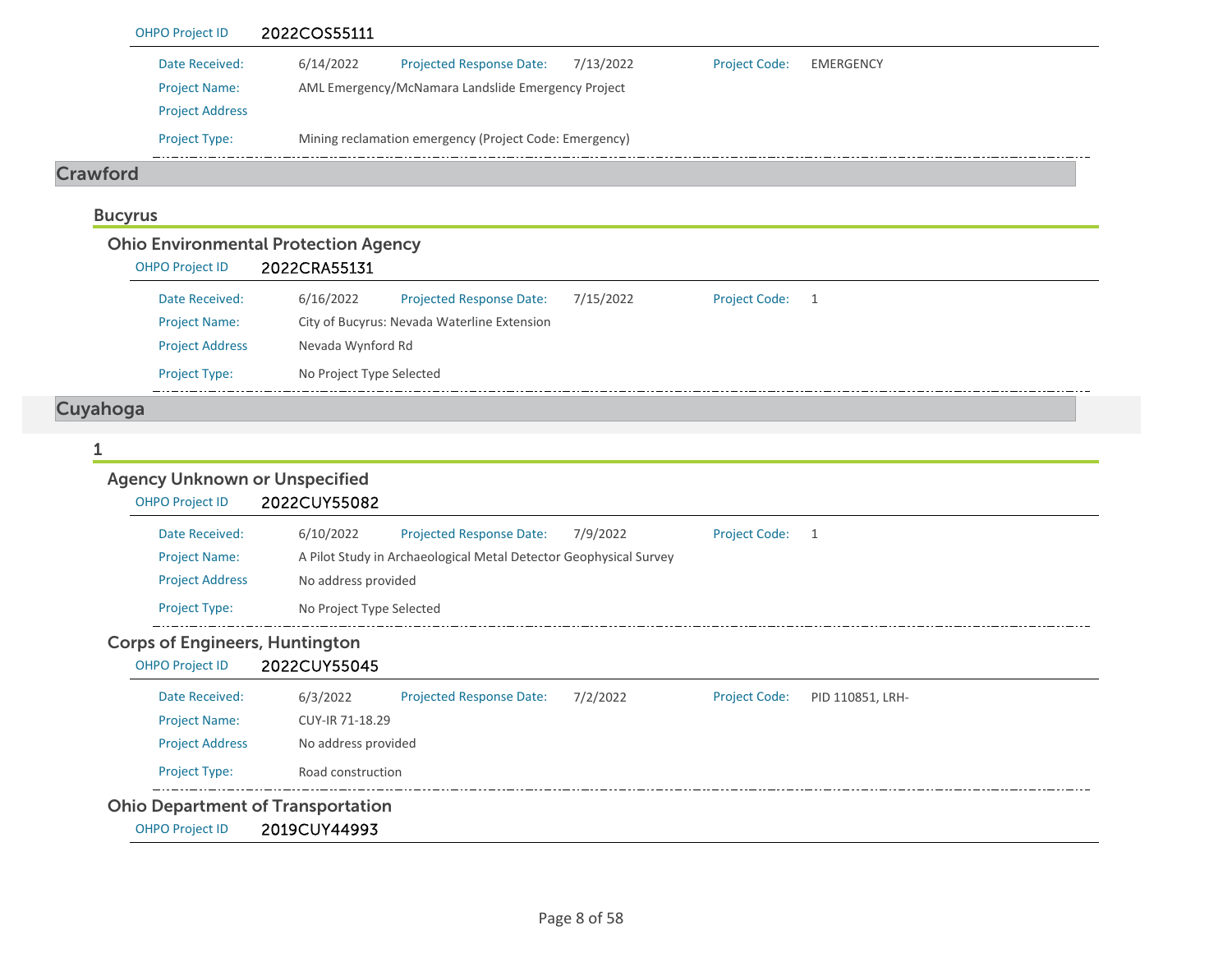| Date Received:         | 6/6/2022                      | <b>Projected Response Date:</b> | 7/5/2022 | <b>Project Code:</b> | PID 105755 |
|------------------------|-------------------------------|---------------------------------|----------|----------------------|------------|
| <b>Project Name:</b>   | <b>CUY-Cedar Point Bridge</b> |                                 |          |                      |            |
| <b>Project Address</b> | No address provided           |                                 |          |                      |            |
| <b>Project Type:</b>   | Bridge rehabilitation         |                                 |          |                      |            |
|                        |                               |                                 |          |                      |            |

### Bedford (Township of)

### Ohio Environmental Protection Agency

OHPO Project ID 2022CUY55048

| Date Received:         | 6/6/2022               | <b>Projected Response Date:</b> | 7/5/2022 | <b>Project Code:</b> | 217650W |
|------------------------|------------------------|---------------------------------|----------|----------------------|---------|
| <b>Project Name:</b>   | Project Crunch         |                                 |          |                      |         |
| <b>Project Address</b> | No address provided    |                                 |          |                      |         |
| <b>Project Type:</b>   | Commercial development |                                 |          |                      |         |

### Brecksville

### Corps of Engineers, Buffalo

| <b>OHPO Project ID</b> | 2016CUY36920              |                                 |          |                      |            |
|------------------------|---------------------------|---------------------------------|----------|----------------------|------------|
| Date Received:         | 6/8/2022                  | <b>Projected Response Date:</b> | 7/5/2022 | <b>Project Code:</b> | 1999-00431 |
| <b>Project Name:</b>   | The Sanctuary Subdivision |                                 |          |                      |            |
| <b>Project Address</b> | Snowville and Dewey Road  |                                 |          |                      |            |
| <b>Project Type:</b>   | No Project Type Selected  |                                 |          |                      |            |

### Cleveland

### Agency Unknown or Unspecified

### OHPO Project ID 2022CUY55134

| Date Received:         | 6/15/2022                    | <b>Projected Response Date:</b> | 7/14/2022 | <b>Project Code:</b> |  |
|------------------------|------------------------------|---------------------------------|-----------|----------------------|--|
| <b>Project Name:</b>   | Neighborhood Family Practice |                                 |           |                      |  |
| <b>Project Address</b> | 3569 Ridge Rd                |                                 |           |                      |  |
| <b>Project Type:</b>   | No Project Type Selected     |                                 |           |                      |  |

### Community Development Block Grant

### OHPO Project ID 2022CUY55080

| Date Received:         | 6/8/2022            | <b>Projected Response Date:</b>                   | 7/7/2022 | <b>Project Code:</b> |  |
|------------------------|---------------------|---------------------------------------------------|----------|----------------------|--|
| <b>Project Name:</b>   |                     | Soldiers' & Sailors' Monument Resealing Project   |          |                      |  |
| <b>Project Address</b> | No address provided |                                                   |          |                      |  |
| <b>Project Type:</b>   |                     | Rehabilitation (exclusive of housing rehab above) |          |                      |  |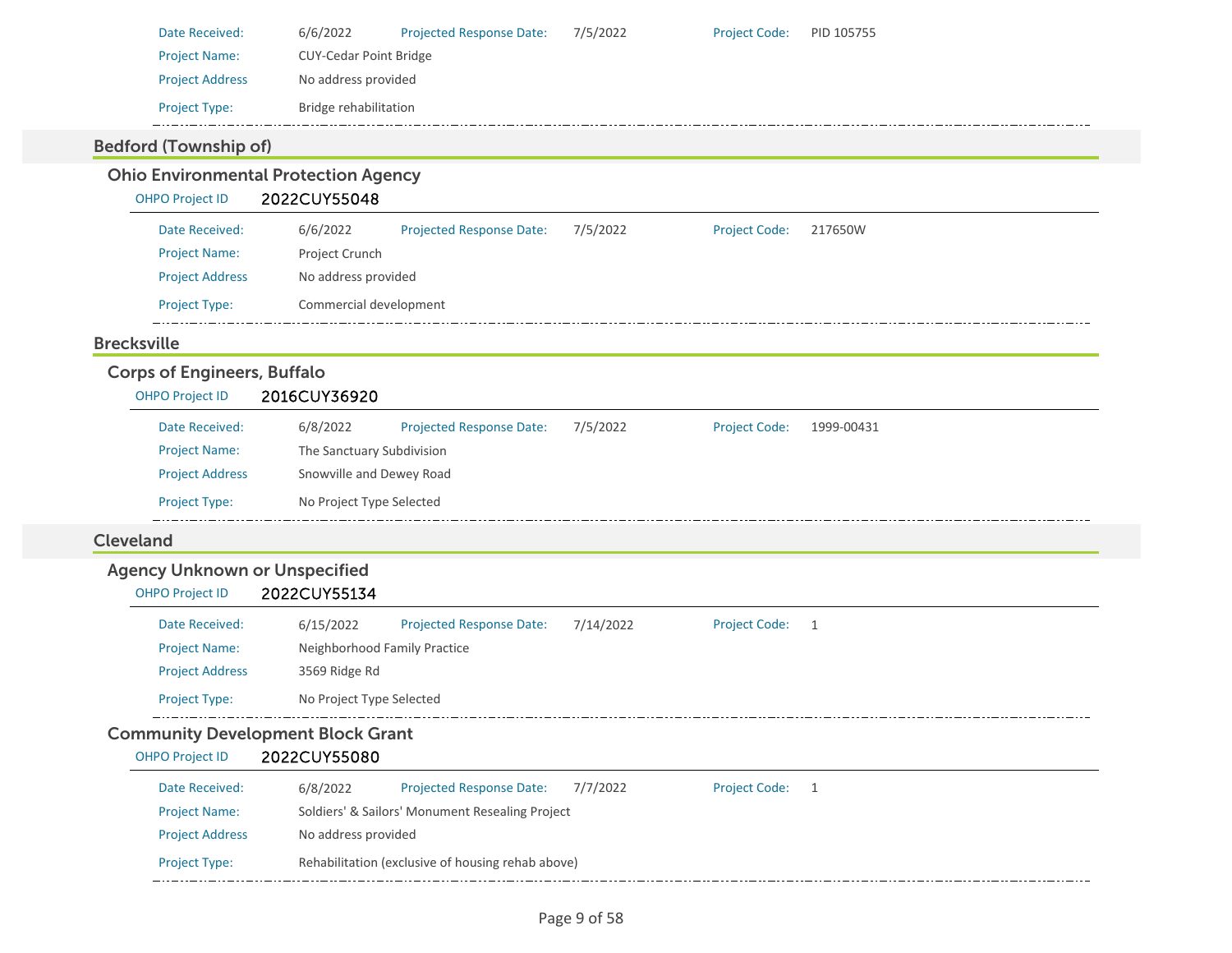### Corps of Engineers, Buffalo

| <b>OHPO Project ID</b> | 2021CUY52837                                                                                    |
|------------------------|-------------------------------------------------------------------------------------------------|
| Date Received:         | 6/7/2022<br>7/6/2022<br><b>Projected Response Date:</b><br><b>Project Code:</b><br>2022-00079   |
| <b>Project Name:</b>   | Sowinski Park Stream and Floodplain Restoration Project                                         |
| <b>Project Address</b> | 1030 Martin Luther King Jr Dr                                                                   |
| <b>Project Type:</b>   | Parks development/construction                                                                  |
| Date Received:         | 6/8/2022<br><b>Projected Response Date:</b><br>7/5/2022<br><b>Project Code:</b><br>2022-00079   |
| <b>Project Name:</b>   | Sowinski Park Stream and Floodplain Restoration Project                                         |
| <b>Project Address</b> | 1030 Martin Luther King Jr Dr                                                                   |
| <b>Project Type:</b>   | Parks development/construction                                                                  |
| Date Received:         | 6/13/2022<br><b>Projected Response Date:</b><br>7/12/2022<br><b>Project Code:</b><br>2022-00079 |
| <b>Project Name:</b>   | Sowinski Park Stream and Floodplain Restoration Project                                         |
| <b>Project Address</b> | 1030 Martin Luther King Jr Dr                                                                   |
| <b>Project Type:</b>   | Parks development/construction                                                                  |

| <b>Project Name:</b>   | CL01060A/Sprint Retain   |  |  |
|------------------------|--------------------------|--|--|
| <b>Project Address</b> | 2700 Washington Ave      |  |  |
| <b>Project Type:</b>   | No Project Type Selected |  |  |

### Housing and Urban Development Department

### OHPO Project ID 2021CUY51090

| Date Received:                              | 6/9/2022                 | <b>Projected Response Date:</b> | 7/8/2022 | <b>Project Code:</b> |
|---------------------------------------------|--------------------------|---------------------------------|----------|----------------------|
| <b>Project Name:</b>                        | LaRonde Apartments       |                                 |          |                      |
| <b>Project Address</b>                      | 12024 Shaker Blyd        |                                 |          |                      |
| <b>Project Type:</b>                        | No Project Type Selected |                                 |          |                      |
| ional Agropoutices and Casso Administration |                          |                                 |          |                      |

### National Aeronautices and Space Administration

| <b>OHPO Project ID</b> | 2017CUY38181             |                                             |          |                      |  |  |
|------------------------|--------------------------|---------------------------------------------|----------|----------------------|--|--|
| Date Received:         | 6/2/2022                 | <b>Projected Response Date:</b>             | 7/1/2022 | <b>Project Code:</b> |  |  |
| <b>Project Name:</b>   |                          | Special Projects LAB (SPL) Buildiing 24 MOA |          |                      |  |  |
| <b>Project Address</b> | <b>GRC Lewis Field</b>   |                                             |          |                      |  |  |
| <b>Project Type:</b>   | No Project Type Selected |                                             |          |                      |  |  |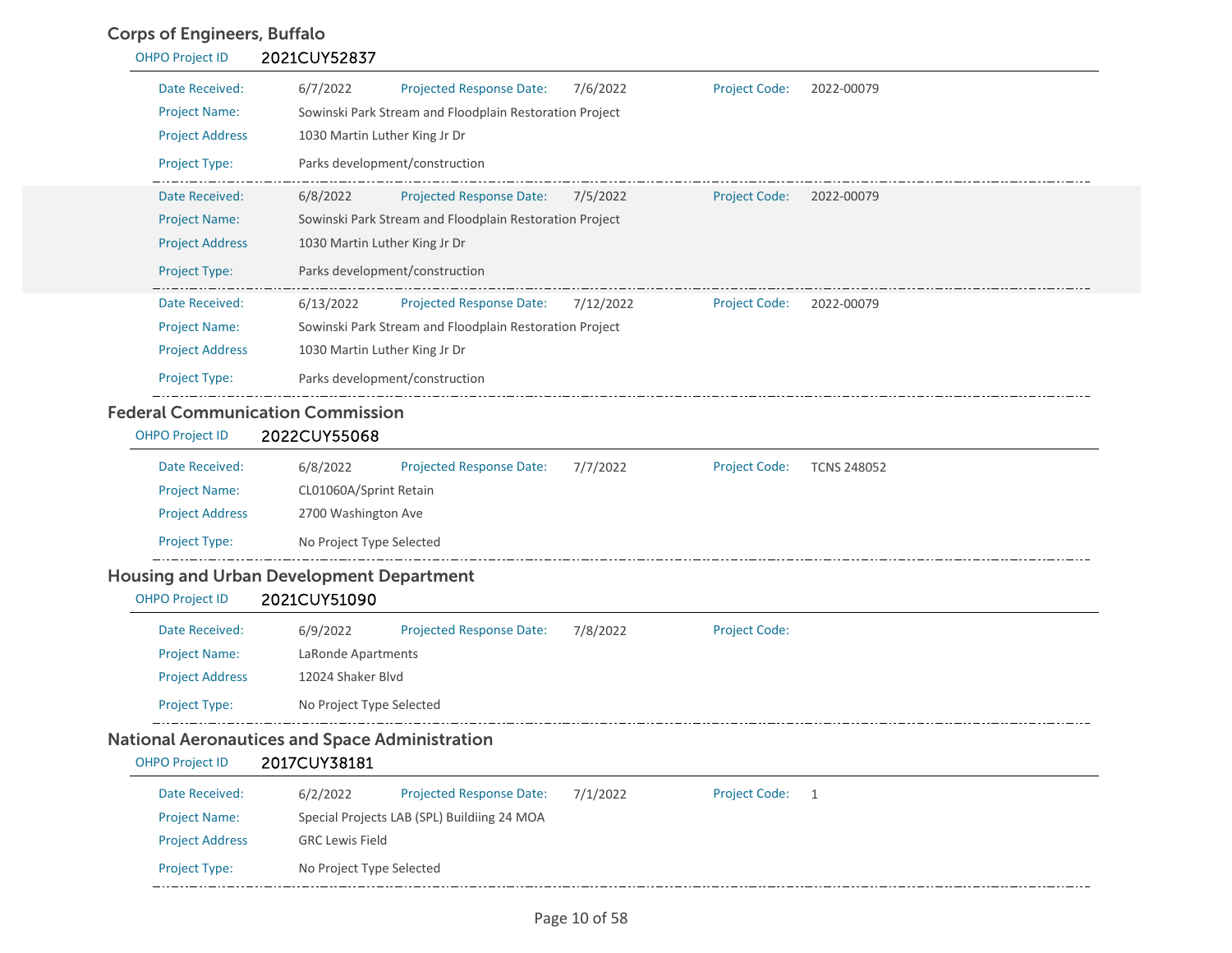| Date Received:                          | 6/3/2022<br><b>Projected Response Date:</b>  | 7/2/2022  | <b>Project Code:</b> | 1                  |
|-----------------------------------------|----------------------------------------------|-----------|----------------------|--------------------|
| <b>Project Name:</b>                    | Window Replacement                           |           |                      |                    |
| <b>Project Address</b>                  | 14414 Detroit Ave                            |           |                      |                    |
| Project Type:                           | No Project Type Selected                     |           |                      |                    |
| <b>North Olmsted</b>                    |                                              |           |                      |                    |
| <b>Corps of Engineers, Buffalo</b>      |                                              |           |                      |                    |
| <b>OHPO Project ID</b>                  | 2022CUY55132                                 |           |                      |                    |
| Date Received:                          | 6/15/2022<br>Projected Response Date:        | 7/14/2022 | <b>Project Code:</b> | $\mathbf{1}$       |
| <b>Project Name:</b>                    | South Interceptor Equalization Tank Project  |           |                      |                    |
| <b>Project Address</b>                  | Stearns Rd                                   |           |                      |                    |
| Project Type:                           | No Project Type Selected                     |           |                      |                    |
| <b>Olmsted (Township of)</b>            |                                              |           |                      |                    |
| <b>Federal Communication Commission</b> |                                              |           |                      |                    |
|                                         |                                              |           |                      |                    |
| <b>OHPO Project ID</b>                  | 2022CUY55128                                 |           |                      |                    |
| Date Received:                          | 6/15/2022<br><b>Projected Response Date:</b> | 7/14/2022 | <b>Project Code:</b> | <b>TCNS 249643</b> |
| <b>Project Name:</b>                    | OHC024                                       |           |                      |                    |
| <b>Project Address</b>                  | 27263 Bagley Rd                              |           |                      |                    |
| Project Type:                           | No Project Type Selected                     |           |                      |                    |
| <b>Seven Hills</b>                      |                                              |           |                      |                    |
| <b>Corps of Engineers, Buffalo</b>      |                                              |           |                      |                    |
| <b>OHPO Project ID</b>                  | 2022CUY55015                                 |           |                      |                    |
| Date Received:                          | 6/2/2022<br><b>Projected Response Date:</b>  | 7/1/2022  | <b>Project Code:</b> | 2022-00241         |
| <b>Project Name:</b>                    | Raising Canes - Rockside Rd                  |           |                      |                    |
| <b>Project Address</b>                  | Rockside Rd                                  |           |                      |                    |
| Project Type:                           | Commercial development                       |           |                      |                    |
| <b>Shaker Heights</b>                   |                                              |           |                      |                    |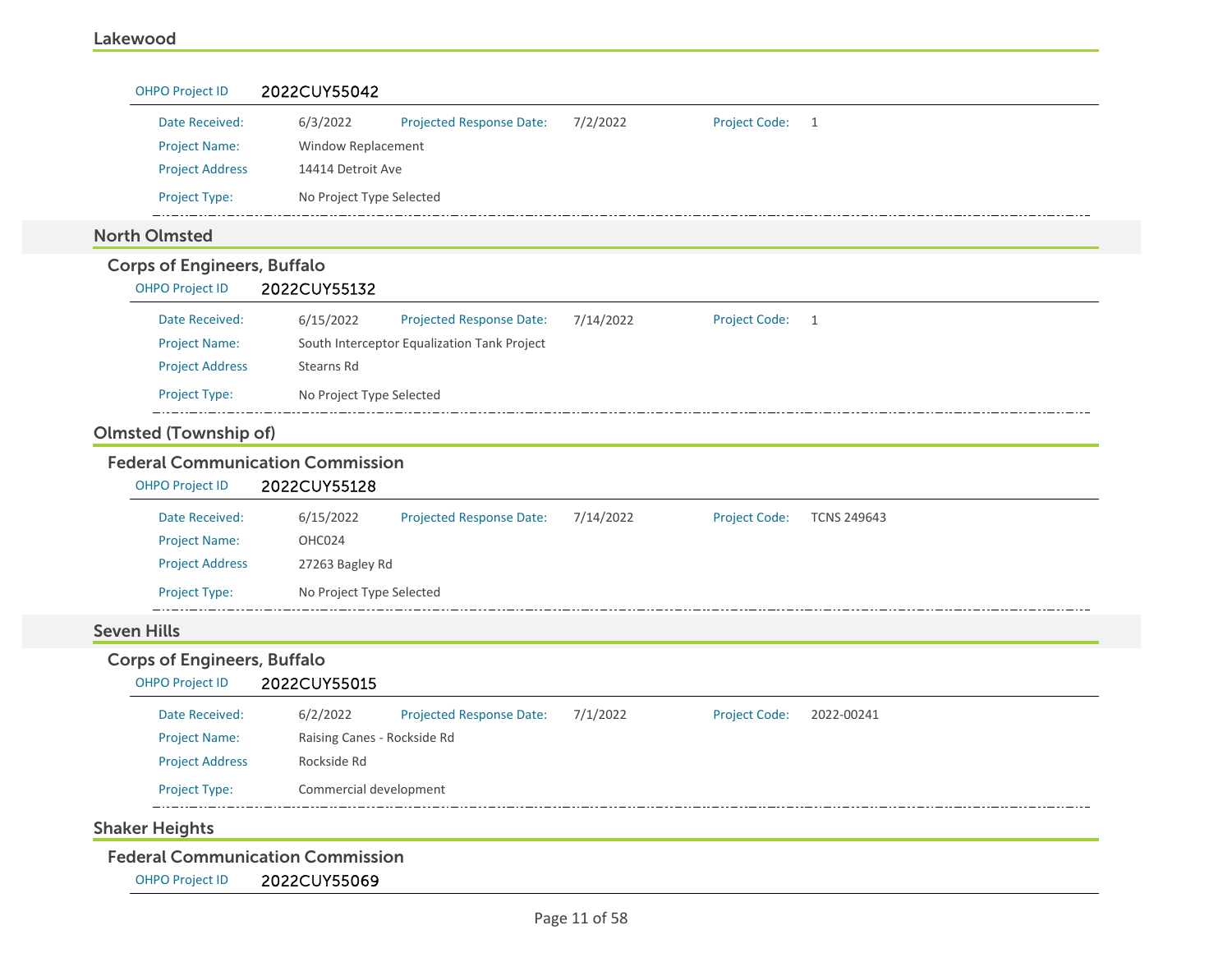| Date Received:         | 6/8/2022                 | <b>Projected Response Date:</b> | 7/7/2022 | <b>Project Code:</b> | TCNS 249338 |
|------------------------|--------------------------|---------------------------------|----------|----------------------|-------------|
| <b>Project Name:</b>   | CL70998A/NSD             |                                 |          |                      |             |
| <b>Project Address</b> | 18675 Parkland Dr        |                                 |          |                      |             |
| <b>Project Type:</b>   | No Project Type Selected |                                 |          |                      |             |
|                        |                          |                                 |          |                      |             |

### Strongsville

Corps of Engineers, Buffalo

### OHPO Project ID 2022CUY53622

| Date Received:         | 6/10/2022                | <b>Projected Response Date:</b>             | 7/9/2022 | <b>Project Code:</b> | 2021-01147 |
|------------------------|--------------------------|---------------------------------------------|----------|----------------------|------------|
| <b>Project Name:</b>   |                          | Park Ridge Crossing Residential Development |          |                      |            |
| <b>Project Address</b> | No address provided      |                                             |          |                      |            |
| <b>Project Type:</b>   | No Project Type Selected |                                             |          |                      |            |

### Darke

### New Madison

#### Corps of Engineers, Louisville OHPO Project ID 2022DAR54999 Projected Response Date: 6/30/2022 Date Received: 6/1/2022 Project Code: 1 Project Name: Wastewater Treatment Plant Expansion and Lift Station Improvement Project Project Address No address provided Project Type: Wastewater treatment plants or lines  $=$   $-$

### Versailles

### US Department of Agriculture

#### OHPO Project ID 2022DAR55100

| Date Received:         | 6/9/2022                 | <b>Projected Response Date:</b>                   | 7/8/2022 | Project Code: 1 |  |
|------------------------|--------------------------|---------------------------------------------------|----------|-----------------|--|
| <b>Project Name:</b>   |                          | Mark Stucke Farms, LLC Ground Mounted Solar Array |          |                 |  |
| <b>Project Address</b> | 11411 SR 185             |                                                   |          |                 |  |
| <b>Project Type:</b>   | No Project Type Selected |                                                   |          |                 |  |

### Defiance

#### Defiance

Ohio Department of Natural Resources

OHPO Project ID 2022DEF55031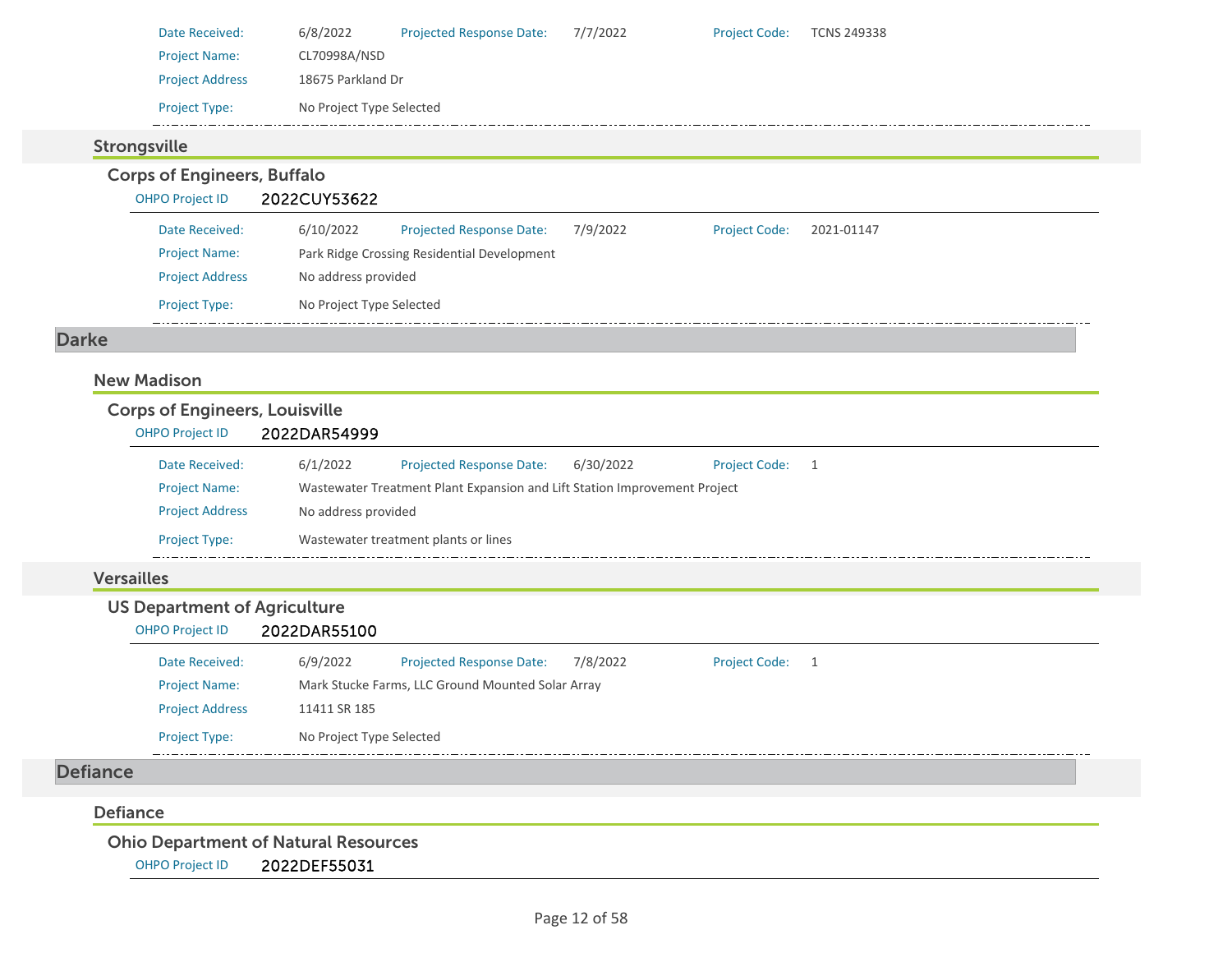|                   | Date Received:                                                       | 6/3/2022                                | Projected Response Date:                              | 7/2/2022  | <b>Project Code:</b> | H <sub>2</sub> Ohio |
|-------------------|----------------------------------------------------------------------|-----------------------------------------|-------------------------------------------------------|-----------|----------------------|---------------------|
|                   | <b>Project Name:</b>                                                 |                                         | Defiance Wetlands Restoration Project                 |           |                      |                     |
|                   | <b>Project Address</b>                                               | No address provided                     |                                                       |           |                      |                     |
|                   | Project Type:                                                        | Wetlands                                |                                                       |           |                      |                     |
|                   | Date Received:                                                       | 6/20/2022                               | <b>Projected Response Date:</b>                       | 7/19/2022 | <b>Project Code:</b> | H <sub>2</sub> Ohio |
|                   | <b>Project Name:</b>                                                 |                                         | Defiance Wetlands Restoration Project                 |           |                      |                     |
|                   | <b>Project Address</b>                                               | No address provided                     |                                                       |           |                      |                     |
|                   | Project Type:                                                        | No Project Type Selected                |                                                       |           |                      |                     |
| <b>Hicksville</b> |                                                                      |                                         |                                                       |           |                      |                     |
|                   | <b>Rural Development Service</b>                                     |                                         |                                                       |           |                      |                     |
|                   | <b>OHPO Project ID</b>                                               | 2022DEF55119                            |                                                       |           |                      |                     |
|                   | Date Received:                                                       | 6/14/2022                               | <b>Projected Response Date:</b>                       | 7/13/2022 | <b>Project Code:</b> | 242502835           |
|                   | <b>Project Name:</b>                                                 |                                         | Hillandale Farms Ohio, LLC Ground Mounted Solar Array |           |                      |                     |
|                   |                                                                      |                                         |                                                       |           |                      |                     |
|                   | <b>Project Address</b>                                               | 9715 Rosedale Rd                        |                                                       |           |                      |                     |
|                   | Project Type:                                                        | No Project Type Selected                |                                                       |           |                      |                     |
| <b>Delaware</b>   |                                                                      |                                         |                                                       |           |                      |                     |
|                   | <b>Berlin (Township of)</b><br><b>Corps of Engineers, Huntington</b> |                                         |                                                       |           |                      |                     |
|                   | <b>OHPO Project ID</b>                                               | 2022DEL55038                            |                                                       |           |                      |                     |
|                   | Date Received:                                                       | 6/3/2022                                | Projected Response Date:                              | 7/2/2022  | <b>Project Code:</b> | 1                   |
|                   | <b>Project Name:</b>                                                 |                                         | The Greenery Residential Development                  |           |                      |                     |
|                   | <b>Project Address</b>                                               | 303 Shanahan Rd                         |                                                       |           |                      |                     |
|                   | Project Type:                                                        |                                         | Housing construction, multi-family units              |           |                      |                     |
| Centerburg        |                                                                      |                                         |                                                       |           |                      |                     |
|                   |                                                                      | <b>Federal Communication Commission</b> |                                                       |           |                      |                     |
|                   | <b>OHPO Project ID</b>                                               | 2022DEL55065                            |                                                       |           |                      |                     |
|                   | Date Received:                                                       | 6/8/2022                                | <b>Projected Response Date:</b>                       | 7/7/2022  | <b>Project Code:</b> | <b>TCNS 248764</b>  |
|                   | <b>Project Name:</b>                                                 | OHCOL2027                               |                                                       |           |                      |                     |
|                   | <b>Project Address</b>                                               | Columbus Rd                             |                                                       |           |                      |                     |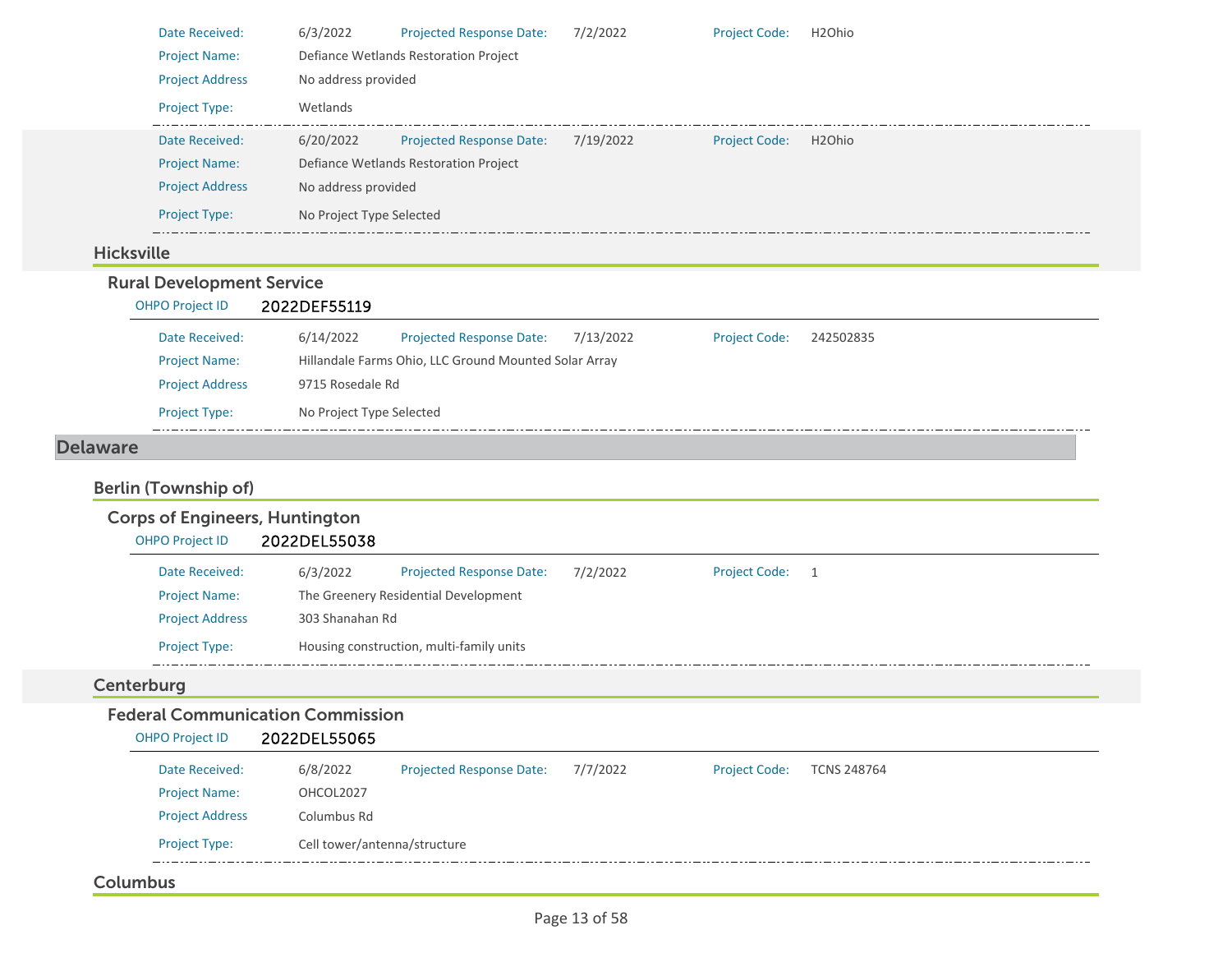### Federal Communication Commission

| <b>OHPO Project ID</b>                   | arat communication communication<br>2022DEL55130  |           |                      |                    |
|------------------------------------------|---------------------------------------------------|-----------|----------------------|--------------------|
| Date Received:                           | 6/16/2022<br><b>Projected Response Date:</b>      | 7/15/2022 | <b>Project Code:</b> | <b>TCNS 250117</b> |
| <b>Project Name:</b>                     | COL_SANCUS_6_ALT_WI-G/FUZE 617215745              |           |                      |                    |
| <b>Project Address</b>                   | 1291 Polaris Pkwy                                 |           |                      |                    |
| Project Type:                            | No Project Type Selected                          |           |                      |                    |
| <b>Concord and Liberty (Township of)</b> |                                                   |           |                      |                    |
| <b>Corps of Engineers, Huntington</b>    |                                                   |           |                      |                    |
| <b>OHPO Project ID</b>                   | 2021DEL52376                                      |           |                      |                    |
| Date Received:                           | 6/17/2022<br><b>Projected Response Date:</b>      | 7/16/2022 | <b>Project Code:</b> | 2021-00632         |
| <b>Project Name:</b>                     | Whetstone Mitigation Bank                         |           |                      |                    |
| <b>Project Address</b>                   | 2234 Ford Rd S                                    |           |                      |                    |
| Project Type:                            | No Project Type Selected                          |           |                      |                    |
| <b>Delaware</b>                          |                                                   |           |                      |                    |
|                                          | <b>Community Development Block Grant</b>          |           |                      |                    |
| <b>OHPO Project ID</b>                   | 2022DEL55102                                      |           |                      |                    |
| Date Received:                           | 6/13/2022<br><b>Projected Response Date:</b>      | 7/12/2022 | <b>Project Code:</b> | $\overline{1}$     |
| <b>Project Name:</b>                     | Downtown Façade Improvement Project               |           |                      |                    |
| <b>Project Address</b>                   | 95 N Union St                                     |           |                      |                    |
| Project Type:                            | Rehabilitation (exclusive of housing rehab above) |           |                      |                    |
| <b>Orange (Township of)</b>              |                                                   |           |                      |                    |
| <b>Corps of Engineers, Huntington</b>    |                                                   |           |                      |                    |
| <b>OHPO Project ID</b>                   | 2022DEL55096                                      |           |                      |                    |
| Date Received:                           | 6/9/2022<br>Projected Response Date:              | 7/8/2022  | <b>Project Code:</b> | 2022-398           |
| <b>Project Name:</b>                     | Slate Ridge Residential Development Project       |           |                      |                    |
| <b>Project Address</b>                   | Home Rd                                           |           |                      |                    |
| <b>Project Type:</b>                     | No Project Type Selected                          |           |                      |                    |
| <b>Erie</b>                              |                                                   |           |                      |                    |
| Huron                                    |                                                   |           |                      |                    |
|                                          | <b>Ohio Environmental Protection Agency</b>       |           |                      |                    |
|                                          |                                                   |           |                      |                    |

OHPO Project ID 2020ERI49188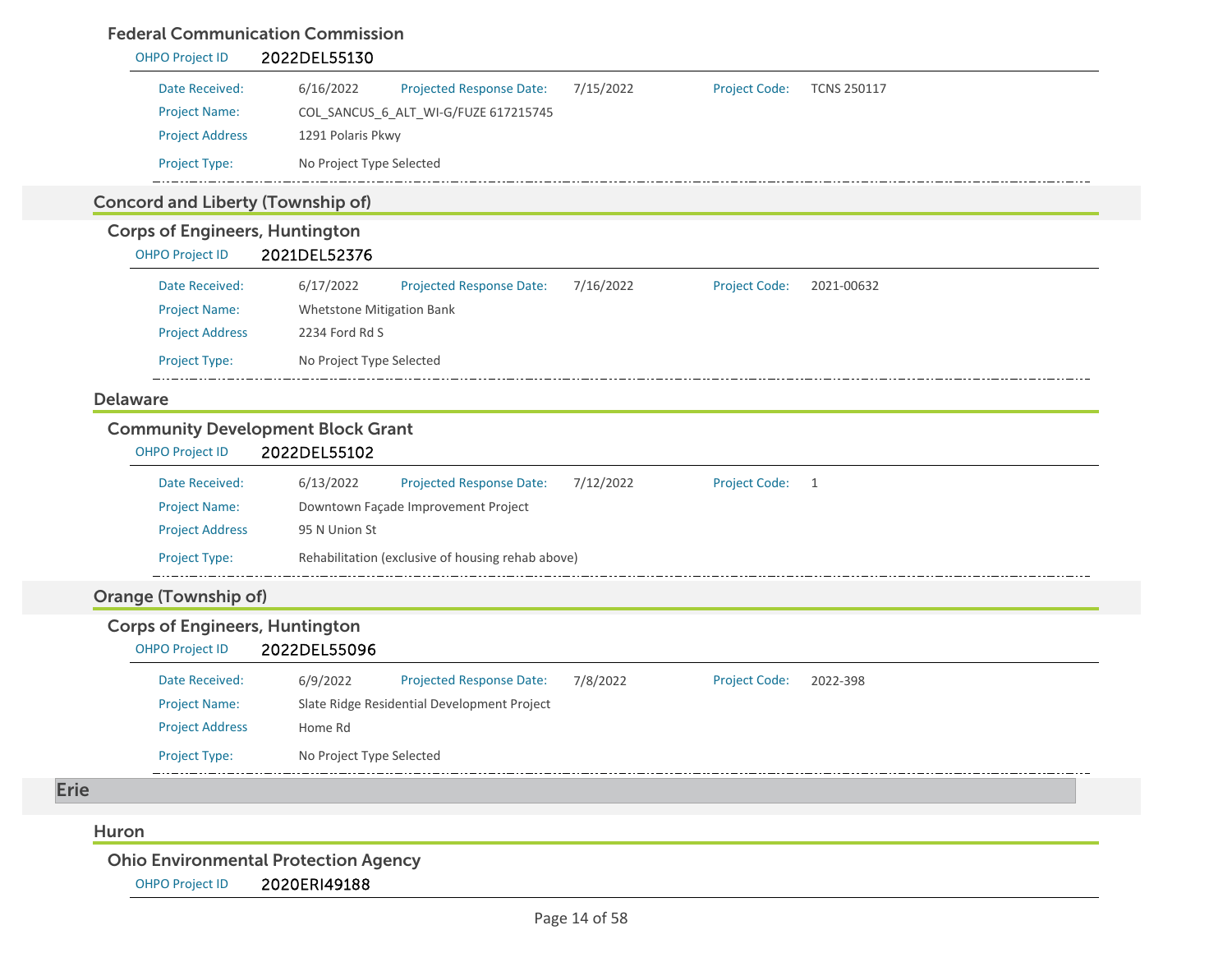| Date Received:         | 6/7/2022              | <b>Projected Response Date:</b> | 7/6/2022 | <b>Project Code:</b> |  |
|------------------------|-----------------------|---------------------------------|----------|----------------------|--|
| <b>Project Name:</b>   | Huron Harbor Dredging |                                 |          |                      |  |
| <b>Project Address</b> | No address provided   |                                 |          |                      |  |
| <b>Project Type:</b>   | Dredging              |                                 |          |                      |  |

### Multiple Cities/Townships

## Corps of Engineers, Buffalo

### OHPO Project ID 2022ERI55058

| Date Received:         | 6/7/2022                   | <b>Projected Response Date:</b>                  | 7/6/2022 | <b>Project Code:</b> |  |  |
|------------------------|----------------------------|--------------------------------------------------|----------|----------------------|--|--|
| <b>Project Name:</b>   |                            | North Ridge Road Water Transmission Main Project |          |                      |  |  |
| <b>Project Address</b> | No address provided        |                                                  |          |                      |  |  |
| <b>Project Type:</b>   | Water distribution systems |                                                  |          |                      |  |  |

### Sandusky

### Community Development Block Grant

| <b>OHPO Project ID</b> | 2022ERI55002                                                                          |
|------------------------|---------------------------------------------------------------------------------------|
| Date Received:         | 6/1/2022<br><b>Projected Response Date:</b><br>6/30/2022<br><b>Project Code:</b><br>1 |
| <b>Project Name:</b>   | Lead Hazard Control                                                                   |
| <b>Project Address</b> | 623 E Madison St                                                                      |
| Project Type:          | Lead Hazard Abatement Rehabilitation                                                  |
| <b>OHPO Project ID</b> | 2022ERI55005                                                                          |
| Date Received:         | 6/1/2022<br>6/30/2022<br><b>Project Code:</b><br><b>Projected Response Date:</b><br>1 |
| <b>Project Name:</b>   | Rehab                                                                                 |
| <b>Project Address</b> | 1922 Clay St                                                                          |
| Project Type:          | No Project Type Selected                                                              |
| <b>OHPO Project ID</b> | 2022ERI55006                                                                          |
| Date Received:         | 6/30/2022<br>6/1/2022<br><b>Projected Response Date:</b><br><b>Project Code:</b><br>1 |
| <b>Project Name:</b>   | Rehab                                                                                 |
| <b>Project Address</b> | 521 Perry St                                                                          |
| Project Type:          | No Project Type Selected                                                              |
| <b>OHPO Project ID</b> | 2022ERI55007                                                                          |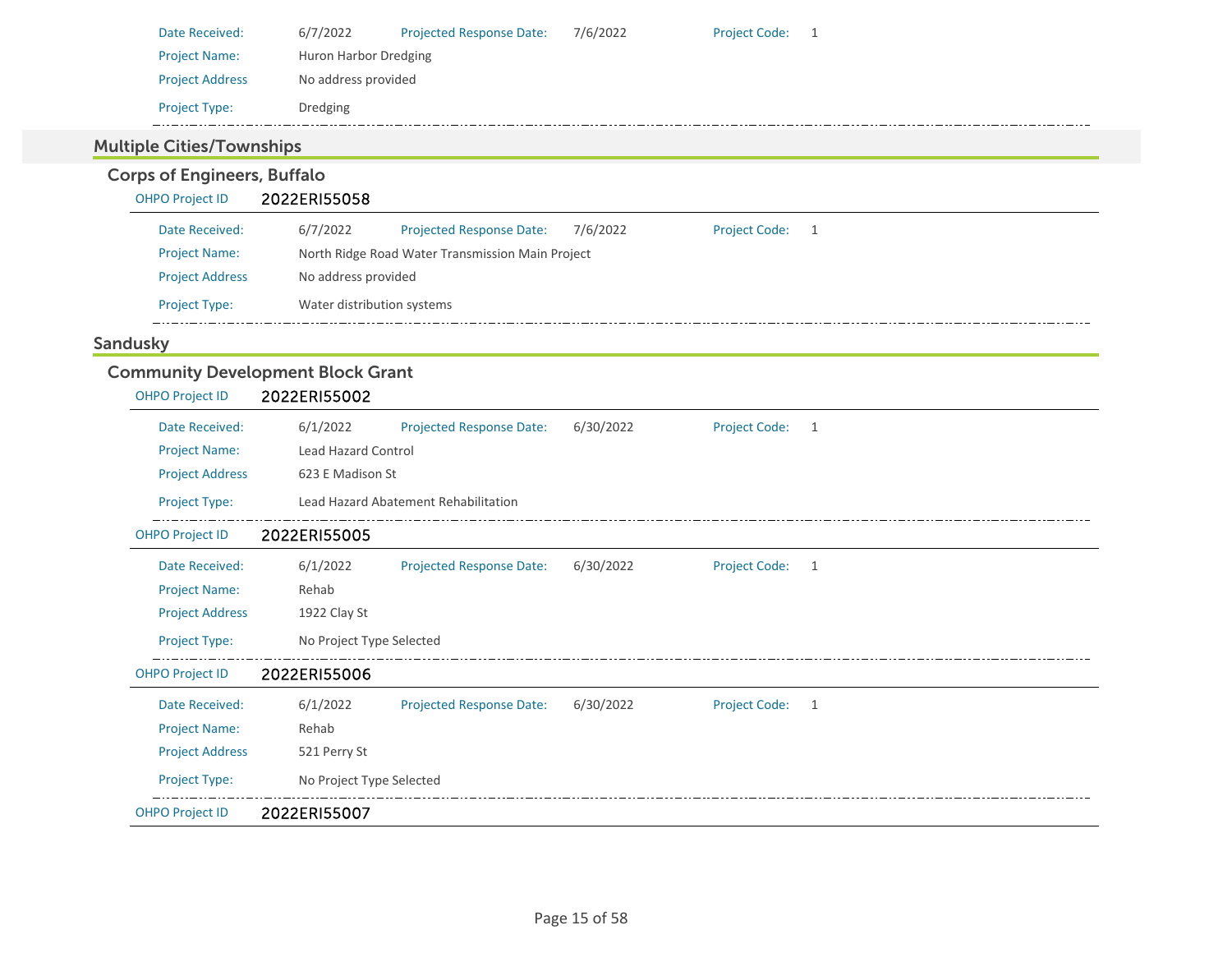| Date Received:         | 6/1/2022                   | <b>Projected Response Date:</b>      | 6/30/2022 | <b>Project Code:</b> | <sup>1</sup>   |  |
|------------------------|----------------------------|--------------------------------------|-----------|----------------------|----------------|--|
| <b>Project Name:</b>   | Rehab                      |                                      |           |                      |                |  |
| <b>Project Address</b> | 736 E Park St              |                                      |           |                      |                |  |
| Project Type:          | No Project Type Selected   |                                      |           |                      |                |  |
| <b>OHPO Project ID</b> | 2022ERI55008               |                                      |           |                      |                |  |
| Date Received:         | 6/1/2022                   | <b>Projected Response Date:</b>      | 6/30/2022 | Project Code: 1      |                |  |
| <b>Project Name:</b>   | Rehab                      |                                      |           |                      |                |  |
| <b>Project Address</b> | 1817 Pierce St             |                                      |           |                      |                |  |
| Project Type:          | No Project Type Selected   |                                      |           |                      |                |  |
| <b>OHPO Project ID</b> | 2022ERI55016               |                                      |           |                      |                |  |
| Date Received:         | 6/1/2022                   | <b>Projected Response Date:</b>      | 6/30/2022 | <b>Project Code:</b> | $\overline{1}$ |  |
| <b>Project Name:</b>   | Rehab                      |                                      |           |                      |                |  |
| <b>Project Address</b> | 402 Hendry St              |                                      |           |                      |                |  |
| Project Type:          | No Project Type Selected   |                                      |           |                      |                |  |
| <b>OHPO Project ID</b> | 2022ERI55034               |                                      |           |                      |                |  |
| Date Received:         | 6/3/2022                   | <b>Projected Response Date:</b>      | 7/2/2022  | Project Code: 1      |                |  |
| <b>Project Name:</b>   | <b>Lead Hazard Control</b> |                                      |           |                      |                |  |
| <b>Project Address</b> | 408 Fultson St             |                                      |           |                      |                |  |
| Project Type:          |                            | Lead Hazard Abatement Rehabilitation |           |                      |                |  |
| <b>OHPO Project ID</b> | 2022ERI55090               |                                      |           |                      |                |  |
| Date Received:         | 6/9/2022                   | <b>Projected Response Date:</b>      | 7/8/2022  | Project Code: 1      |                |  |
| <b>Project Name:</b>   | Phone Post Removal         |                                      |           |                      |                |  |
| <b>Project Address</b> | 726 Hancock St             |                                      |           |                      |                |  |
| Project Type:          | No Project Type Selected   |                                      |           |                      |                |  |
| <b>OHPO Project ID</b> | 2022ERI55091               |                                      |           |                      |                |  |
| Date Received:         | 6/9/2022                   | Projected Response Date:             | 7/8/2022  | Project Code: 1      |                |  |
| <b>Project Name:</b>   | Phone Post Removal         |                                      |           |                      |                |  |
| <b>Project Address</b> | 1631 Cleveland Rd          |                                      |           |                      |                |  |
| Project Type:          | No Project Type Selected   |                                      |           |                      |                |  |
| <b>OHPO Project ID</b> | 2022ERI55092               |                                      |           |                      |                |  |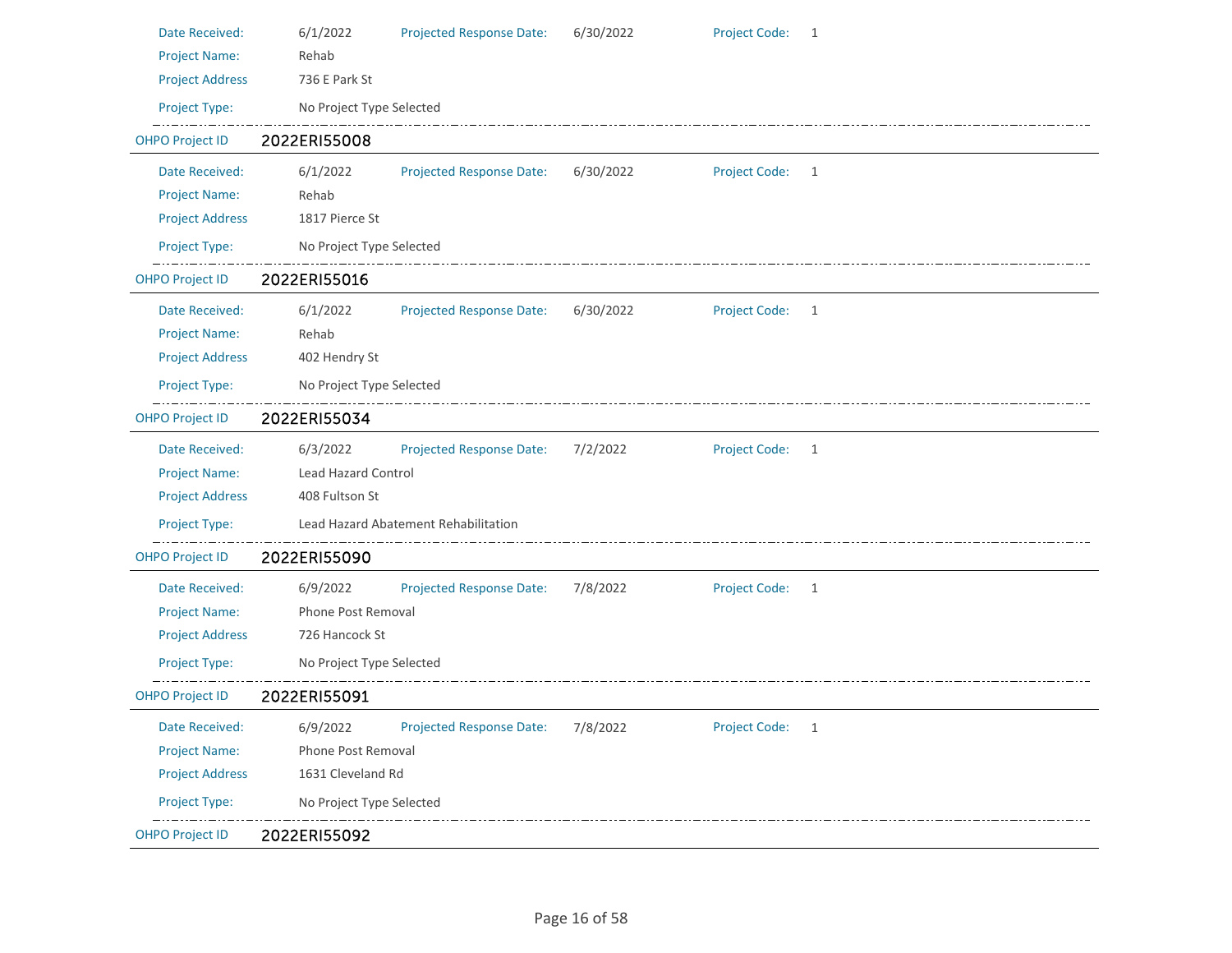| Date Received:         | 6/9/2022                                    | <b>Projected Response Date:</b>      | 7/8/2022  | Project Code: 1      |              |
|------------------------|---------------------------------------------|--------------------------------------|-----------|----------------------|--------------|
| <b>Project Name:</b>   | Phone Post Removal                          |                                      |           |                      |              |
| <b>Project Address</b> | 1005 Camp St                                |                                      |           |                      |              |
| Project Type:          | No Project Type Selected                    |                                      |           |                      |              |
| <b>OHPO Project ID</b> | 2022ERI55094                                |                                      |           |                      |              |
| Date Received:         | 6/9/2022                                    | <b>Projected Response Date:</b>      | 7/8/2022  | Project Code: 1      |              |
| <b>Project Name:</b>   | <b>Phone Post Removal</b>                   |                                      |           |                      |              |
| <b>Project Address</b> | 622 Warren St                               |                                      |           |                      |              |
| Project Type:          | No Project Type Selected                    |                                      |           |                      |              |
| <b>OHPO Project ID</b> | 2022ERI55109                                |                                      |           |                      |              |
| Date Received:         | 6/13/2022                                   | Projected Response Date:             | 7/12/2022 | <b>Project Code:</b> | OHLHB0747-19 |
| <b>Project Name:</b>   | Lead Hazard Control Property                |                                      |           |                      |              |
| <b>Project Address</b> | 1313 Carr St                                |                                      |           |                      |              |
| Project Type:          |                                             | Lead Hazard Abatement Rehabilitation |           |                      |              |
| <b>OHPO Project ID</b> | 2022ERI55144                                |                                      |           |                      |              |
| Date Received:         | 6/16/2022                                   | Projected Response Date:             | 7/15/2022 | <b>Project Code:</b> | 1            |
| <b>Project Name:</b>   | Lead Abatement                              |                                      |           |                      |              |
| <b>Project Address</b> |                                             | 324 Camp Street Apartments A-D       |           |                      |              |
| Project Type:          | No Project Type Selected                    |                                      |           |                      |              |
|                        | <b>Ohio Department of Transportation</b>    |                                      |           |                      |              |
| <b>OHPO Project ID</b> | 2022ERI55023                                |                                      |           |                      |              |
| Date Received:         | 6/2/2022                                    | <b>Projected Response Date:</b>      | 7/1/2022  | <b>Project Code:</b> | PID 114056   |
| <b>Project Name:</b>   | ERI-US 6-9.07                               |                                      |           |                      |              |
| <b>Project Address</b> | No address provided                         |                                      |           |                      |              |
| Project Type:          | Road construction                           |                                      |           |                      |              |
|                        | <b>Ohio Environmental Protection Agency</b> |                                      |           |                      |              |
| <b>OHPO Project ID</b> | 2020ERI47945                                |                                      |           |                      |              |
| Date Received:         | 6/7/2022                                    | <b>Projected Response Date:</b>      | 7/6/2022  | <b>Project Code:</b> | 1            |
| <b>Project Name:</b>   |                                             | Sandusky Harbor Dredging 2020-2022   |           |                      |              |
| <b>Project Address</b> | No address provided                         |                                      |           |                      |              |
|                        |                                             |                                      |           |                      |              |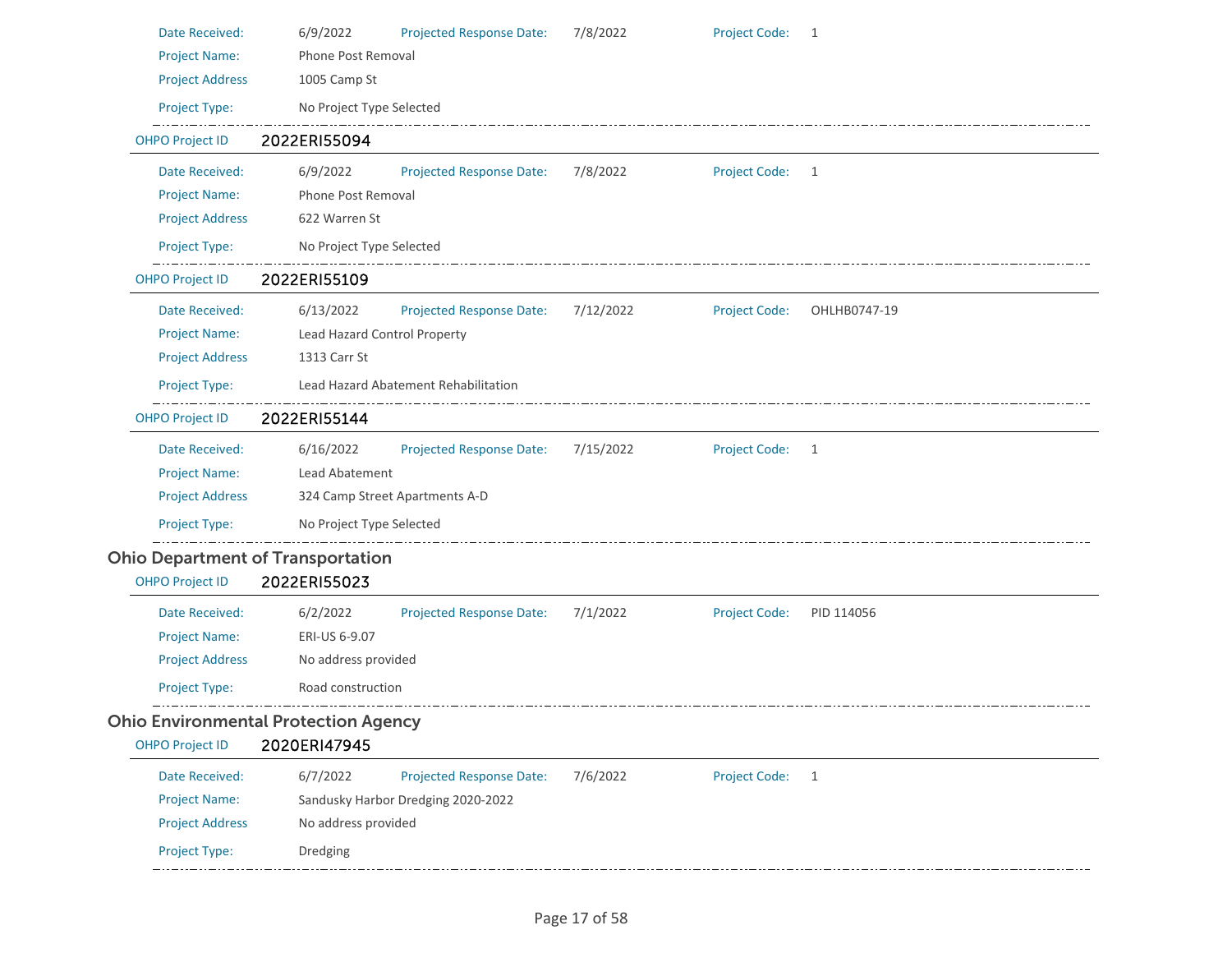| <b>Sandusky (Township of)</b>         |                                                         |           |                      |                    |
|---------------------------------------|---------------------------------------------------------|-----------|----------------------|--------------------|
|                                       | <b>Community Development Block Grant</b>                |           |                      |                    |
| <b>OHPO Project ID</b>                | 2022ERI55072                                            |           |                      |                    |
| Date Received:                        | 6/7/2022<br><b>Projected Response Date:</b>             | 7/6/2022  | <b>Project Code:</b> | $\mathbf{1}$       |
| <b>Project Name:</b>                  | <b>Habitat for Humanity</b>                             |           |                      |                    |
| <b>Project Address</b>                | 1806 Harrison St and 1808 Harrison St                   |           |                      |                    |
| Project Type:                         | Housing construction, single-family units               |           |                      |                    |
| <b>Fairfield</b>                      |                                                         |           |                      |                    |
| Lancaster                             |                                                         |           |                      |                    |
| <b>Corps of Engineers, Huntington</b> |                                                         |           |                      |                    |
| <b>OHPO Project ID</b>                | 2022FAI54145                                            |           |                      |                    |
| Date Received:                        | 6/17/2022<br><b>Projected Response Date:</b>            | 7/16/2022 | Project Code:        | 1                  |
| <b>Project Name:</b>                  | Lancaster High School Wetland Permitting                |           |                      |                    |
| <b>Project Address</b>                | 1312 Granville Pike                                     |           |                      |                    |
| Project Type:                         | No Project Type Selected                                |           |                      |                    |
| Pickerington                          |                                                         |           |                      |                    |
|                                       | <b>Housing and Urban Development Department</b>         |           |                      |                    |
| <b>OHPO Project ID</b>                | 2022FAI55026                                            |           |                      |                    |
| Date Received:                        | 6/2/2022<br><b>Projected Response Date:</b>             | 7/1/2022  | <b>Project Code:</b> | $\mathbf{1}$       |
| <b>Project Name:</b>                  | Redwood Pickerington (aka Waterstone Landings)          |           |                      |                    |
| <b>Project Address</b>                | 121 Fullers Cir                                         |           |                      |                    |
| Project Type:                         | Refinance                                               |           |                      |                    |
| <b>Pleasant (Township of)</b>         |                                                         |           |                      |                    |
|                                       | <b>Federal Communication Commission</b>                 |           |                      |                    |
| <b>OHPO Project ID</b>                | 2022FAI55155                                            |           |                      |                    |
| Date Received:                        | 6/20/2022<br><b>Projected Response Date:</b>            | 7/19/2022 | <b>Project Code:</b> | <b>TCNS 250514</b> |
| <b>Project Name:</b>                  | Crown Castle - Lancaster NE/S.Cent.Power/Client# 825305 |           |                      |                    |
| <b>Project Address</b>                | 2780 Coonpath Rd NE                                     |           |                      |                    |
| Project Type:                         | No Project Type Selected                                |           |                      |                    |
| Pleasantville                         |                                                         |           |                      |                    |
|                                       |                                                         |           |                      |                    |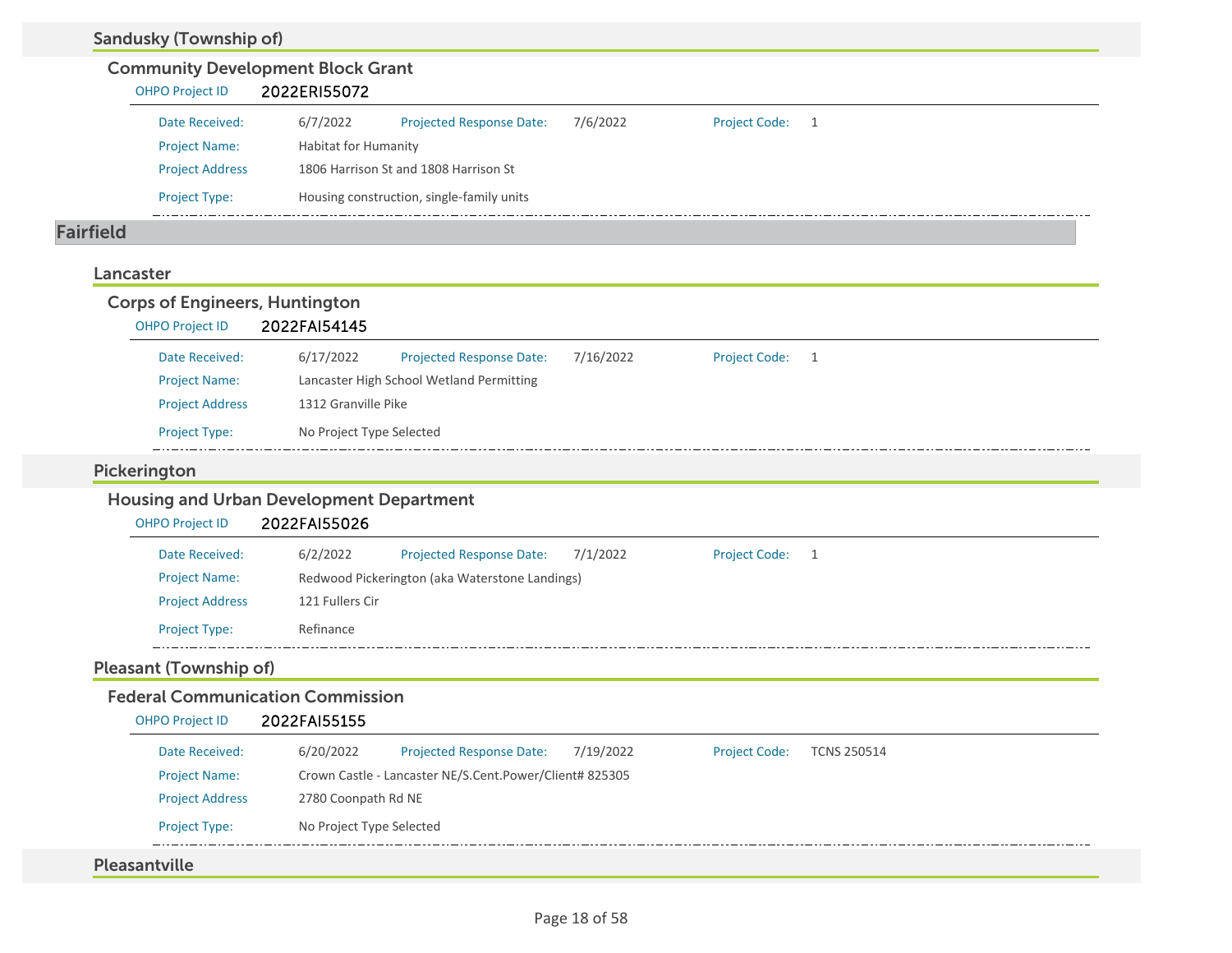### Federal Communication Commission

| <b>OHPO Project ID</b> | 2022FAI53567                 |                                                     |          |                      |                    |
|------------------------|------------------------------|-----------------------------------------------------|----------|----------------------|--------------------|
| Date Received:         | 6/6/2022                     | <b>Projected Response Date:</b>                     | 7/5/2022 | <b>Project Code:</b> | <b>TCNS 241867</b> |
| <b>Project Name:</b>   |                              | AT&T Site SOH3453 (LANCASTER NORTH) (FA # 14641328) |          |                      |                    |
| <b>Project Address</b> | 4095 Lancaster-Thornville Rd |                                                     |          |                      |                    |
| <b>Project Type:</b>   | No Project Type Selected     |                                                     |          |                      |                    |

### Ohio History Connection

| OHPO Project ID        | 2020FAI50254         |                                                     |           |                      |     |
|------------------------|----------------------|-----------------------------------------------------|-----------|----------------------|-----|
| Date Received:         | 6/6/2022             | <b>Projected Response Date:</b>                     | 6/13/2022 | <b>Project Code:</b> | - 1 |
| <b>Project Name:</b>   |                      | Wahkeena Nature Preserve - New Accessible Restrooms |           |                      |     |
| <b>Project Address</b> | 2200 Pump Station Rd |                                                     |           |                      |     |
| <b>Project Type:</b>   |                      | Wildlife/Natural areas management                   |           |                      |     |

## Fayette

#### 1

### Federal Energy Regulatory Commission

| Date Received:                                        | 6/2/2022            | <b>Projected Response Date:</b>                       | 7/1/2022 | <b>Project Code:</b> | <b>Texas Eastern</b> |
|-------------------------------------------------------|---------------------|-------------------------------------------------------|----------|----------------------|----------------------|
| <b>Project Name:</b>                                  |                     | CE-22-19136 OH MP 48.83 Anomaly Investigation Project |          |                      |                      |
| <b>Project Address</b>                                | No address provided |                                                       |          |                      |                      |
| Project Type:                                         |                     | Gas transmission projects, inc. compressor stations   |          |                      |                      |
| <b>Other Agency - State</b><br><b>OHPO Project ID</b> | 2022FAY55104        |                                                       |          |                      |                      |
| Date Received:                                        | 6/8/2022            | Projected Response Date:                              | 7/7/2022 | <b>Project Code:</b> | $\overline{1}$       |
| <b>Project Name:</b>                                  |                     | Morris Sharp House Improvement Project                |          |                      |                      |
| <b>Project Address</b>                                | No address provided |                                                       |          |                      |                      |

#### Columbus

Community Development Block Grant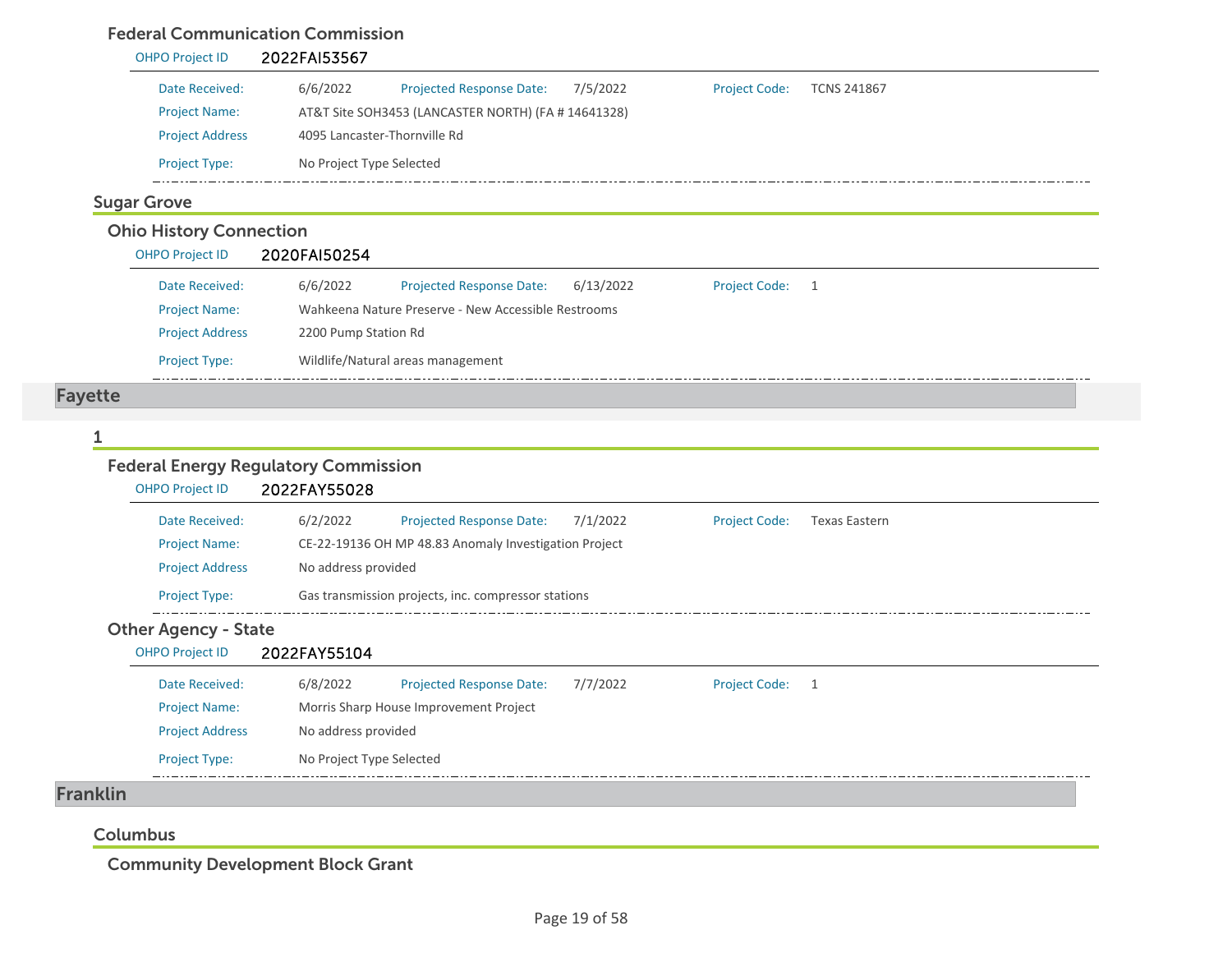| <b>OHPO Project ID</b>                                           | 2022FRA55081                    |                                                                    |           |                      |              |
|------------------------------------------------------------------|---------------------------------|--------------------------------------------------------------------|-----------|----------------------|--------------|
| Date Received:<br><b>Project Name:</b><br><b>Project Address</b> | 6/9/2022<br>1534-1548 E Main St | Projected Response Date:<br>Preston Pointe Residential Subdivision | 7/8/2022  | <b>Project Code:</b> | 1            |
| Project Type:                                                    | No Project Type Selected        |                                                                    |           |                      |              |
| <b>OHPO Project ID</b>                                           | 2022FRA55099                    |                                                                    |           |                      |              |
| Date Received:                                                   | 6/9/2022                        | <b>Projected Response Date:</b>                                    | 7/8/2022  | Project Code:        | 1            |
| <b>Project Name:</b>                                             | Rehab                           |                                                                    |           |                      |              |
| <b>Project Address</b>                                           | 4714 Julian Dr                  |                                                                    |           |                      |              |
| Project Type:                                                    |                                 | Rehabilitation (exclusive of housing rehab above)                  |           |                      |              |
| <b>OHPO Project ID</b>                                           | 2022FRA55116                    |                                                                    |           |                      |              |
| Date Received:                                                   | 6/14/2022                       | <b>Projected Response Date:</b>                                    | 7/13/2022 | <b>Project Code:</b> | 1            |
| <b>Project Name:</b>                                             | Rehab                           |                                                                    |           |                      |              |
| <b>Project Address</b>                                           | 866 Heyl Ave                    |                                                                    |           |                      |              |
| Project Type:                                                    |                                 | Rehabilitation (exclusive of housing rehab above)                  |           |                      |              |
| <b>OHPO Project ID</b>                                           | 2022FRA55117                    |                                                                    |           |                      |              |
| Date Received:                                                   | 6/14/2022                       | <b>Projected Response Date:</b>                                    | 7/13/2022 | <b>Project Code:</b> | $\mathbf{1}$ |
| <b>Project Name:</b>                                             | Rehab                           |                                                                    |           |                      |              |
| <b>Project Address</b>                                           | 2313 Traymore Pl                |                                                                    |           |                      |              |
| Project Type:                                                    |                                 | Rehabilitation (exclusive of housing rehab above)                  |           |                      |              |
| <b>Corps of Engineers, Huntington</b>                            |                                 |                                                                    |           |                      |              |
| <b>OHPO Project ID</b>                                           | 2022FRA53585                    |                                                                    |           |                      |              |
| Date Received:                                                   | 6/14/2022                       | <b>Projected Response Date:</b>                                    | 7/13/2022 | <b>Project Code:</b> | 2021-855     |
| <b>Project Name:</b>                                             |                                 | Uritus Park Multi-family Development Project                       |           |                      |              |
| <b>Project Address</b>                                           |                                 | 4584 Waste Multi-family Development Project                        |           |                      |              |
| <b>Project Type:</b>                                             | No Project Type Selected        |                                                                    |           |                      |              |
| <b>OHPO Project ID</b>                                           | 2022FRA55000                    |                                                                    |           |                      |              |
| Date Received:                                                   | 6/1/2022                        | <b>Projected Response Date:</b>                                    | 6/30/2022 | <b>Project Code:</b> | 1            |
| <b>Project Name:</b>                                             |                                 | Walhalla Ravine Restoration Project                                |           |                      |              |
| <b>Project Address</b>                                           | 300-470 Walhalla Rd             |                                                                    |           |                      |              |
| Project Type:                                                    | No Project Type Selected        |                                                                    |           |                      |              |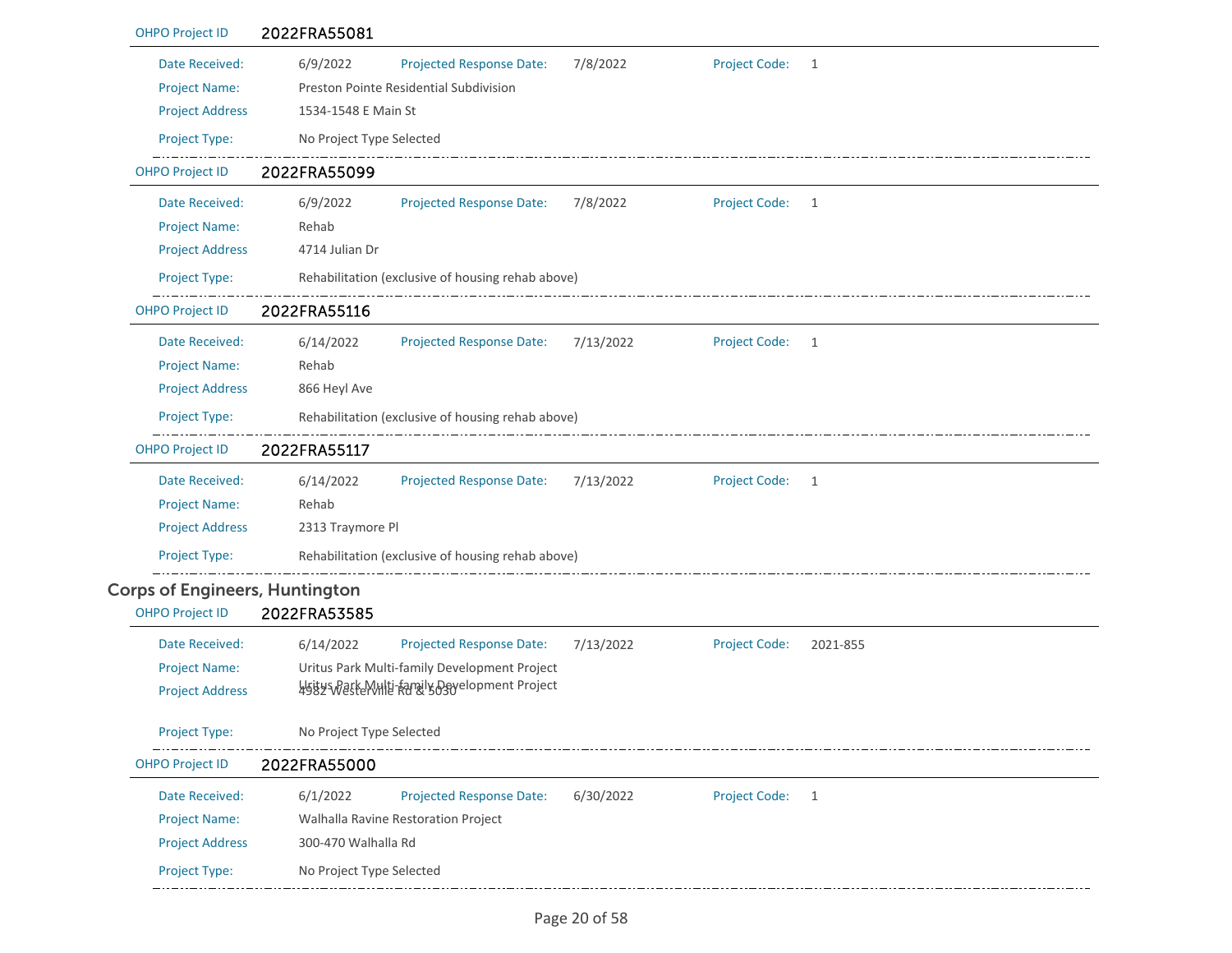| <b>OHPO Project ID</b>                | 2022FRA55003                                                                                   |
|---------------------------------------|------------------------------------------------------------------------------------------------|
| Date Received:                        | 6/1/2022<br><b>Projected Response Date:</b><br>6/30/2022<br><b>Project Code:</b><br>AEP        |
| <b>Project Name:</b>                  | F-3205 Scioto River Crossing and Reconductor Project                                           |
| <b>Project Address</b>                | No address provided                                                                            |
| Project Type:                         | No Project Type Selected                                                                       |
|                                       | <b>Federal Communication Commission</b>                                                        |
| <b>OHPO Project ID</b>                | 2022FRA53549                                                                                   |
| Date Received:                        | 6/2/2022<br>Projected Response Date:<br>7/1/2022<br><b>Project Code:</b><br><b>TCNS 242739</b> |
| <b>Project Name:</b>                  | Verizon COL FRANKLIN PARK WEST 028 - F                                                         |
| <b>Project Address</b>                | 1109 E Main St                                                                                 |
| Project Type:                         | No Project Type Selected                                                                       |
| <b>Federal Transit Administration</b> |                                                                                                |
| <b>OHPO Project ID</b>                | 2020FRA50152                                                                                   |
| Date Received:                        | 6/8/2022<br>Projected Response Date:<br>7/7/2022<br><b>Project Code:</b><br>1                  |
| <b>Project Name:</b>                  | Grayhound Bus Terminal                                                                         |
| <b>Project Address</b>                | 111 E Town St                                                                                  |
| Project Type:                         | Commercial development                                                                         |
|                                       | <b>Housing and Urban Development Department</b>                                                |
| <b>OHPO Project ID</b>                | 2022FRA55156                                                                                   |
| Date Received:                        | 6/20/2022<br><b>Projected Response Date:</b><br>7/19/2022<br><b>Project Code:</b><br>1         |
| <b>Project Name:</b>                  | The Laurels of Walden Park                                                                     |
| <b>Project Address</b>                | 5700 Karl Rd                                                                                   |
| <b>Project Type:</b>                  | No Project Type Selected                                                                       |
|                                       | Information/inquiry from public prior to project submission                                    |
| <b>OHPO Project ID</b>                | 2022FRA55041                                                                                   |
| Date Received:                        | <b>Projected Response Date:</b><br>6/1/2022<br>6/30/2022<br>Project Code:<br>1                 |
| <b>Project Name:</b>                  | Ohio State Penitentiary Cemetery Discussion                                                    |
| <b>Project Address</b>                | Spring St, Neil Ave, West St, Maple St.                                                        |
| Project Type:                         | No Project Type Selected                                                                       |
| <b>Other Agency - Local</b>           |                                                                                                |
| <b>OHPO Project ID</b>                | 2016FRA36781                                                                                   |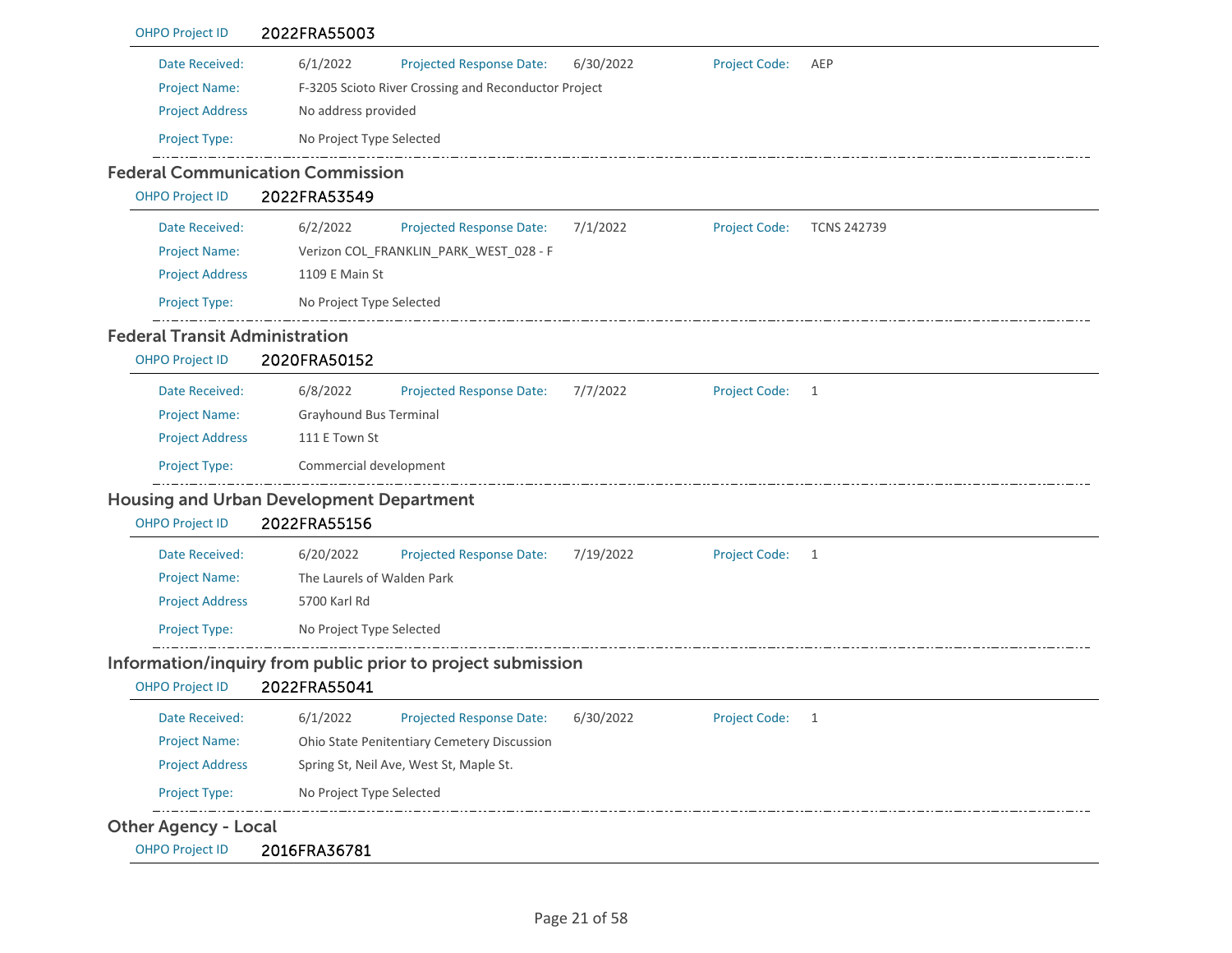| <b>Project Name:</b><br>North Market Tower Project - The Merchant Building<br><b>Project Address</b><br>59 Spruce St<br>Commercial development<br>Project Type:<br>Date Received:<br>6/10/2022<br><b>Projected Response Date:</b><br>7/9/2022<br>Project Code: 1<br>North Market Tower Project - The Merchant Building<br><b>Project Name:</b><br><b>Project Address</b><br>59 Spruce St<br>Project Type:<br>No Project Type Selected<br><b>Dublin</b><br><b>Housing and Urban Development Department</b><br>2022FRA55030<br><b>OHPO Project ID</b><br>6/3/2022<br><b>Project Code:</b><br>Date Received:<br><b>Projected Response Date:</b><br>7/2/2022<br>$\overline{1}$<br>Redwood Dublin - Phase I<br><b>Project Name:</b><br><b>Project Address</b><br>5464 Eagle River Dr<br>Project Type:<br>Refinance<br>Gahanna<br><b>Federal Communication Commission</b><br>2022FRA55107<br>OHPO Project ID<br>6/13/2022<br><b>Projected Response Date:</b><br>7/12/2022<br>Date Received:<br><b>Project Code:</b><br><b>TCNS 250297</b><br><b>Project Name:</b><br>Crown Castle - Gahanna North / Project# BU 875279<br>1243 N Hamilton Rd<br><b>Project Address</b><br><b>Project Type:</b><br>No Project Type Selected<br><b>Auburn (Township of)</b><br><b>Corps of Engineers, Buffalo</b><br>2022GEA55088<br><b>OHPO Project ID</b><br><b>Project Code:</b><br><b>Projected Response Date:</b><br>7/9/2022<br>Date Received:<br>6/10/2022<br>$\overline{1}$<br><b>Project Name:</b><br>Auburn Single-Family Residential Development<br><b>Project Address</b><br>No address provided<br>Project Type:<br>No Project Type Selected<br><b>Greene</b> |        | Date Received: | 6/6/2022<br><b>Projected Response Date:</b><br><b>Project Code:</b><br>7/5/2022<br>$\overline{1}$ |
|----------------------------------------------------------------------------------------------------------------------------------------------------------------------------------------------------------------------------------------------------------------------------------------------------------------------------------------------------------------------------------------------------------------------------------------------------------------------------------------------------------------------------------------------------------------------------------------------------------------------------------------------------------------------------------------------------------------------------------------------------------------------------------------------------------------------------------------------------------------------------------------------------------------------------------------------------------------------------------------------------------------------------------------------------------------------------------------------------------------------------------------------------------------------------------------------------------------------------------------------------------------------------------------------------------------------------------------------------------------------------------------------------------------------------------------------------------------------------------------------------------------------------------------------------------------------------------------------------------------------------------------------------|--------|----------------|---------------------------------------------------------------------------------------------------|
|                                                                                                                                                                                                                                                                                                                                                                                                                                                                                                                                                                                                                                                                                                                                                                                                                                                                                                                                                                                                                                                                                                                                                                                                                                                                                                                                                                                                                                                                                                                                                                                                                                                    |        |                |                                                                                                   |
|                                                                                                                                                                                                                                                                                                                                                                                                                                                                                                                                                                                                                                                                                                                                                                                                                                                                                                                                                                                                                                                                                                                                                                                                                                                                                                                                                                                                                                                                                                                                                                                                                                                    |        |                |                                                                                                   |
|                                                                                                                                                                                                                                                                                                                                                                                                                                                                                                                                                                                                                                                                                                                                                                                                                                                                                                                                                                                                                                                                                                                                                                                                                                                                                                                                                                                                                                                                                                                                                                                                                                                    |        |                |                                                                                                   |
|                                                                                                                                                                                                                                                                                                                                                                                                                                                                                                                                                                                                                                                                                                                                                                                                                                                                                                                                                                                                                                                                                                                                                                                                                                                                                                                                                                                                                                                                                                                                                                                                                                                    |        |                |                                                                                                   |
|                                                                                                                                                                                                                                                                                                                                                                                                                                                                                                                                                                                                                                                                                                                                                                                                                                                                                                                                                                                                                                                                                                                                                                                                                                                                                                                                                                                                                                                                                                                                                                                                                                                    |        |                |                                                                                                   |
|                                                                                                                                                                                                                                                                                                                                                                                                                                                                                                                                                                                                                                                                                                                                                                                                                                                                                                                                                                                                                                                                                                                                                                                                                                                                                                                                                                                                                                                                                                                                                                                                                                                    |        |                |                                                                                                   |
|                                                                                                                                                                                                                                                                                                                                                                                                                                                                                                                                                                                                                                                                                                                                                                                                                                                                                                                                                                                                                                                                                                                                                                                                                                                                                                                                                                                                                                                                                                                                                                                                                                                    |        |                |                                                                                                   |
|                                                                                                                                                                                                                                                                                                                                                                                                                                                                                                                                                                                                                                                                                                                                                                                                                                                                                                                                                                                                                                                                                                                                                                                                                                                                                                                                                                                                                                                                                                                                                                                                                                                    |        |                |                                                                                                   |
|                                                                                                                                                                                                                                                                                                                                                                                                                                                                                                                                                                                                                                                                                                                                                                                                                                                                                                                                                                                                                                                                                                                                                                                                                                                                                                                                                                                                                                                                                                                                                                                                                                                    |        |                |                                                                                                   |
|                                                                                                                                                                                                                                                                                                                                                                                                                                                                                                                                                                                                                                                                                                                                                                                                                                                                                                                                                                                                                                                                                                                                                                                                                                                                                                                                                                                                                                                                                                                                                                                                                                                    |        |                |                                                                                                   |
|                                                                                                                                                                                                                                                                                                                                                                                                                                                                                                                                                                                                                                                                                                                                                                                                                                                                                                                                                                                                                                                                                                                                                                                                                                                                                                                                                                                                                                                                                                                                                                                                                                                    |        |                |                                                                                                   |
|                                                                                                                                                                                                                                                                                                                                                                                                                                                                                                                                                                                                                                                                                                                                                                                                                                                                                                                                                                                                                                                                                                                                                                                                                                                                                                                                                                                                                                                                                                                                                                                                                                                    |        |                |                                                                                                   |
|                                                                                                                                                                                                                                                                                                                                                                                                                                                                                                                                                                                                                                                                                                                                                                                                                                                                                                                                                                                                                                                                                                                                                                                                                                                                                                                                                                                                                                                                                                                                                                                                                                                    |        |                |                                                                                                   |
|                                                                                                                                                                                                                                                                                                                                                                                                                                                                                                                                                                                                                                                                                                                                                                                                                                                                                                                                                                                                                                                                                                                                                                                                                                                                                                                                                                                                                                                                                                                                                                                                                                                    |        |                |                                                                                                   |
|                                                                                                                                                                                                                                                                                                                                                                                                                                                                                                                                                                                                                                                                                                                                                                                                                                                                                                                                                                                                                                                                                                                                                                                                                                                                                                                                                                                                                                                                                                                                                                                                                                                    |        |                |                                                                                                   |
|                                                                                                                                                                                                                                                                                                                                                                                                                                                                                                                                                                                                                                                                                                                                                                                                                                                                                                                                                                                                                                                                                                                                                                                                                                                                                                                                                                                                                                                                                                                                                                                                                                                    |        |                |                                                                                                   |
|                                                                                                                                                                                                                                                                                                                                                                                                                                                                                                                                                                                                                                                                                                                                                                                                                                                                                                                                                                                                                                                                                                                                                                                                                                                                                                                                                                                                                                                                                                                                                                                                                                                    |        |                |                                                                                                   |
|                                                                                                                                                                                                                                                                                                                                                                                                                                                                                                                                                                                                                                                                                                                                                                                                                                                                                                                                                                                                                                                                                                                                                                                                                                                                                                                                                                                                                                                                                                                                                                                                                                                    |        |                |                                                                                                   |
|                                                                                                                                                                                                                                                                                                                                                                                                                                                                                                                                                                                                                                                                                                                                                                                                                                                                                                                                                                                                                                                                                                                                                                                                                                                                                                                                                                                                                                                                                                                                                                                                                                                    |        |                |                                                                                                   |
|                                                                                                                                                                                                                                                                                                                                                                                                                                                                                                                                                                                                                                                                                                                                                                                                                                                                                                                                                                                                                                                                                                                                                                                                                                                                                                                                                                                                                                                                                                                                                                                                                                                    |        |                |                                                                                                   |
|                                                                                                                                                                                                                                                                                                                                                                                                                                                                                                                                                                                                                                                                                                                                                                                                                                                                                                                                                                                                                                                                                                                                                                                                                                                                                                                                                                                                                                                                                                                                                                                                                                                    |        |                |                                                                                                   |
|                                                                                                                                                                                                                                                                                                                                                                                                                                                                                                                                                                                                                                                                                                                                                                                                                                                                                                                                                                                                                                                                                                                                                                                                                                                                                                                                                                                                                                                                                                                                                                                                                                                    |        |                |                                                                                                   |
|                                                                                                                                                                                                                                                                                                                                                                                                                                                                                                                                                                                                                                                                                                                                                                                                                                                                                                                                                                                                                                                                                                                                                                                                                                                                                                                                                                                                                                                                                                                                                                                                                                                    | Geauga |                |                                                                                                   |
|                                                                                                                                                                                                                                                                                                                                                                                                                                                                                                                                                                                                                                                                                                                                                                                                                                                                                                                                                                                                                                                                                                                                                                                                                                                                                                                                                                                                                                                                                                                                                                                                                                                    |        |                |                                                                                                   |
|                                                                                                                                                                                                                                                                                                                                                                                                                                                                                                                                                                                                                                                                                                                                                                                                                                                                                                                                                                                                                                                                                                                                                                                                                                                                                                                                                                                                                                                                                                                                                                                                                                                    |        |                |                                                                                                   |
|                                                                                                                                                                                                                                                                                                                                                                                                                                                                                                                                                                                                                                                                                                                                                                                                                                                                                                                                                                                                                                                                                                                                                                                                                                                                                                                                                                                                                                                                                                                                                                                                                                                    |        |                |                                                                                                   |
|                                                                                                                                                                                                                                                                                                                                                                                                                                                                                                                                                                                                                                                                                                                                                                                                                                                                                                                                                                                                                                                                                                                                                                                                                                                                                                                                                                                                                                                                                                                                                                                                                                                    |        |                |                                                                                                   |
|                                                                                                                                                                                                                                                                                                                                                                                                                                                                                                                                                                                                                                                                                                                                                                                                                                                                                                                                                                                                                                                                                                                                                                                                                                                                                                                                                                                                                                                                                                                                                                                                                                                    |        |                |                                                                                                   |
|                                                                                                                                                                                                                                                                                                                                                                                                                                                                                                                                                                                                                                                                                                                                                                                                                                                                                                                                                                                                                                                                                                                                                                                                                                                                                                                                                                                                                                                                                                                                                                                                                                                    |        |                |                                                                                                   |
|                                                                                                                                                                                                                                                                                                                                                                                                                                                                                                                                                                                                                                                                                                                                                                                                                                                                                                                                                                                                                                                                                                                                                                                                                                                                                                                                                                                                                                                                                                                                                                                                                                                    |        |                |                                                                                                   |
|                                                                                                                                                                                                                                                                                                                                                                                                                                                                                                                                                                                                                                                                                                                                                                                                                                                                                                                                                                                                                                                                                                                                                                                                                                                                                                                                                                                                                                                                                                                                                                                                                                                    |        |                |                                                                                                   |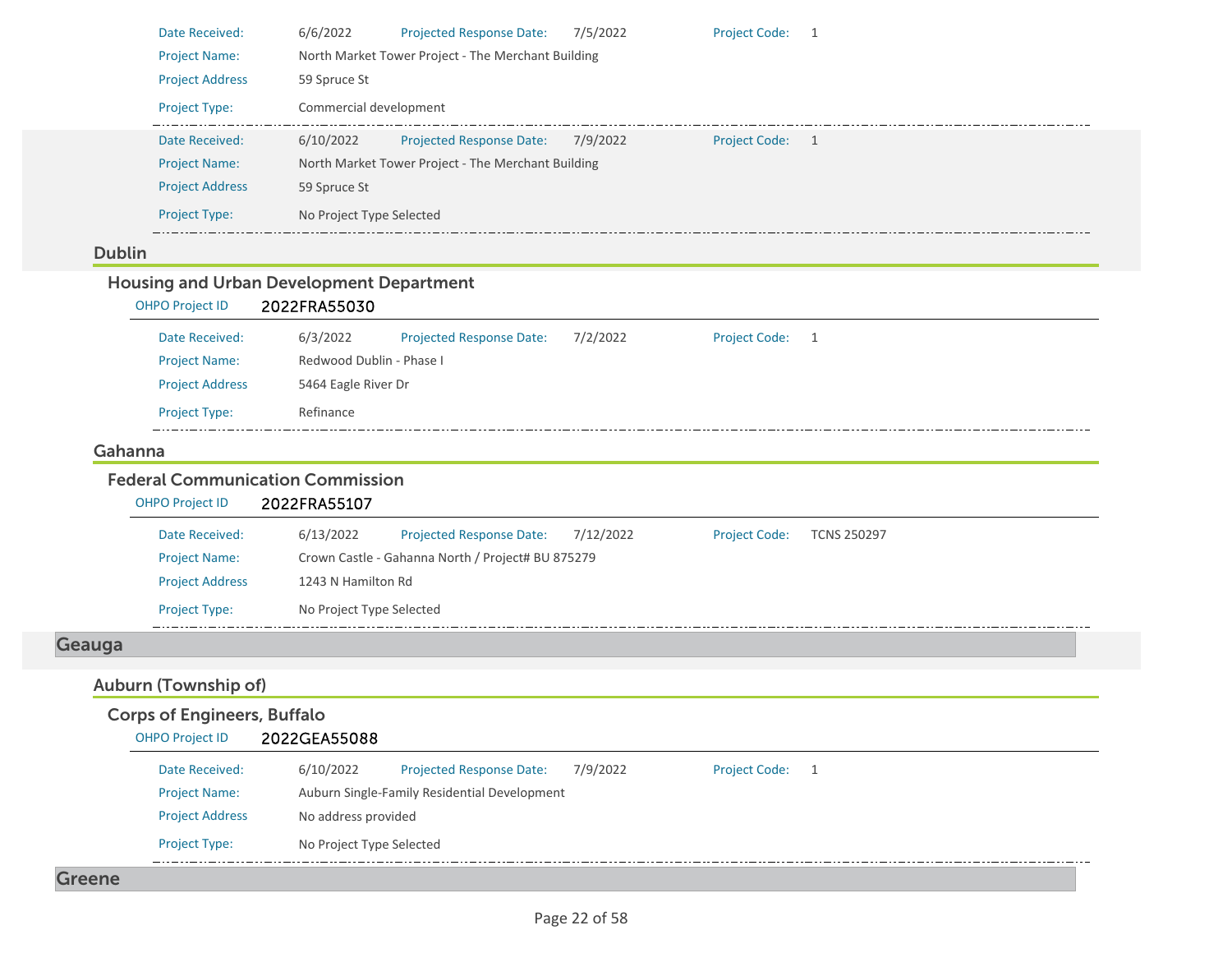#### Fairborn

| <b>OHPO Project ID</b>                                                                                                                    | 2022GRE55001             |                                                     |           |                      |                    |  |
|-------------------------------------------------------------------------------------------------------------------------------------------|--------------------------|-----------------------------------------------------|-----------|----------------------|--------------------|--|
| Date Received:                                                                                                                            | 6/1/2022                 | Projected Response Date:                            | 6/30/2022 | <b>Project Code:</b> | 1                  |  |
| <b>Project Name:</b>                                                                                                                      | Rehab                    |                                                     |           |                      |                    |  |
| <b>Project Address</b>                                                                                                                    | 1286 Ebony Ln            |                                                     |           |                      |                    |  |
| Project Type:                                                                                                                             |                          | Housing rehabilitation, single-family units         |           |                      |                    |  |
| <b>New Jasper</b>                                                                                                                         |                          |                                                     |           |                      |                    |  |
| <b>Corps of Engineers, Huntington</b><br><b>OHPO Project ID</b>                                                                           | 2022GRE54452             |                                                     |           |                      |                    |  |
| Date Received:                                                                                                                            | 6/2/2022                 | <b>Projected Response Date:</b>                     | 7/1/2022  | <b>Project Code:</b> | 2022-00242         |  |
| <b>Project Name:</b>                                                                                                                      |                          | Caesar Ford Campground Culvert Improvements Project |           |                      |                    |  |
| <b>Project Address</b>                                                                                                                    | No address provided      |                                                     |           |                      |                    |  |
| <b>Project Type:</b>                                                                                                                      |                          | Parks development/construction                      |           |                      |                    |  |
|                                                                                                                                           |                          |                                                     |           |                      |                    |  |
|                                                                                                                                           |                          |                                                     |           |                      |                    |  |
| <b>Xenia</b>                                                                                                                              |                          |                                                     |           |                      |                    |  |
| <b>OHPO Project ID</b>                                                                                                                    | 2022GRE55074             |                                                     |           |                      |                    |  |
| Date Received:                                                                                                                            | 6/6/2022                 | Projected Response Date:                            | 7/5/2022  | <b>Project Code:</b> | <b>TCNS 248170</b> |  |
| <b>Project Name:</b>                                                                                                                      | OH0406/Xenia             |                                                     |           |                      |                    |  |
| <b>Project Address</b>                                                                                                                    | 100 SR 35 W              |                                                     |           |                      |                    |  |
| <b>Project Type:</b>                                                                                                                      | No Project Type Selected |                                                     |           |                      |                    |  |
|                                                                                                                                           |                          |                                                     |           |                      |                    |  |
|                                                                                                                                           |                          |                                                     |           |                      |                    |  |
|                                                                                                                                           |                          |                                                     |           |                      |                    |  |
| <b>OHPO Project ID</b>                                                                                                                    | 2022GUE55110             |                                                     |           |                      |                    |  |
| Date Received:                                                                                                                            | 6/13/2022                | <b>Projected Response Date:</b>                     | 7/12/2022 | Project Code: 1      |                    |  |
| Project Name:                                                                                                                             |                          | Parkway Retail Plaza Expansion Project              |           |                      |                    |  |
| <b>Federal Communication Commission</b><br><b>Guernsey</b><br>Cambridge<br><b>Agency Unknown or Unspecified</b><br><b>Project Address</b> | 61600-61690 Southgate Rd |                                                     |           |                      |                    |  |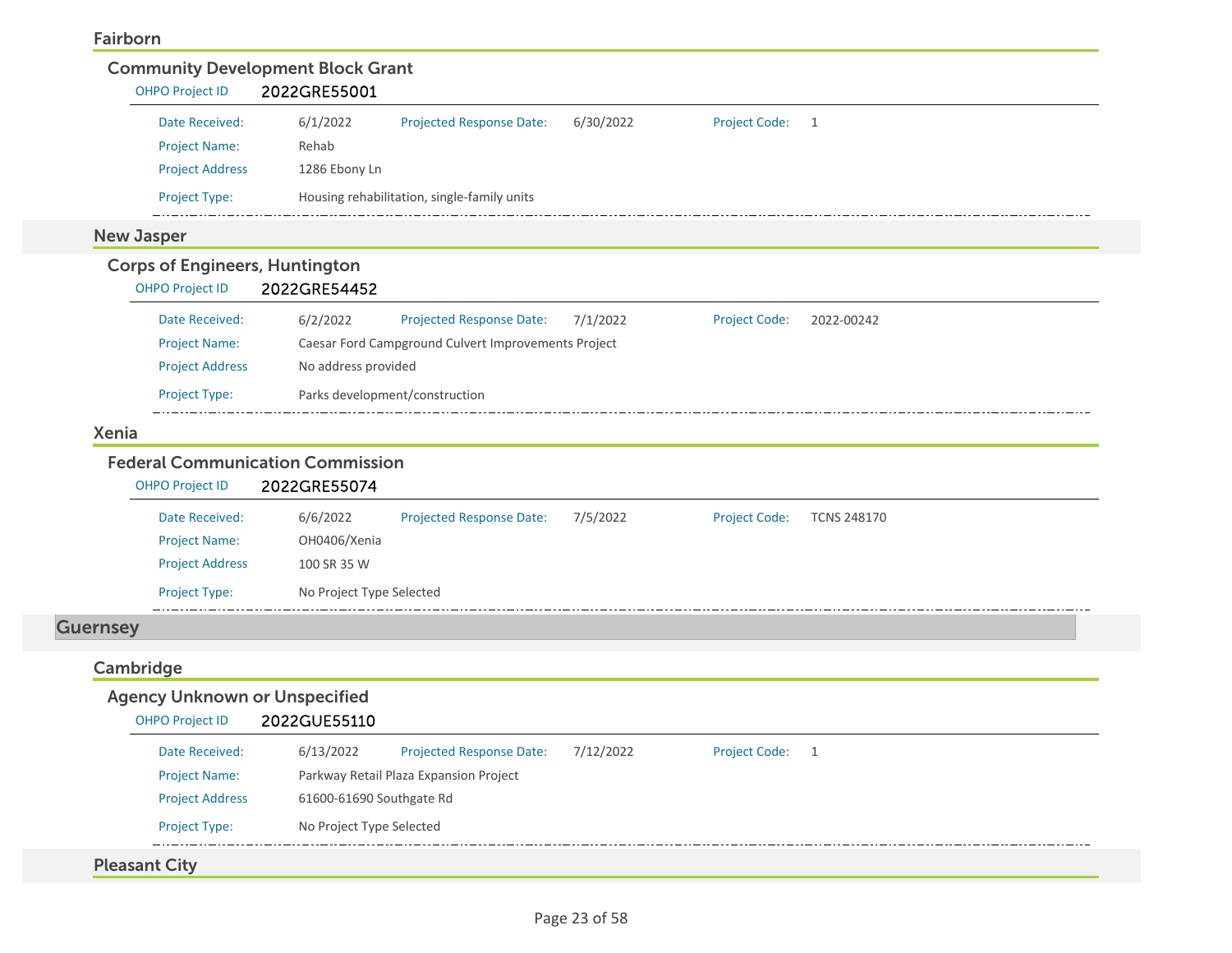### Community Development Block Grant

|                 | <b>OHPO Project ID</b> | 2021GUE50970                            |                                                         |           |                      |                    |
|-----------------|------------------------|-----------------------------------------|---------------------------------------------------------|-----------|----------------------|--------------------|
|                 | Date Received:         | 6/6/2022                                | <b>Projected Response Date:</b>                         | 7/5/2022  | <b>Project Code:</b> | 1                  |
|                 | <b>Project Name:</b>   | Demo                                    |                                                         |           |                      |                    |
|                 | <b>Project Address</b> | 305 Main St                             |                                                         |           |                      |                    |
|                 | Project Type:          | Demolition ("Blight Removal")           |                                                         |           |                      |                    |
| <b>Hamilton</b> |                        |                                         |                                                         |           |                      |                    |
| Cincinnati      |                        |                                         |                                                         |           |                      |                    |
|                 | <b>OHPO Project ID</b> | 2022HAM55154                            | [DO NOT USE-SELECT ODSA] Ohio Department of Development |           |                      |                    |
|                 | Date Received:         | 6/17/2022                               | Projected Response Date:                                | 7/16/2022 | <b>Project Code:</b> | $\mathbf{1}$       |
|                 | <b>Project Name:</b>   | Lydia's House                           |                                                         |           |                      |                    |
|                 | <b>Project Address</b> | 2020 Mills Ave                          |                                                         |           |                      |                    |
|                 | Project Type:          | No Project Type Selected                |                                                         |           |                      |                    |
|                 |                        | <b>Federal Communication Commission</b> |                                                         |           |                      |                    |
|                 | <b>OHPO Project ID</b> | 2022HAM55039                            |                                                         |           |                      |                    |
|                 | Date Received:         | 6/6/2022                                | <b>Projected Response Date:</b>                         | 7/5/2022  | <b>Project Code:</b> | <b>TCNS 249221</b> |
|                 | <b>Project Name:</b>   | <b>CVCVG00190B</b>                      |                                                         |           |                      |                    |
|                 | <b>Project Address</b> | 248 Calhoun St                          |                                                         |           |                      |                    |
|                 | Project Type:          | No Project Type Selected                |                                                         |           |                      |                    |
|                 | <b>OHPO Project ID</b> | 2022HAM55095                            |                                                         |           |                      |                    |
|                 | Date Received:         | 6/9/2022                                | Projected Response Date:                                | 7/8/2022  | <b>Project Code:</b> | <b>TCNS 249879</b> |
|                 | <b>Project Name:</b>   |                                         | Verizon CNCN_UcY2Relo_0141_W2 - C/ Project #16894023    |           |                      |                    |
|                 | <b>Project Address</b> | 17 William H Taft Rd                    |                                                         |           |                      |                    |
|                 | Project Type:          | No Project Type Selected                |                                                         |           |                      |                    |
|                 |                        | <b>Federal Transit Administration</b>   |                                                         |           |                      |                    |
|                 | <b>OHPO Project ID</b> | 2022HAM54677                            |                                                         |           |                      |                    |
|                 | Date Received:         | 6/16/2022                               | Projected Response Date:                                | 7/15/2022 | <b>Project Code:</b> | $\overline{1}$     |
|                 |                        |                                         |                                                         |           |                      |                    |
|                 | Project Name:          |                                         | SORTA Uptown Transit Center Project                     |           |                      |                    |
|                 | <b>Project Address</b> | Ridgeway Ave                            |                                                         |           |                      |                    |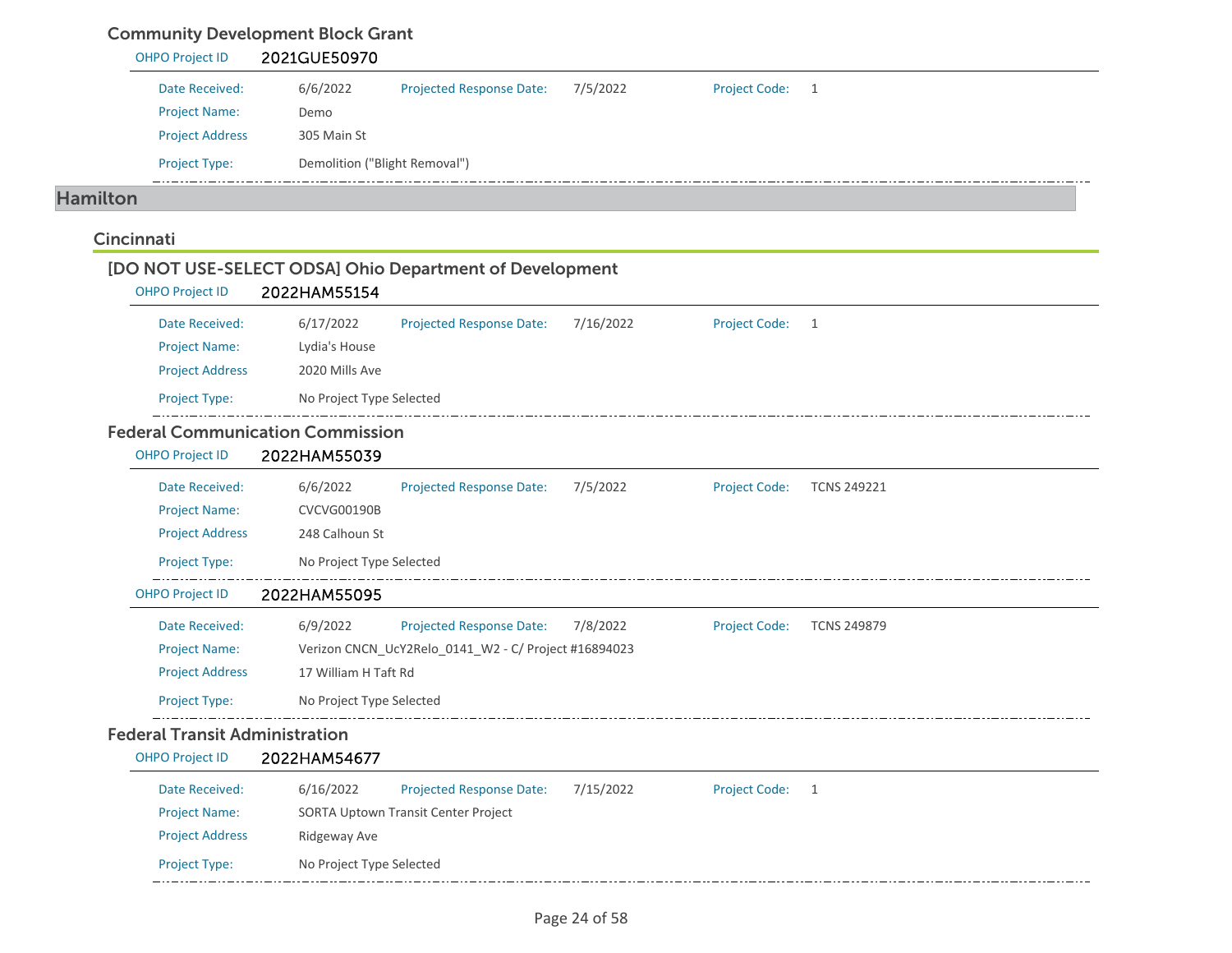### Housing and Urban Development Department

| <b>OHPO Project ID</b>                | 2022HAM55051                                                                                  |
|---------------------------------------|-----------------------------------------------------------------------------------------------|
| Date Received:                        | 6/7/2022<br>7/6/2022<br><b>Project Code:</b><br><b>Projected Response Date:</b><br>1          |
| <b>Project Name:</b>                  | Lead Abatement                                                                                |
| <b>Project Address</b>                | 802 Burns Ave                                                                                 |
| Project Type:                         | Lead Hazard Abatement Rehabilitation                                                          |
| <b>Ohio Department of Health</b>      |                                                                                               |
| <b>OHPO Project ID</b>                | 2022HAM55146                                                                                  |
| Date Received:                        | 6/17/2022<br>Projected Response Date:<br>7/1/2022<br><b>Project Code:</b><br>Medicaid         |
| <b>Project Name:</b>                  | Lead Hazard Control Property                                                                  |
| <b>Project Address</b>                | 3924 Rose Hill Ave                                                                            |
| Project Type:                         | No Project Type Selected                                                                      |
| <b>North Bend</b>                     |                                                                                               |
| <b>Corps of Engineers, Louisville</b> |                                                                                               |
| <b>OHPO Project ID</b>                | 2022HAM55053                                                                                  |
| Date Received:                        | 6/7/2022<br>7/6/2022<br>1982-10007<br>Projected Response Date:<br><b>Project Code:</b>        |
| <b>Project Name:</b>                  | Consolidated Terminals and Logistics Co. (CTLC) Tripod Dolphins Replacment Project            |
| <b>Project Address</b>                | 300 Three Rivers Pkwy                                                                         |
| Project Type:                         | Docks and marinas                                                                             |
| Sharonville                           |                                                                                               |
| <b>National Park Service</b>          |                                                                                               |
| <b>OHPO Project ID</b>                | 2019HAM44198                                                                                  |
| Date Received:                        | 6/15/2022<br><b>Projected Response Date:</b><br>7/14/2022<br><b>Project Code:</b><br>39-01467 |
| <b>Project Name:</b>                  | Recreational Improvements to Sharon Lake                                                      |
| <b>Project Address</b>                | 11450 Lebanon Rd                                                                              |
| Project Type:                         | No Project Type Selected                                                                      |
| <b>Silverton</b>                      |                                                                                               |
| <b>OHPO Project ID</b>                | <b>Community Development Block Grant</b><br>2022HAM55027                                      |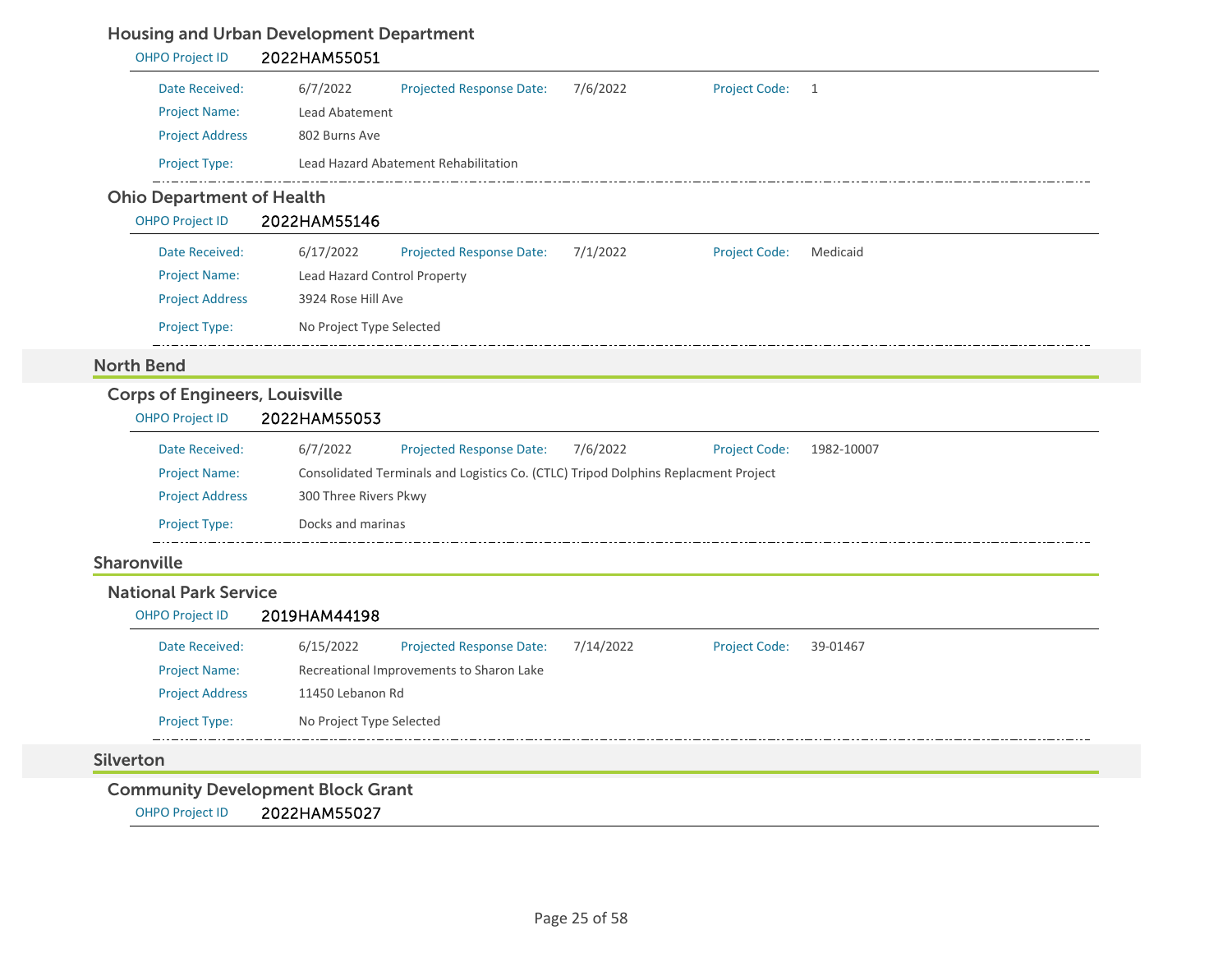| Date Received:         | 6/2/2022                       | <b>Projected Response Date:</b>     | 7/1/2022 | Project Code: 1 |  |  |  |
|------------------------|--------------------------------|-------------------------------------|----------|-----------------|--|--|--|
| <b>Project Name:</b>   |                                | Silverton Town Commons Park Project |          |                 |  |  |  |
| <b>Project Address</b> | 7301-7309 Montgomery Rd        |                                     |          |                 |  |  |  |
| <b>Project Type:</b>   | Parks development/construction |                                     |          |                 |  |  |  |

#### Hancock

#### McComb

## Ohio Environmental Protection Agency

| <b>OHPO Project ID</b> | 2020HAN48365               |                                                                                    |          |                      |                |
|------------------------|----------------------------|------------------------------------------------------------------------------------|----------|----------------------|----------------|
| Date Received:         | 6/2/2022                   | <b>Projected Response Date:</b>                                                    | 7/1/2022 | <b>Project Code:</b> | $\overline{1}$ |
| <b>Project Name:</b>   |                            | Village of McComb Water Supply Improvements, Northwestern Water and Sewer District |          |                      |                |
| <b>Project Address</b> | No address provided        |                                                                                    |          |                      |                |
| <b>Project Type:</b>   | Water distribution systems |                                                                                    |          |                      |                |

#### Harrison

#### Bowerston

| <b>OHPO Project ID</b> | 2022HAS55063             |                                             |          |                      |  |  |
|------------------------|--------------------------|---------------------------------------------|----------|----------------------|--|--|
| Date Received:         | 6/8/2022                 | <b>Projected Response Date:</b>             | 7/7/2022 | <b>Project Code:</b> |  |  |
| <b>Project Name:</b>   |                          | Bowerston Water System Improvements Project |          |                      |  |  |
| <b>Project Address</b> |                          | No address provided                         |          |                      |  |  |
| <b>Project Type:</b>   | No Project Type Selected |                                             |          |                      |  |  |

## Highland

### Countywide

| <b>Community Development Block Grant</b><br>2022HIG55112<br><b>OHPO Project ID</b> |                                                |                              |                                      |           |                      |                |  |
|------------------------------------------------------------------------------------|------------------------------------------------|------------------------------|--------------------------------------|-----------|----------------------|----------------|--|
|                                                                                    | Date Received:                                 | 6/13/2022                    | <b>Projected Response Date:</b>      | 7/12/2022 | <b>Project Code:</b> | $\overline{1}$ |  |
|                                                                                    | <b>Project Name:</b><br><b>Project Address</b> | Rehab<br>No address provided |                                      |           |                      |                |  |
|                                                                                    | <b>Project Type:</b>                           |                              | Multiple projects of different types |           |                      |                |  |
|                                                                                    | .                                              |                              |                                      |           |                      |                |  |

Dodson and Union (Township of)

Ohio Power Siting Board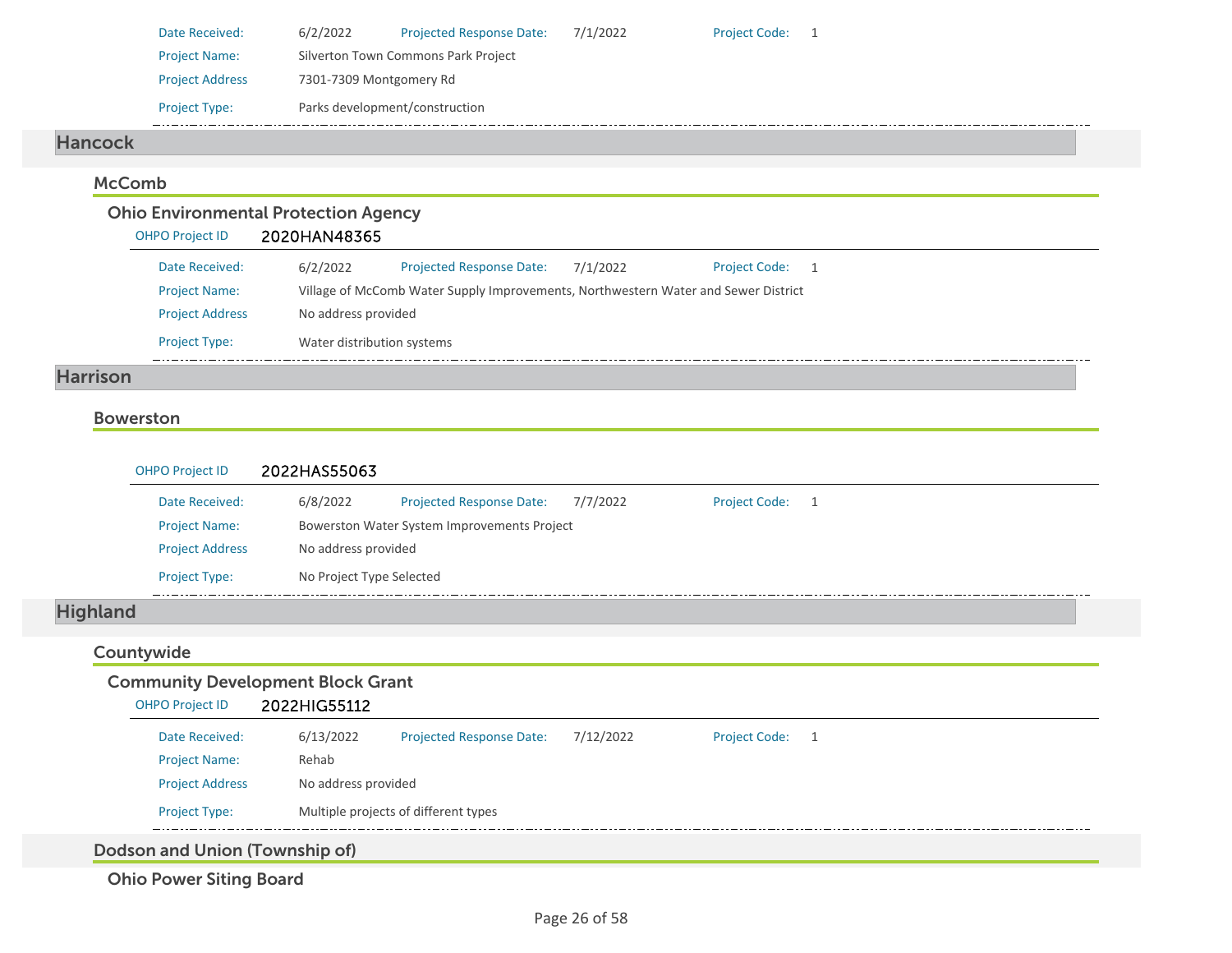|                | <b>OHPO Project ID</b> | 2021HIG51120                                                |                                 |             |                      |                                             |
|----------------|------------------------|-------------------------------------------------------------|---------------------------------|-------------|----------------------|---------------------------------------------|
|                | Date Received:         | 6/13/2022                                                   | <b>Projected Response Date:</b> | 7/12/2022   | <b>Project Code:</b> | 21-0041-EL-BGN                              |
|                | <b>Project Name:</b>   | Palomino Solar Project                                      |                                 |             |                      |                                             |
|                | <b>Project Address</b> | No address provided                                         |                                 |             |                      |                                             |
|                | <b>Project Type:</b>   | No Project Type Selected                                    |                                 |             |                      |                                             |
| <b>Hocking</b> |                        |                                                             |                                 |             |                      |                                             |
|                |                        |                                                             |                                 |             |                      |                                             |
|                | <b>OHPO Project ID</b> | <b>Federal Energy Regulatory Commission</b><br>2022HOC55126 |                                 |             |                      |                                             |
|                | Date Received:         | 6/15/2022                                                   | <b>Projected Response Date:</b> | $7/11/2022$ | <b>Droject Code:</b> | $C$ $O$ $I$ $I$ $I$ $I$ $R$ $I$ $R$ $I$ $A$ |

| Date Received:         | 6/15/2022                | <b>Projected Response Date:</b> | 7/14/2022 | <b>Project Code:</b> | COLUMBIA |
|------------------------|--------------------------|---------------------------------|-----------|----------------------|----------|
| <b>Project Name:</b>   | TC Energy TCO-1135/7768  |                                 |           |                      |          |
| <b>Project Address</b> | No address provided      |                                 |           |                      |          |
| <b>Project Type:</b>   | No Project Type Selected |                                 |           |                      |          |
|                        |                          |                                 |           |                      |          |

#### Holmes

### Ripley (Township of)

#### Federal Energy Regulatory Commission OHPO Project ID 2022HOL55032 Date Received: 6/3/2022 Projected Response Date: 7/2/2022 Project Code: Columbia Project Name: Columbia Gas Holmes 9365 Wellhead Replacement Project Project Address No address provided Project Type: Gas transmission projects, inc. compressor stations ده د د د د

#### Huron

### Multiple Cities/Townships

| <b>OHPO Project ID</b> | 2019HUR43954             |                                 |           |                 |  |
|------------------------|--------------------------|---------------------------------|-----------|-----------------|--|
| Date Received:         | 6/16/2022                | <b>Projected Response Date:</b> | 7/15/2022 | Project Code: 1 |  |
| <b>Project Name:</b>   | Emerson Creek Windfarm   |                                 |           |                 |  |
| <b>Project Address</b> | No address provided      |                                 |           |                 |  |
| <b>Project Type:</b>   | No Project Type Selected |                                 |           |                 |  |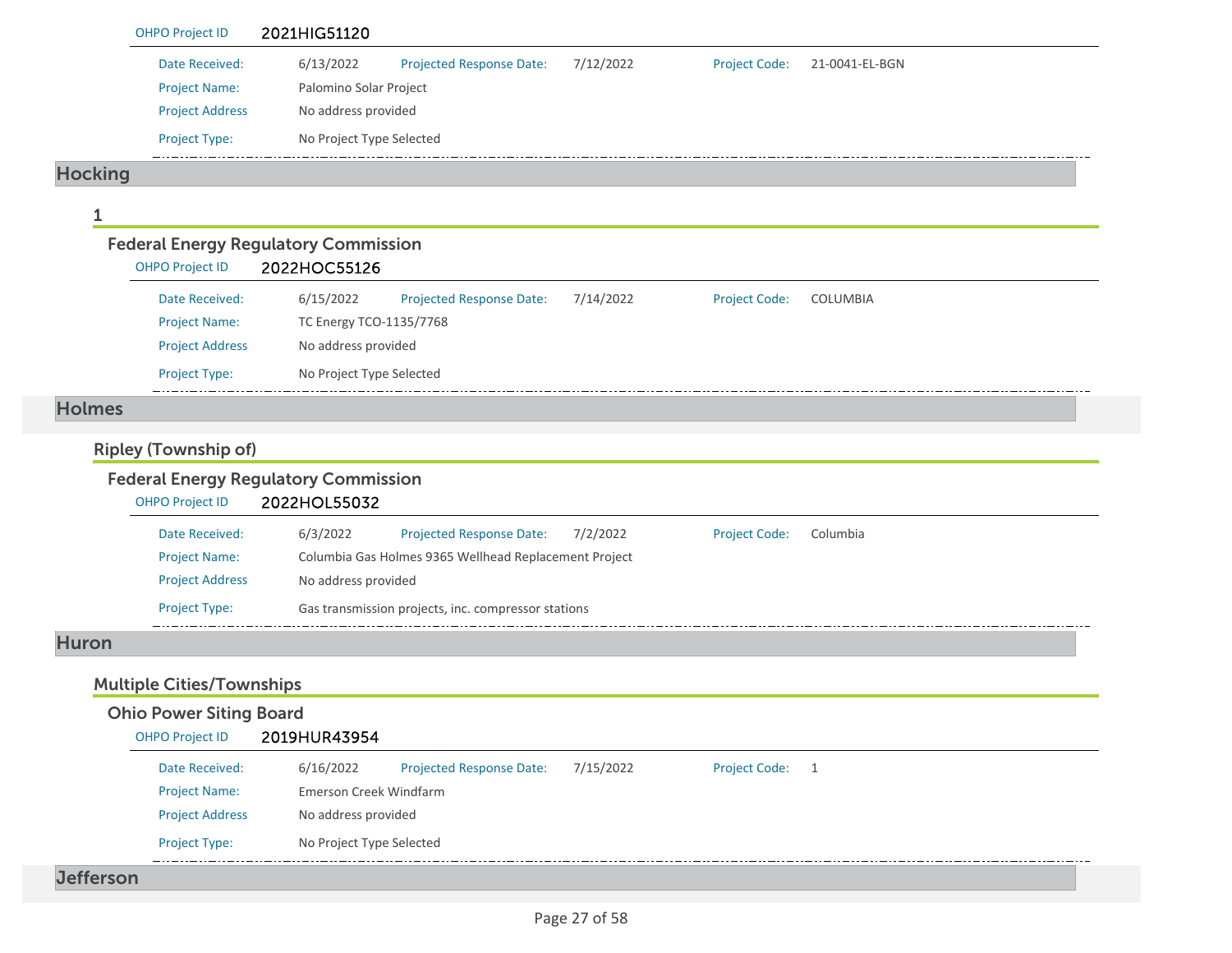| <b>Mount Pleasant</b>        |                     |                                                   |           |                 |  |  |  |  |  |
|------------------------------|---------------------|---------------------------------------------------|-----------|-----------------|--|--|--|--|--|
| <b>National Park Service</b> |                     |                                                   |           |                 |  |  |  |  |  |
| <b>OHPO Project ID</b>       | 2019JEF46547        |                                                   |           |                 |  |  |  |  |  |
| Date Received:               | 6/1/2022            | <b>Projected Response Date:</b>                   | 6/30/2022 | Project Code: 1 |  |  |  |  |  |
| <b>Project Name:</b>         | Lundy House Rehab   |                                                   |           |                 |  |  |  |  |  |
| <b>Project Address</b>       | No address provided |                                                   |           |                 |  |  |  |  |  |
| <b>Project Type:</b>         |                     | Rehabilitation (exclusive of housing rehab above) |           |                 |  |  |  |  |  |
| <b>Steubenville</b>          |                     |                                                   |           |                 |  |  |  |  |  |

| Date Received:                                                    | 6/6/2022                 | <b>Projected Response Date:</b> | 7/5/2022 | <b>Project Code:</b> | 1                  |  |
|-------------------------------------------------------------------|--------------------------|---------------------------------|----------|----------------------|--------------------|--|
| <b>Project Name:</b>                                              |                          | West End Water Tank Project     |          |                      |                    |  |
| <b>Project Address</b>                                            | No address provided      |                                 |          |                      |                    |  |
| Project Type:                                                     | No Project Type Selected |                                 |          |                      |                    |  |
| <b>Federal Communication Commission</b><br><b>OHPO Project ID</b> | 2022JEF55066             |                                 |          |                      |                    |  |
|                                                                   |                          |                                 |          |                      |                    |  |
| Date Received:                                                    | 6/8/2022                 | <b>Projected Response Date:</b> | 7/7/2022 | <b>Project Code:</b> | <b>TCNS 249367</b> |  |
| <b>Project Name:</b>                                              |                          | OH0421 Strubenville Murphy Park |          |                      |                    |  |
| <b>Project Address</b>                                            | 1819 Plum St             |                                 |          |                      |                    |  |

#### Federal Communication Commission

| OHPO Project ID        | 2013JEF26268             |                                                 |           |                      |                    |
|------------------------|--------------------------|-------------------------------------------------|-----------|----------------------|--------------------|
| Date Received:         | 6/15/2022                | <b>Projected Response Date:</b>                 | 7/14/2022 | <b>Project Code:</b> | <b>TCNS 249384</b> |
| <b>Project Name:</b>   |                          | AT&T Site WPAS003 (WINTERsVILLE) (FA #10081960) |           |                      |                    |
| <b>Project Address</b> | 823 Woodvue Ln           |                                                 |           |                      |                    |
| <b>Project Type:</b>   | No Project Type Selected |                                                 |           |                      |                    |

#### Knox

#### Brinkhaven

<u>in</u>

Corps of Engineers, Huntington

OHPO Project ID 2019KNO45586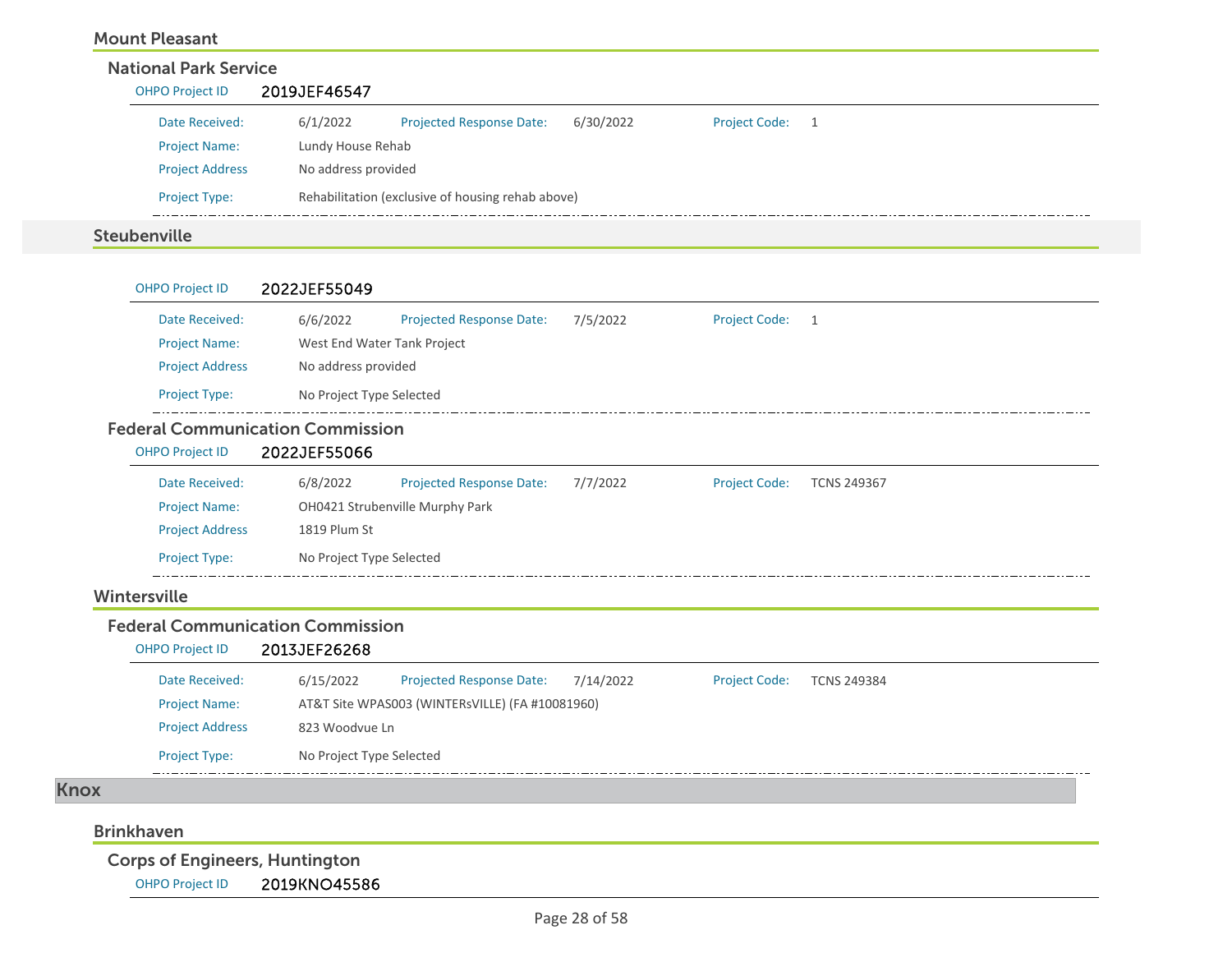| Date Received:         | 6/10/2022                | <b>Projected Response Date:</b>               | 7/6/2022 | <b>Project Code:</b> | 2020-00755 |
|------------------------|--------------------------|-----------------------------------------------|----------|----------------------|------------|
| <b>Project Name:</b>   |                          | Brinkhaven Dam Removal ILF Mirigation Project |          |                      |            |
| <b>Project Address</b> | No address provided      |                                               |          |                      |            |
| <b>Project Type:</b>   | No Project Type Selected |                                               |          |                      |            |

### Howard and Butler (Township of)

Ohio Power Siting Board

### OHPO Project ID 2022KNO55010  $6/1/2022$

| Date Received:         | 6/1/2022<br><b>Projected Response Date:</b>                 | 6/30/2022 | <b>Project Code:</b> | AEP |  |  |  |  |
|------------------------|-------------------------------------------------------------|-----------|----------------------|-----|--|--|--|--|
| <b>Project Name:</b>   | Millwood-Wakatomika 138kV Transmission Line Rebuild Project |           |                      |     |  |  |  |  |
| <b>Project Address</b> | No address provided                                         |           |                      |     |  |  |  |  |
| <b>Project Type:</b>   | No Project Type Selected                                    |           |                      |     |  |  |  |  |
| Date Received:         | 6/2/2022<br><b>Projected Response Date:</b>                 | 7/1/2022  | <b>Project Code:</b> | AEP |  |  |  |  |
| <b>Project Name:</b>   | Millwood-Wakatomika 138kV Transmission Line Rebuild Project |           |                      |     |  |  |  |  |
| <b>Project Address</b> | No address provided                                         |           |                      |     |  |  |  |  |
| <b>Project Type:</b>   | No Project Type Selected                                    |           |                      |     |  |  |  |  |

#### Lake

## Fairport Harbor (Fairport)

### Ohio Environmental Protection Agency

| <b>OHPO Project ID</b> | 2020LAK48168        |                                 |          |                      |  |
|------------------------|---------------------|---------------------------------|----------|----------------------|--|
| Date Received:         | 6/7/2022            | <b>Projected Response Date:</b> | 7/6/2022 | <b>Project Code:</b> |  |
| <b>Project Name:</b>   |                     | Fairport Harbor Dreding 2020-22 |          |                      |  |
| <b>Project Address</b> | No address provided |                                 |          |                      |  |
| <b>Project Type:</b>   | Dredging            |                                 |          |                      |  |

#### Madison

### Corps of Engineers, Buffalo

| <b>OHPO Project ID</b> | 2022LAK55133             |                                                     |           |                 |  |
|------------------------|--------------------------|-----------------------------------------------------|-----------|-----------------|--|
| Date Received:         | 6/15/2022                | <b>Projected Response Date:</b>                     | 7/14/2022 | Project Code: 1 |  |
| <b>Project Name:</b>   |                          | Arcola Creek and Bennett Road Sewerage Improvements |           |                 |  |
| <b>Project Address</b> | No address provided      |                                                     |           |                 |  |
| <b>Project Type:</b>   | No Project Type Selected |                                                     |           |                 |  |

### Rural Development Service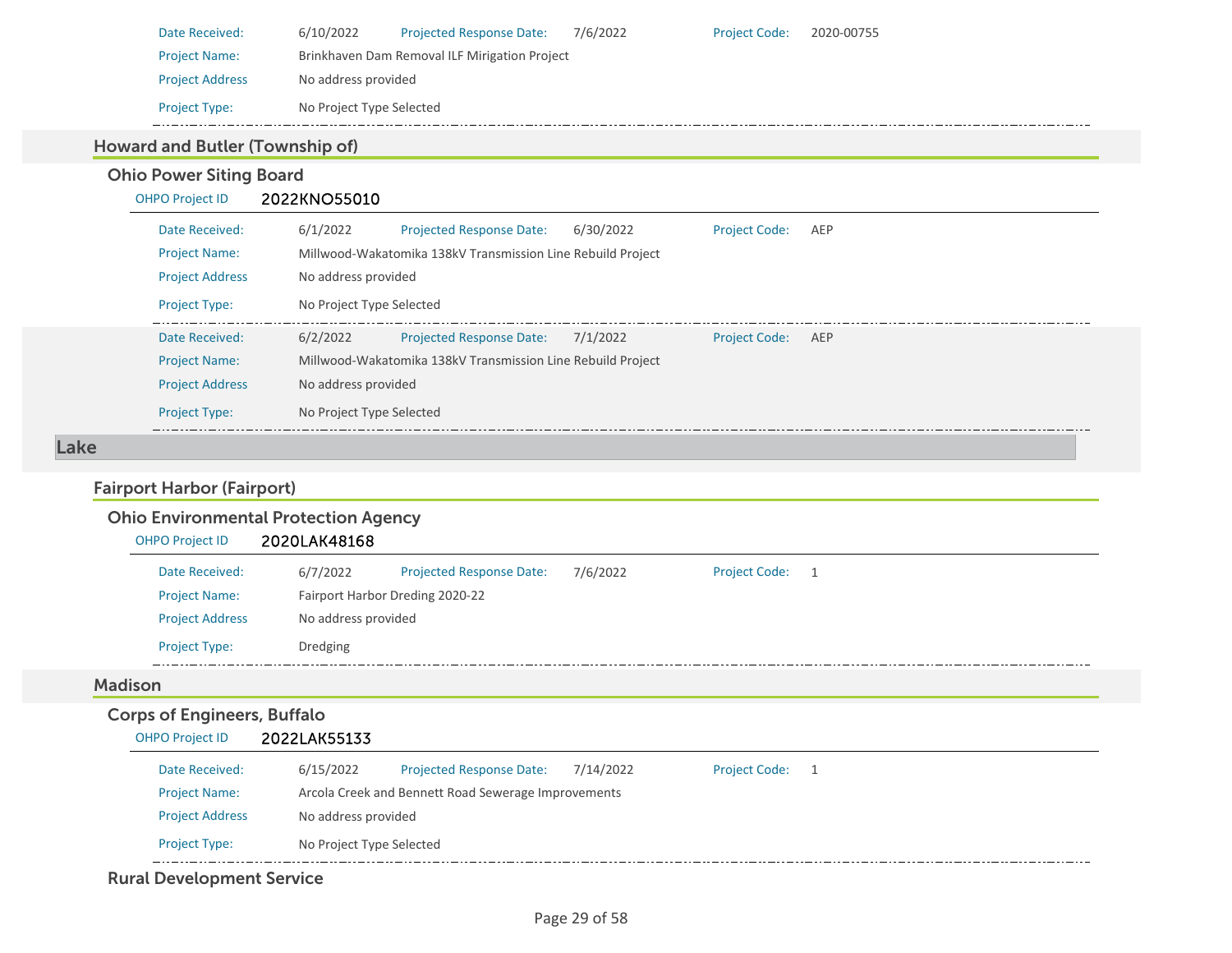| Date Received:                     | 6/15/2022                                                | <b>Projected Response Date:</b>                                    | 7/14/2022 | <b>Project Code:</b> | 264936252  |
|------------------------------------|----------------------------------------------------------|--------------------------------------------------------------------|-----------|----------------------|------------|
| <b>Project Name:</b>               |                                                          | Chalet Debonn'e Vineyards, Inc. Ground Mounted Solar Array Project |           |                      |            |
| <b>Project Address</b>             | 7840 Doty Rd                                             |                                                                    |           |                      |            |
| Project Type:                      | No Project Type Selected                                 |                                                                    |           |                      |            |
| <b>Willoughby Hills</b>            |                                                          |                                                                    |           |                      |            |
| <b>Corps of Engineers, Buffalo</b> |                                                          |                                                                    |           |                      |            |
| <b>OHPO Project ID</b>             | 2022LAK54705                                             |                                                                    |           |                      |            |
| Date Received:                     | 6/17/2022                                                | Projected Response Date:                                           | 7/16/2022 | <b>Project Code:</b> | 1          |
| <b>Project Name:</b>               |                                                          | Maypine Park Subdivision Residential Development Project           |           |                      |            |
| <b>Project Address</b>             | White Rd                                                 |                                                                    |           |                      |            |
| Project Type:                      | No Project Type Selected                                 |                                                                    |           |                      |            |
| Licking                            |                                                          |                                                                    |           |                      |            |
|                                    |                                                          |                                                                    |           |                      |            |
| Granville                          |                                                          |                                                                    |           |                      |            |
|                                    |                                                          |                                                                    |           |                      |            |
| <b>OHPO Project ID</b>             | <b>Ohio Department of Transportation</b><br>2022LIC55024 |                                                                    |           |                      |            |
| Date Received:                     | 6/3/2022                                                 | <b>Projected Response Date:</b>                                    | 7/2/2022  | <b>Project Code:</b> | PID 112799 |
| <b>Project Name:</b>               | LIC-661-1.64                                             |                                                                    |           |                      |            |
| <b>Project Address</b>             | No address provided                                      |                                                                    |           |                      |            |
| Project Type:                      | Road construction                                        |                                                                    |           |                      |            |
| Jersey (Township of)               |                                                          |                                                                    |           |                      |            |
| <b>Ohio Power Siting Board</b>     |                                                          |                                                                    |           |                      |            |
| <b>OHPO Project ID</b>             | 2022LIC55084                                             |                                                                    |           |                      |            |
| Date Received:                     | 6/10/2022                                                | <b>Projected Response Date:</b>                                    | 7/9/2022  | <b>Project Code:</b> | AEP        |
| <b>Project Name:</b>               |                                                          | Innovation Extension 138kV Transmission Line Project               |           |                      |            |
| <b>Project Address</b>             | No address provided                                      |                                                                    |           |                      |            |
| Project Type:                      | No Project Type Selected                                 |                                                                    |           |                      |            |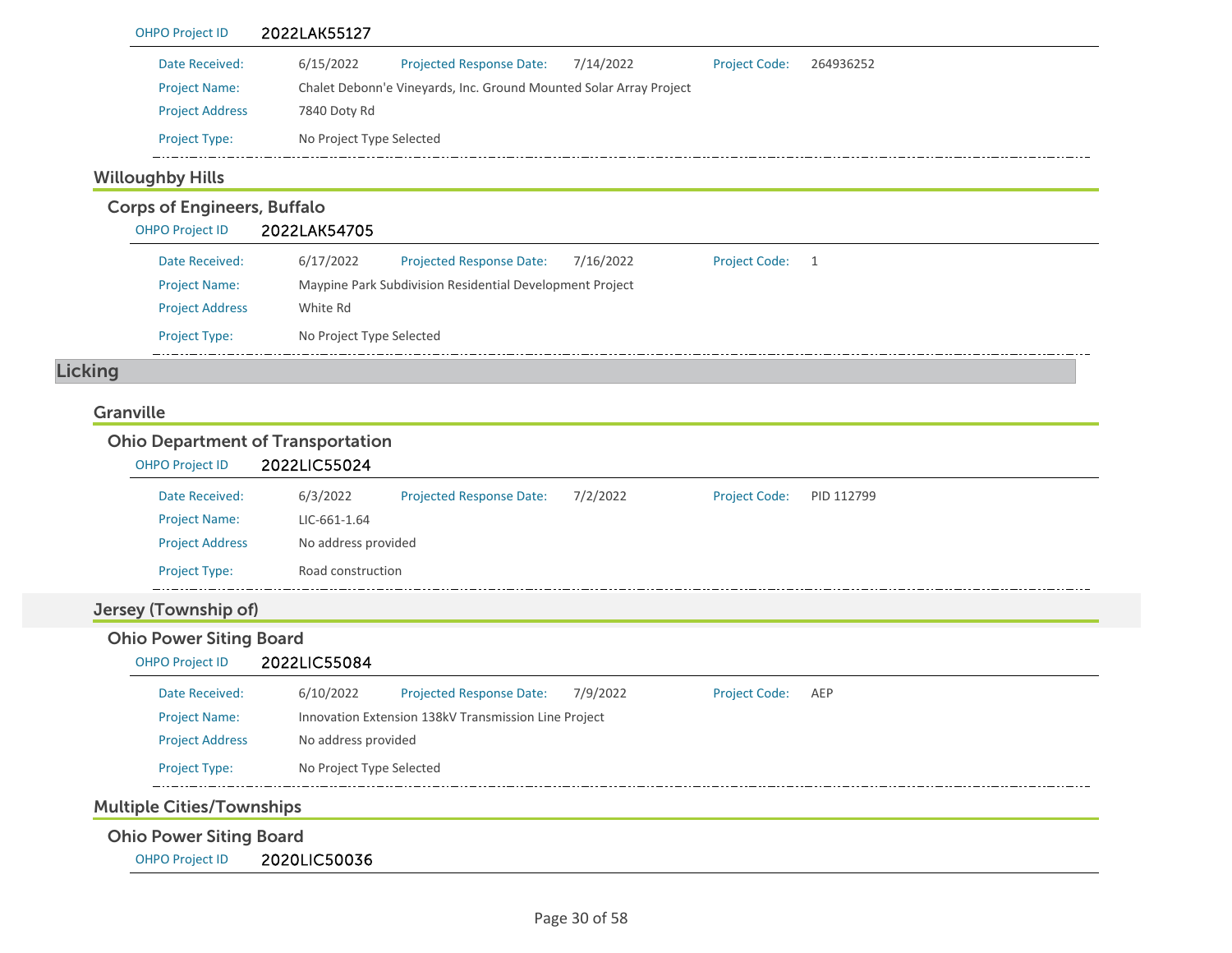| Date Received:         | 6/7/2022            | <b>Projected Response Date:</b>                     | 7/6/2022 | <b>Project Code:</b> | AEP |
|------------------------|---------------------|-----------------------------------------------------|----------|----------------------|-----|
| <b>Project Name:</b>   |                     | Isabella-Newark Center 138kV Rebuild Project        |          |                      |     |
| <b>Project Address</b> | No address provided |                                                     |          |                      |     |
| <b>Project Type:</b>   |                     | Electricity transmission projects, inc. substations |          |                      |     |

### Newark

|                        | <b>Community Development Block Grant</b> |                                 |          |                      |   |
|------------------------|------------------------------------------|---------------------------------|----------|----------------------|---|
| <b>OHPO Project ID</b> | 2019LIC44755                             |                                 |          |                      |   |
| Date Received:         | 6/8/2022                                 | <b>Projected Response Date:</b> | 7/7/2022 | Project Code:        | 1 |
| <b>Project Name:</b>   | North Street Park Improvements           |                                 |          |                      |   |
| <b>Project Address</b> | 16 W North St                            |                                 |          |                      |   |
| Project Type:          | No Project Type Selected                 |                                 |          |                      |   |
| <b>OHPO Project ID</b> | 2022LIC55033                             |                                 |          |                      |   |
| Date Received:         | 6/3/2022                                 | Projected Response Date:        | 7/2/2022 | <b>Project Code:</b> | 1 |
| <b>Project Name:</b>   | Rehab                                    |                                 |          |                      |   |
| <b>Project Address</b> | 44 North Ave                             |                                 |          |                      |   |
| Project Type:          | No Project Type Selected                 |                                 |          |                      |   |
| <b>OHPO Project ID</b> | 2022LIC55054                             |                                 |          |                      |   |
| Date Received:         | 6/7/2022                                 | <b>Projected Response Date:</b> | 7/6/2022 | <b>Project Code:</b> | 1 |
| <b>Project Name:</b>   | Demo                                     |                                 |          |                      |   |
| <b>Project Address</b> | 913 Weiant Ave                           |                                 |          |                      |   |
| Project Type:          | No Project Type Selected                 |                                 |          |                      |   |
| <b>OHPO Project ID</b> | 2022LIC55055                             |                                 |          |                      |   |
| Date Received:         | 6/7/2022                                 | <b>Projected Response Date:</b> | 7/6/2022 | <b>Project Code:</b> | 1 |
| <b>Project Name:</b>   | Demo                                     |                                 |          |                      |   |
| <b>Project Address</b> | 46 Mill St                               |                                 |          |                      |   |
| Project Type:          | No Project Type Selected                 |                                 |          |                      |   |
| <b>OHPO Project ID</b> | 2022LIC55057                             |                                 |          |                      |   |
| Date Received:         | 6/7/2022                                 | Projected Response Date:        | 7/6/2022 | <b>Project Code:</b> | 1 |
| <b>Project Name:</b>   | Demo                                     |                                 |          |                      |   |
| <b>Project Address</b> | 861 Grafton Ave                          |                                 |          |                      |   |
| Project Type:          | No Project Type Selected                 |                                 |          |                      |   |
|                        |                                          |                                 |          |                      |   |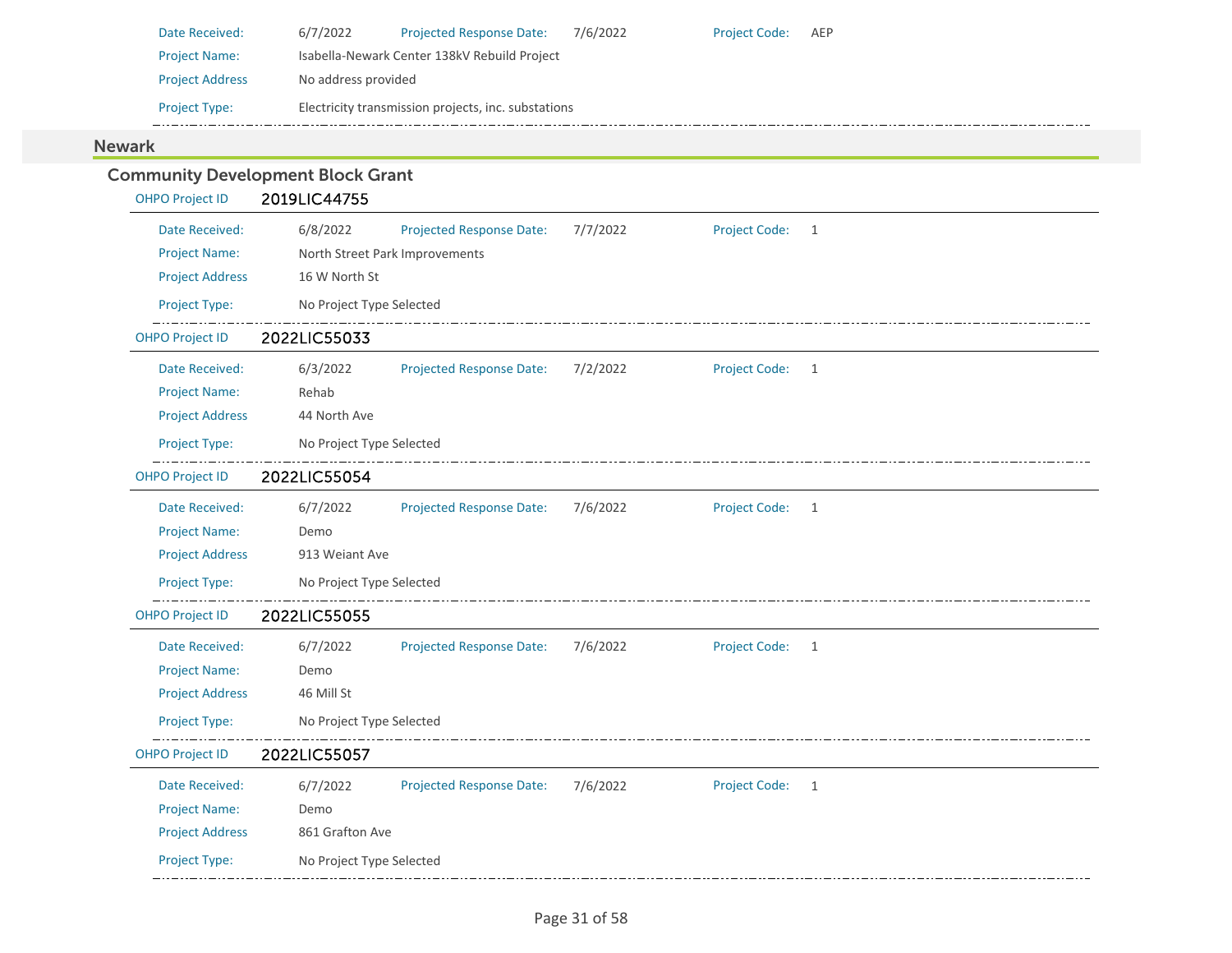### Zane (Township of) Information/inquiry from public prior to project submission OHPO Project ID 2022LOG55101 6/13/2022 Projected Response Date: 7/12/2022 Date Received:Project Code: 1 Project Name: Inskeep Family Cemetery (OGSID 6953) Project Address adjacent to 6640 CR 158 Project Type: Unknown or no project at this time  $-$  - -  $-$ Lorain

1

|               | <b>OHPO Project ID</b>             | 2022LOR55064             |                                 |          |                      |              |
|---------------|------------------------------------|--------------------------|---------------------------------|----------|----------------------|--------------|
|               | Date Received:                     | 6/8/2022                 | <b>Projected Response Date:</b> | 7/7/2022 | <b>Project Code:</b> | $\mathbf{1}$ |
|               | <b>Project Name:</b>               | RNG Raw Pipeline Project |                                 |          |                      |              |
|               | <b>Project Address</b>             | No address provided      |                                 |          |                      |              |
|               | Project Type:                      | No Project Type Selected |                                 |          |                      |              |
|               | <b>Amherst (Township of)</b>       |                          |                                 |          |                      |              |
|               | <b>Corps of Engineers, Buffalo</b> |                          |                                 |          |                      |              |
|               | <b>OHPO Project ID</b>             | 2022LOR54034             |                                 |          |                      |              |
|               | Date Received:                     | 6/10/2022                | <b>Projected Response Date:</b> | 7/9/2022 | <b>Project Code:</b> | 2019-01232   |
|               | <b>Project Name:</b>               |                          | Sandstone Development Project   |          |                      |              |
|               | <b>Project Address</b>             | No address provided      |                                 |          |                      |              |
|               | Project Type:                      | No Project Type Selected |                                 |          |                      |              |
| <b>Elyria</b> |                                    |                          |                                 |          |                      |              |

### Community Development Block Grant

| <b>OHPO Project ID</b> | 2022LOR55145 |
|------------------------|--------------|
|------------------------|--------------|

| Date Received:         | 6/16/2022                | <b>Projected Response Date:</b> | 7/15/2022 | <b>Project Code:</b> |  |
|------------------------|--------------------------|---------------------------------|-----------|----------------------|--|
| <b>Project Name:</b>   | Lead Abatement           |                                 |           |                      |  |
| <b>Project Address</b> | 116 Glendale Ct          |                                 |           |                      |  |
| <b>Project Type:</b>   | No Project Type Selected |                                 |           |                      |  |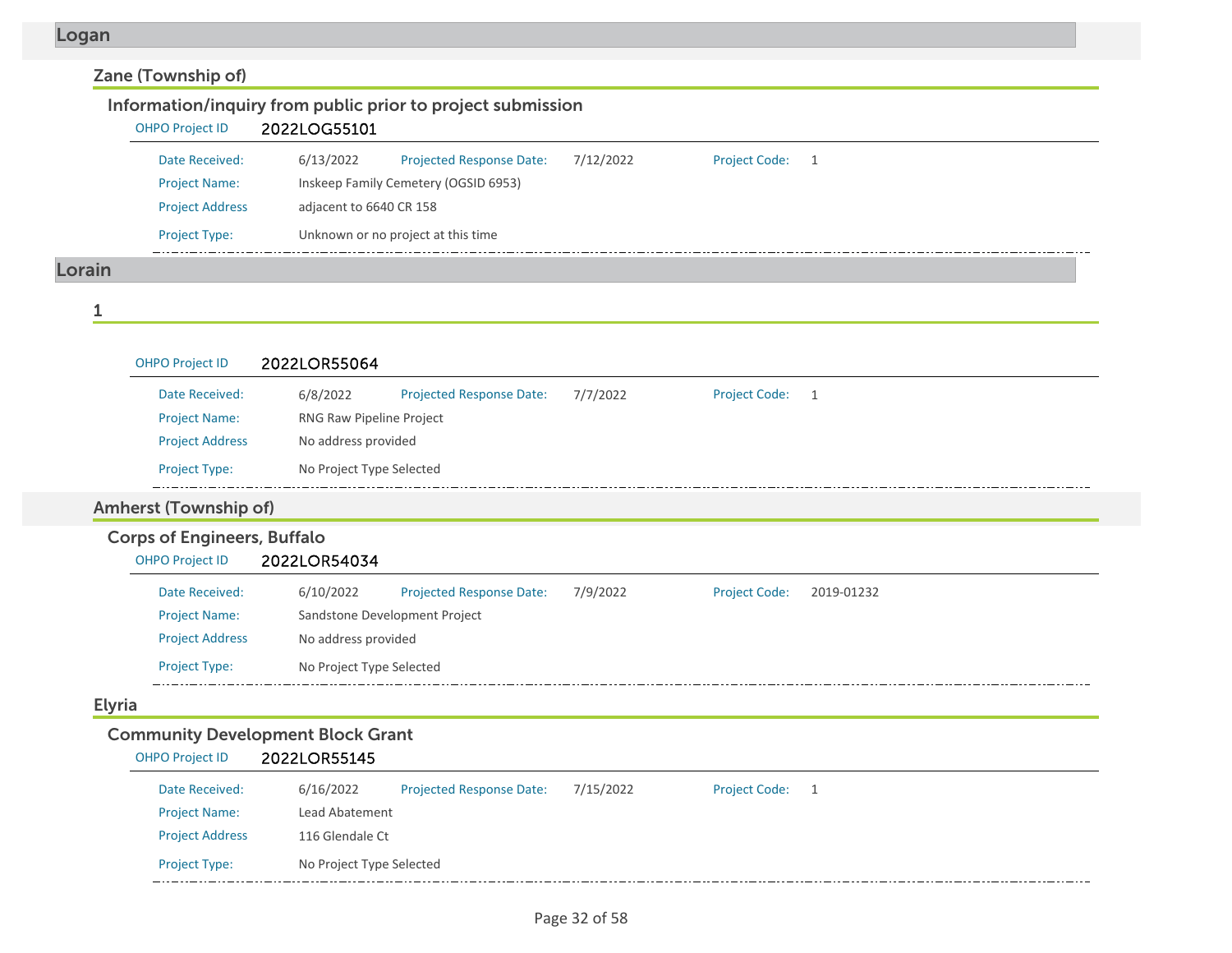#### Lorain

| <b>OHPO Project ID</b>                 | <b>Community Development Block Grant</b><br>2022LOR55021                                        |
|----------------------------------------|-------------------------------------------------------------------------------------------------|
| Date Received:                         | 6/2/2022<br><b>Projected Response Date:</b><br>7/1/2022<br>Project Code: 1                      |
| <b>Project Name:</b>                   | Lead Hazard Control                                                                             |
| <b>Project Address</b>                 | 1049 W 12th St                                                                                  |
| Project Type:                          | Lead Hazard Abatement Rehabilitation                                                            |
| <b>OHPO Project ID</b>                 | 2022LOR55046                                                                                    |
| Date Received:                         | 6/6/2022<br>7/5/2022<br><b>Project Code:</b><br><b>Projected Response Date:</b><br>$\mathbf{1}$ |
| <b>Project Name:</b>                   | <b>Lead Hazard Control</b>                                                                      |
| <b>Project Address</b>                 | 1866 E 33rd St                                                                                  |
| Project Type:                          | Lead Hazard Abatement Rehabilitation                                                            |
| <b>National Park Service</b>           |                                                                                                 |
| <b>OHPO Project ID</b>                 | 2022LOR55118                                                                                    |
| Date Received:                         | 6/14/2022<br><b>Projected Response Date:</b><br>7/13/2022<br>Project Code: 1                    |
| <b>Project Name:</b>                   | Campana Park Revitalization Project                                                             |
| <b>Project Address</b>                 | 2840 Meister Rd                                                                                 |
| <b>Project Type:</b>                   | No Project Type Selected                                                                        |
| <b>Lucas</b>                           |                                                                                                 |
| Oregon                                 |                                                                                                 |
| <b>Environmental Protection Agency</b> | 2022LUC55147                                                                                    |
| <b>OHPO Project ID</b>                 |                                                                                                 |
| Date Received:                         | <b>Projected Response Date:</b><br>Project Code: 1<br>6/17/2022<br>7/16/2022                    |
| <b>Project Name:</b>                   | Otter Creek Stream Improvements in Maumee AOC (OC-3.2, OC-3.3)                                  |
| <b>Project Address</b>                 | 234 Taylor Rd                                                                                   |
| <b>Project Type:</b>                   | No Project Type Selected                                                                        |

#### Toledo

Health Resources and Services Administration

OHPO Project ID 2022LUC54875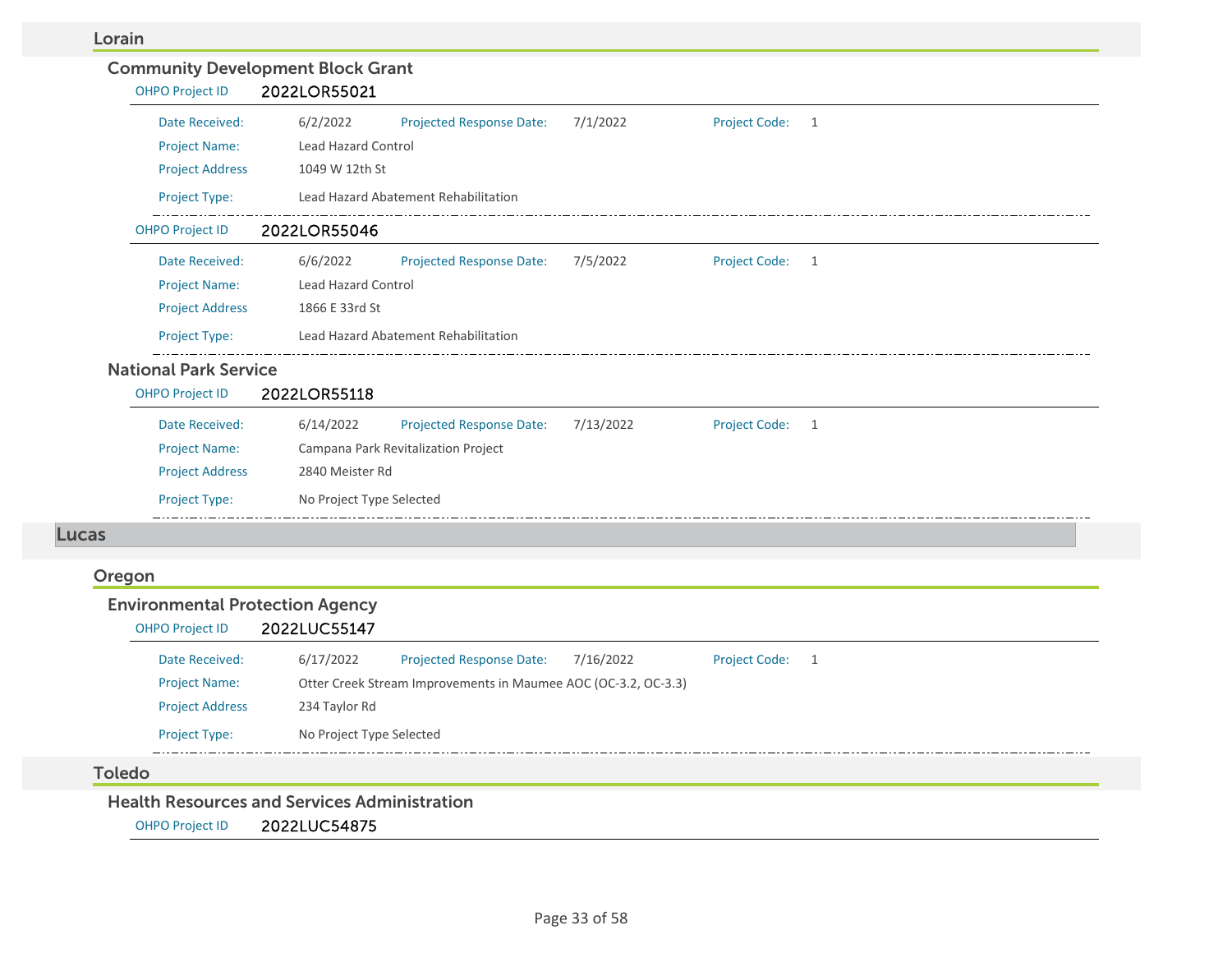| <b>Project Name:</b><br><b>Project Address</b><br>Project Type:<br><b>OHPO Project ID</b><br>Date Received:<br><b>Project Name:</b><br><b>Project Address</b><br>Project Type:<br><b>OHPO Project ID</b><br>Date Received:<br><b>Project Name:</b><br><b>Project Address</b><br>Project Type: | American Rescue Plan Act Asbestos and Lead Paint Rehab<br>Various Addresses<br>Lead Hazard Abatement Rehabilitation<br><b>Housing and Urban Development Department</b><br>2022LUC54609<br>6/14/2022<br><b>Projected Response Date:</b><br>Demo<br>201 Belmont Ave<br>No Project Type Selected<br><b>National Endowment for the Arts</b><br>2022LUC55004<br>6/1/2022<br><b>Projected Response Date:</b><br>Arts Commission of Greater Toledo, Inc. NEA Grant Projects<br>Various Addresses<br>Other federal undertaking, not included in Project Type list<br><b>Ohio Environmental Protection Agency</b><br>2020LUC47944 | 7/13/2022<br>6/30/2022                         | <b>Project Code:</b><br><b>Project Code:</b> | -1<br>$\mathbf{1}$          |                |  |
|-----------------------------------------------------------------------------------------------------------------------------------------------------------------------------------------------------------------------------------------------------------------------------------------------|--------------------------------------------------------------------------------------------------------------------------------------------------------------------------------------------------------------------------------------------------------------------------------------------------------------------------------------------------------------------------------------------------------------------------------------------------------------------------------------------------------------------------------------------------------------------------------------------------------------------------|------------------------------------------------|----------------------------------------------|-----------------------------|----------------|--|
|                                                                                                                                                                                                                                                                                               |                                                                                                                                                                                                                                                                                                                                                                                                                                                                                                                                                                                                                          |                                                |                                              |                             |                |  |
|                                                                                                                                                                                                                                                                                               |                                                                                                                                                                                                                                                                                                                                                                                                                                                                                                                                                                                                                          |                                                |                                              |                             |                |  |
|                                                                                                                                                                                                                                                                                               |                                                                                                                                                                                                                                                                                                                                                                                                                                                                                                                                                                                                                          |                                                |                                              |                             |                |  |
|                                                                                                                                                                                                                                                                                               |                                                                                                                                                                                                                                                                                                                                                                                                                                                                                                                                                                                                                          |                                                |                                              |                             |                |  |
|                                                                                                                                                                                                                                                                                               |                                                                                                                                                                                                                                                                                                                                                                                                                                                                                                                                                                                                                          |                                                |                                              |                             |                |  |
|                                                                                                                                                                                                                                                                                               |                                                                                                                                                                                                                                                                                                                                                                                                                                                                                                                                                                                                                          |                                                |                                              |                             |                |  |
|                                                                                                                                                                                                                                                                                               |                                                                                                                                                                                                                                                                                                                                                                                                                                                                                                                                                                                                                          |                                                |                                              |                             |                |  |
|                                                                                                                                                                                                                                                                                               |                                                                                                                                                                                                                                                                                                                                                                                                                                                                                                                                                                                                                          |                                                |                                              |                             |                |  |
|                                                                                                                                                                                                                                                                                               |                                                                                                                                                                                                                                                                                                                                                                                                                                                                                                                                                                                                                          |                                                |                                              |                             |                |  |
|                                                                                                                                                                                                                                                                                               |                                                                                                                                                                                                                                                                                                                                                                                                                                                                                                                                                                                                                          |                                                |                                              |                             |                |  |
|                                                                                                                                                                                                                                                                                               |                                                                                                                                                                                                                                                                                                                                                                                                                                                                                                                                                                                                                          |                                                |                                              |                             |                |  |
|                                                                                                                                                                                                                                                                                               |                                                                                                                                                                                                                                                                                                                                                                                                                                                                                                                                                                                                                          |                                                |                                              |                             |                |  |
|                                                                                                                                                                                                                                                                                               |                                                                                                                                                                                                                                                                                                                                                                                                                                                                                                                                                                                                                          |                                                |                                              |                             |                |  |
|                                                                                                                                                                                                                                                                                               |                                                                                                                                                                                                                                                                                                                                                                                                                                                                                                                                                                                                                          |                                                |                                              |                             |                |  |
|                                                                                                                                                                                                                                                                                               |                                                                                                                                                                                                                                                                                                                                                                                                                                                                                                                                                                                                                          |                                                |                                              |                             |                |  |
|                                                                                                                                                                                                                                                                                               |                                                                                                                                                                                                                                                                                                                                                                                                                                                                                                                                                                                                                          |                                                |                                              |                             |                |  |
| <b>OHPO Project ID</b>                                                                                                                                                                                                                                                                        |                                                                                                                                                                                                                                                                                                                                                                                                                                                                                                                                                                                                                          |                                                |                                              |                             |                |  |
| Date Received:                                                                                                                                                                                                                                                                                | 6/7/2022<br><b>Projected Response Date:</b>                                                                                                                                                                                                                                                                                                                                                                                                                                                                                                                                                                              | 7/6/2022                                       | <b>Project Code:</b>                         | $\overline{1}$              |                |  |
| <b>Project Name:</b>                                                                                                                                                                                                                                                                          | Toledo Harbor Dredging 2020-2022                                                                                                                                                                                                                                                                                                                                                                                                                                                                                                                                                                                         |                                                |                                              |                             |                |  |
| <b>Project Address</b>                                                                                                                                                                                                                                                                        | No address provided                                                                                                                                                                                                                                                                                                                                                                                                                                                                                                                                                                                                      |                                                |                                              |                             |                |  |
| Project Type:                                                                                                                                                                                                                                                                                 | Dredging                                                                                                                                                                                                                                                                                                                                                                                                                                                                                                                                                                                                                 |                                                |                                              |                             |                |  |
|                                                                                                                                                                                                                                                                                               |                                                                                                                                                                                                                                                                                                                                                                                                                                                                                                                                                                                                                          |                                                |                                              |                             |                |  |
|                                                                                                                                                                                                                                                                                               |                                                                                                                                                                                                                                                                                                                                                                                                                                                                                                                                                                                                                          |                                                |                                              |                             |                |  |
| <b>Multiple Cities/Townships</b>                                                                                                                                                                                                                                                              |                                                                                                                                                                                                                                                                                                                                                                                                                                                                                                                                                                                                                          |                                                |                                              |                             |                |  |
|                                                                                                                                                                                                                                                                                               |                                                                                                                                                                                                                                                                                                                                                                                                                                                                                                                                                                                                                          |                                                |                                              |                             |                |  |
|                                                                                                                                                                                                                                                                                               |                                                                                                                                                                                                                                                                                                                                                                                                                                                                                                                                                                                                                          |                                                |                                              |                             |                |  |
|                                                                                                                                                                                                                                                                                               | 6/3/2022<br><b>Projected Response Date:</b>                                                                                                                                                                                                                                                                                                                                                                                                                                                                                                                                                                              | 7/2/2022                                       | <b>Project Code:</b>                         |                             |                |  |
| Date Received:                                                                                                                                                                                                                                                                                | Oak Run Solar Project                                                                                                                                                                                                                                                                                                                                                                                                                                                                                                                                                                                                    |                                                |                                              |                             |                |  |
| <b>Project Name:</b>                                                                                                                                                                                                                                                                          | No address provided                                                                                                                                                                                                                                                                                                                                                                                                                                                                                                                                                                                                      |                                                |                                              |                             |                |  |
| <b>Project Address</b>                                                                                                                                                                                                                                                                        |                                                                                                                                                                                                                                                                                                                                                                                                                                                                                                                                                                                                                          |                                                |                                              |                             |                |  |
|                                                                                                                                                                                                                                                                                               | <b>OHPO Project ID</b>                                                                                                                                                                                                                                                                                                                                                                                                                                                                                                                                                                                                   | <b>Ohio Power Siting Board</b><br>2022MAD53946 |                                              | Project Type:<br>Solar Farm | $\overline{1}$ |  |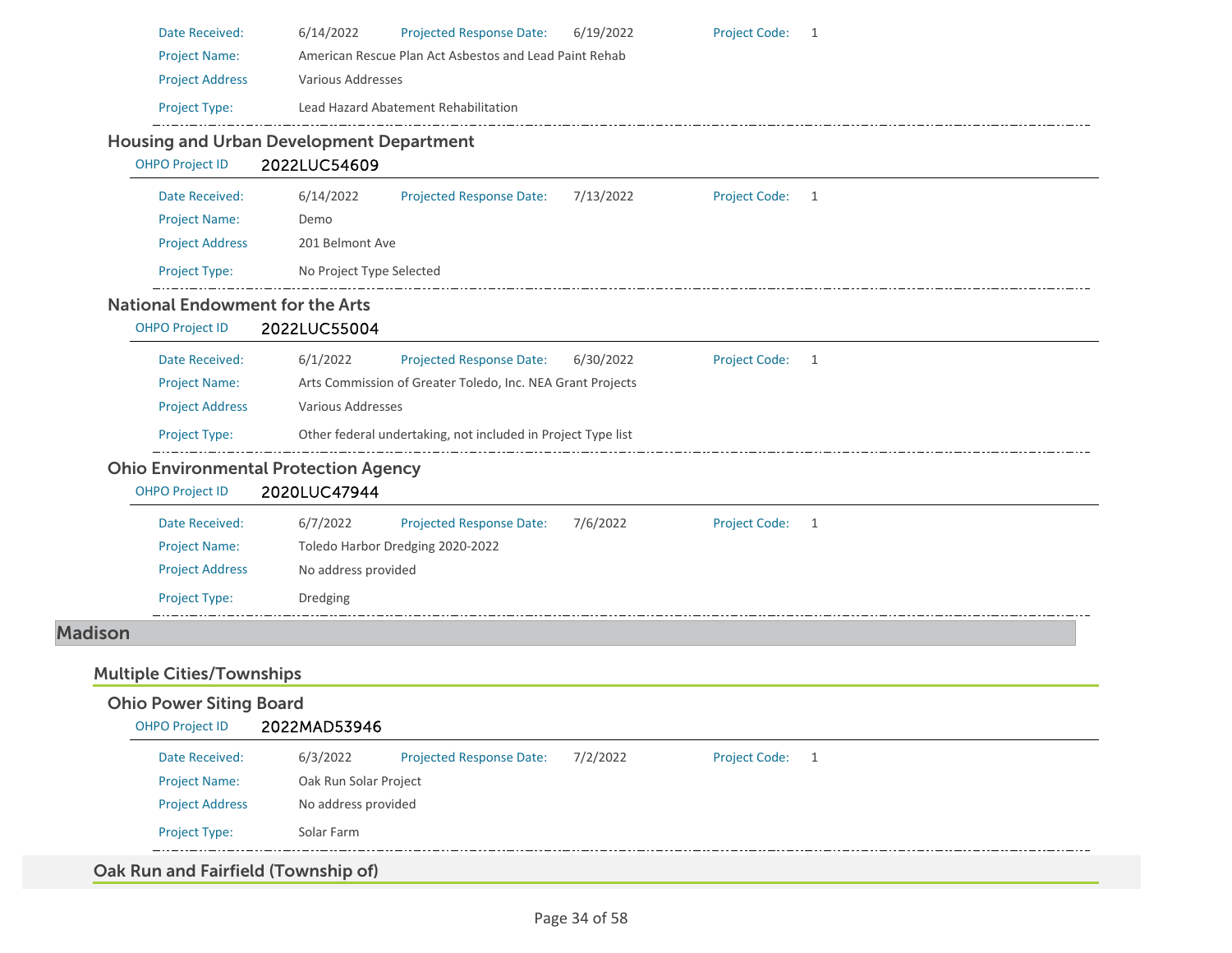## Ohio Power Siting Board

| <b>OHPO Project ID</b> | 2019MAD45211                                             |                 |
|------------------------|----------------------------------------------------------|-----------------|
| Date Received:         | 7/8/2022<br>6/9/2022<br><b>Projected Response Date:</b>  | Project Code: 1 |
| <b>Project Name:</b>   | Madison Solar Farm/Big Plain Solar                       |                 |
| <b>Project Address</b> | No address provided                                      |                 |
| <b>Project Type:</b>   | No Project Type Selected                                 |                 |
| Date Received:         | 6/10/2022<br>7/9/2022<br><b>Projected Response Date:</b> | Project Code: 1 |
| <b>Project Name:</b>   | Madison Solar Farm/Big Plain Solar                       |                 |
| <b>Project Address</b> | No address provided                                      |                 |
| <b>Project Type:</b>   | No Project Type Selected                                 |                 |

# Mahoning

## Youngstown

| <b>OHPO Project ID</b>                          | 2022MAH55157             |                                 |           |                      |                    |
|-------------------------------------------------|--------------------------|---------------------------------|-----------|----------------------|--------------------|
| Date Received:                                  | 6/20/2022                | <b>Projected Response Date:</b> | 7/19/2022 | <b>Project Code:</b> | <b>TCNS 248067</b> |
| <b>Project Name:</b>                            | CL71687B/NSD             |                                 |           |                      |                    |
| <b>Project Address</b>                          | 106 W Rayen Ave          |                                 |           |                      |                    |
| <b>Project Type:</b>                            | No Project Type Selected |                                 |           |                      |                    |
| <b>Housing and Urban Development Department</b> |                          |                                 |           |                      |                    |
| <b>OHPO Project ID</b>                          | 2022MAH55123             |                                 |           |                      |                    |
| Date Received:                                  | 6/14/2022                | <b>Projected Response Date:</b> | 7/13/2022 | <b>Project Code:</b> | <b>HOME</b>        |
| <b>Project Name:</b>                            | Rehab                    |                                 |           |                      |                    |
| <b>Project Address</b>                          | 511 Mistletoe Ave        |                                 |           |                      |                    |
| Project Type:                                   | No Project Type Selected |                                 |           |                      |                    |
| <b>OHPO Project ID</b>                          | 2022MAH55124             |                                 |           |                      |                    |
| Date Received:                                  | 6/14/2022                | <b>Projected Response Date:</b> | 7/13/2022 | <b>Project Code:</b> | <b>HOME</b>        |
| <b>Project Name:</b>                            | Rehab                    |                                 |           |                      |                    |
| <b>Project Address</b>                          | 47 N Dunlap Ave          |                                 |           |                      |                    |
| <b>Project Type:</b>                            | No Project Type Selected |                                 |           |                      |                    |

Pleasant (Township of)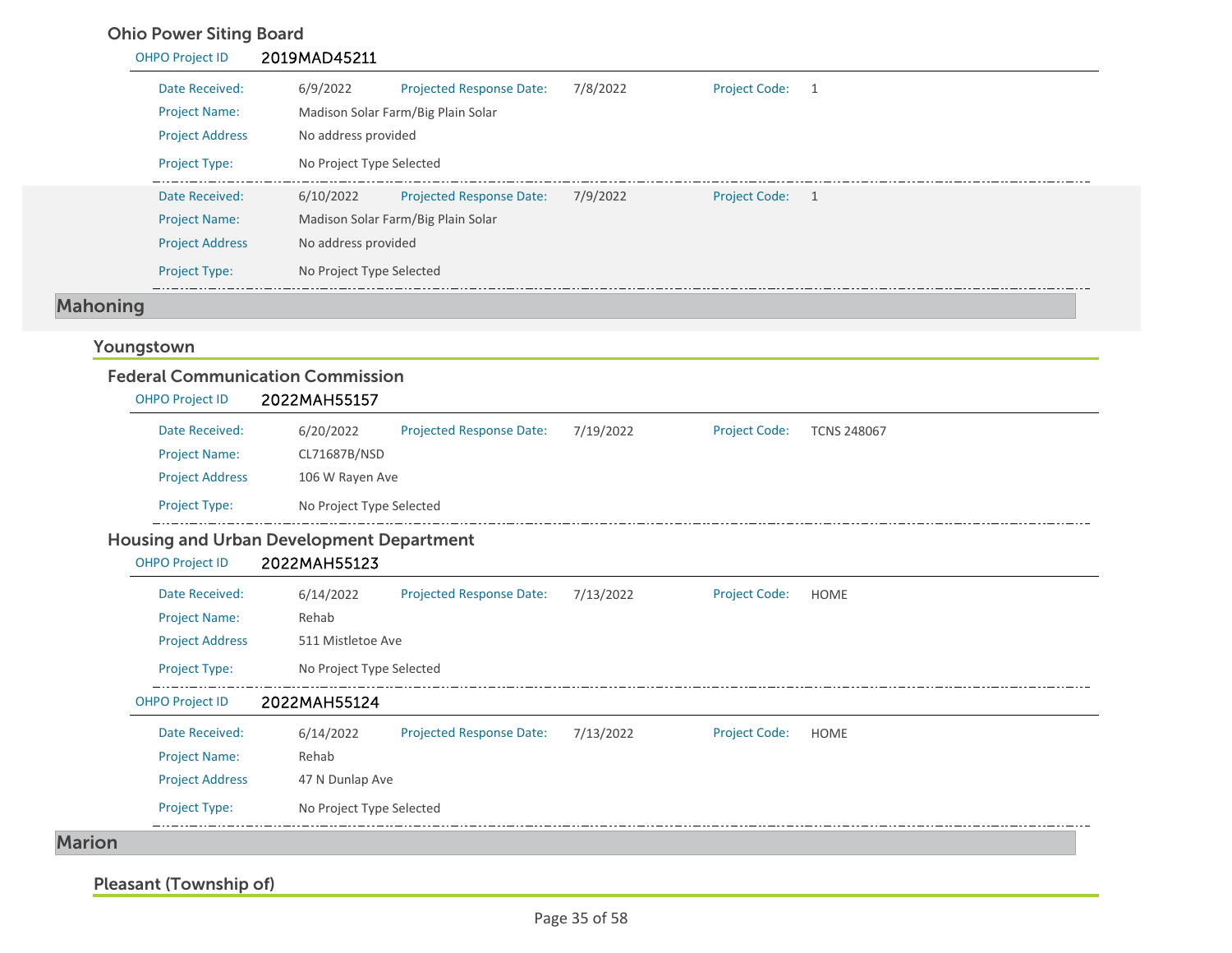### Ohio Power Siting Board

|               | <b>OHPO Project ID</b>                      | 2022MAR54042             |                                 |           |                      |          |
|---------------|---------------------------------------------|--------------------------|---------------------------------|-----------|----------------------|----------|
|               | Date Received:                              | 6/6/2022                 | <b>Projected Response Date:</b> | 7/5/2022  | <b>Project Code:</b> | 1        |
|               | <b>Project Name:</b>                        | Chestnut Solar Project   |                                 |           |                      |          |
|               | <b>Project Address</b>                      | No address provided      |                                 |           |                      |          |
|               | Project Type:                               | No Project Type Selected |                                 |           |                      |          |
|               |                                             |                          |                                 |           |                      |          |
|               |                                             |                          |                                 |           |                      |          |
| <b>Medina</b> |                                             |                          |                                 |           |                      |          |
|               |                                             |                          |                                 |           |                      |          |
|               | <b>Federal Energy Regulatory Commission</b> |                          |                                 |           |                      |          |
|               | <b>OHPO Project ID</b>                      | 2022MED55120             |                                 |           |                      |          |
|               | Date Received:                              | 6/14/2022                | <b>Projected Response Date:</b> | 7/13/2022 | <b>Project Code:</b> | COLUMBIA |
|               | <b>Project Name:</b>                        |                          | TC Energy TCO-936 Project       |           |                      |          |
|               | <b>Project Address</b>                      | No address provided      |                                 |           |                      |          |

#### Lodi

### Community Development Block Grant

| <b>OHPO Project ID</b> | 2022MED55108          |                                             |           |                      |  |
|------------------------|-----------------------|---------------------------------------------|-----------|----------------------|--|
| Date Received:         | 6/13/2022             | <b>Projected Response Date:</b>             | 7/12/2022 | <b>Project Code:</b> |  |
| <b>Project Name:</b>   | Rehab                 |                                             |           |                      |  |
| <b>Project Address</b> | 207 South Broadway St |                                             |           |                      |  |
| <b>Project Type:</b>   |                       | Housing rehabilitation, single-family units |           |                      |  |

## Meigs

## Letart (Township of)

| <b>OHPO Project ID</b> | 2021MEG53339             |                                        |           |                      |     |
|------------------------|--------------------------|----------------------------------------|-----------|----------------------|-----|
| Date Received:         | 6/15/2022                | <b>Projected Response Date:</b>        | 7/14/2022 | <b>Project Code:</b> | AEP |
| <b>Project Name:</b>   |                          | Lakin-Racine 69kV Line Rebuild Project |           |                      |     |
| <b>Project Address</b> | No address provided      |                                        |           |                      |     |
| <b>Project Type:</b>   | No Project Type Selected |                                        |           |                      |     |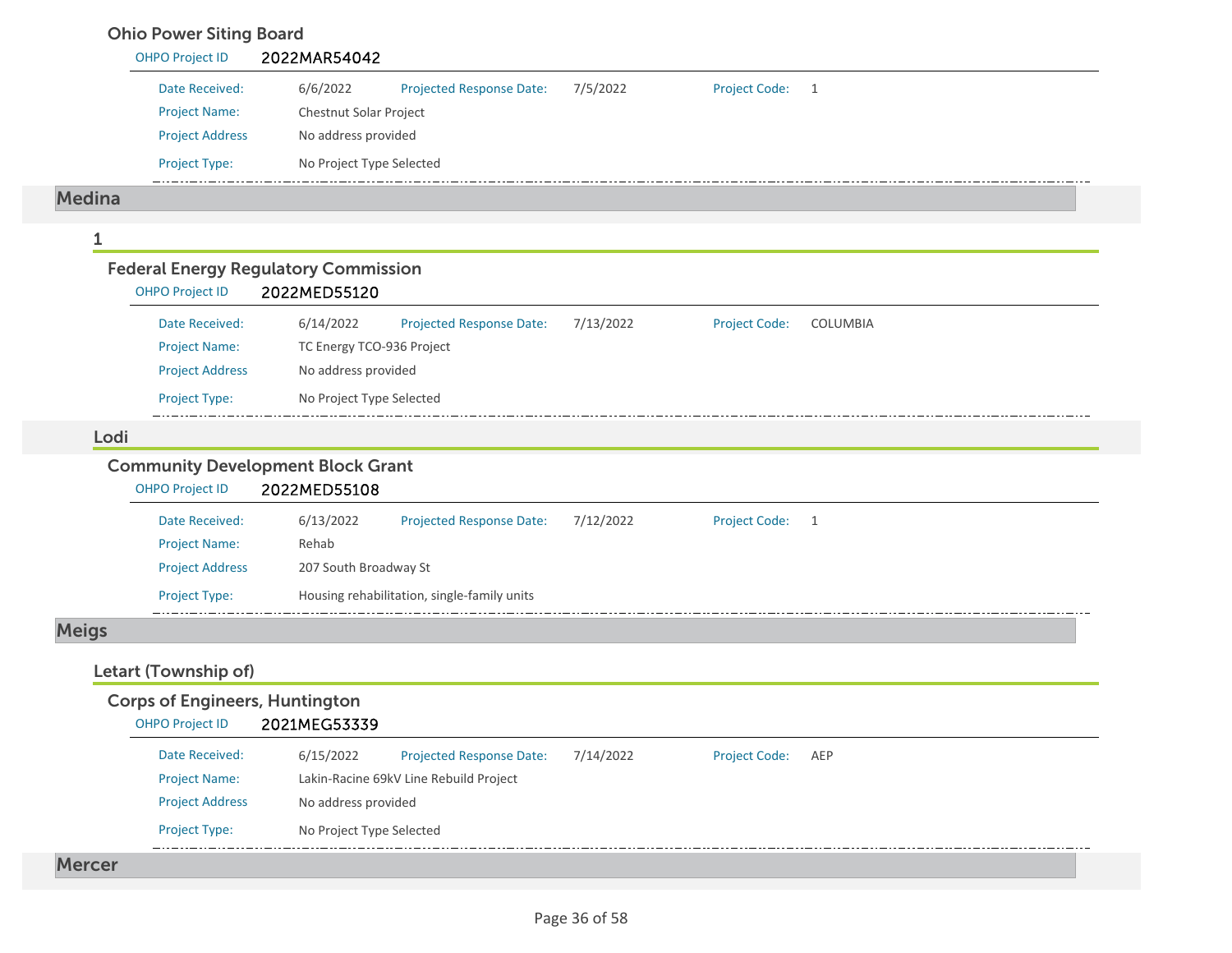#### Celina

| Date Received:                                                     | 6/9/2022<br><b>Projected Response Date:</b><br>7/8/2022<br><b>Project Code:</b><br>$\overline{1}$   |
|--------------------------------------------------------------------|-----------------------------------------------------------------------------------------------------|
| <b>Project Name:</b>                                               | Blue Ribbon Feed Mill Ground Mounted 91.52kW Solar Array                                            |
| <b>Project Address</b>                                             | 6221 SR 274                                                                                         |
| Project Type:                                                      | No Project Type Selected                                                                            |
| Coldwater                                                          |                                                                                                     |
| <b>Community Development Block Grant</b><br><b>OHPO Project ID</b> | 2022MER55136                                                                                        |
| Date Received:                                                     | <b>Projected Response Date:</b><br>7/14/2022<br><b>Project Code:</b><br>6/15/2022<br>$\overline{1}$ |
| <b>Project Name:</b>                                               | Rehab                                                                                               |
| <b>Project Address</b>                                             | 4249 Siegrist-Jutte Rd                                                                              |
| Project Type:                                                      | No Project Type Selected                                                                            |
| <b>Fort Recovery</b>                                               |                                                                                                     |
| <b>Community Development Block Grant</b><br><b>OHPO Project ID</b> | 2022MER54991                                                                                        |
| Date Received:                                                     | 6/3/2022<br><b>Projected Response Date:</b><br>7/2/2022<br><b>Project Code:</b><br>$\overline{1}$   |
| <b>Project Name:</b>                                               | Rehab                                                                                               |
| <b>Project Address</b>                                             | 101-103 N Wayne St                                                                                  |
| Project Type:                                                      | Rehabilitation (exclusive of housing rehab above)                                                   |
|                                                                    |                                                                                                     |
|                                                                    |                                                                                                     |
| <b>Federal Aviation Administration</b><br><b>OHPO Project ID</b>   | 2022MER55061                                                                                        |
| Date Received:                                                     | <b>Projected Response Date:</b><br>7/7/2022<br>Project Code: 1<br>6/8/2022                          |
| Franklin (Township of)<br><b>Project Name:</b>                     | Lakefield Airport Land Release Project                                                              |
| <b>Project Address</b>                                             | No address provided                                                                                 |

Concord (Township of)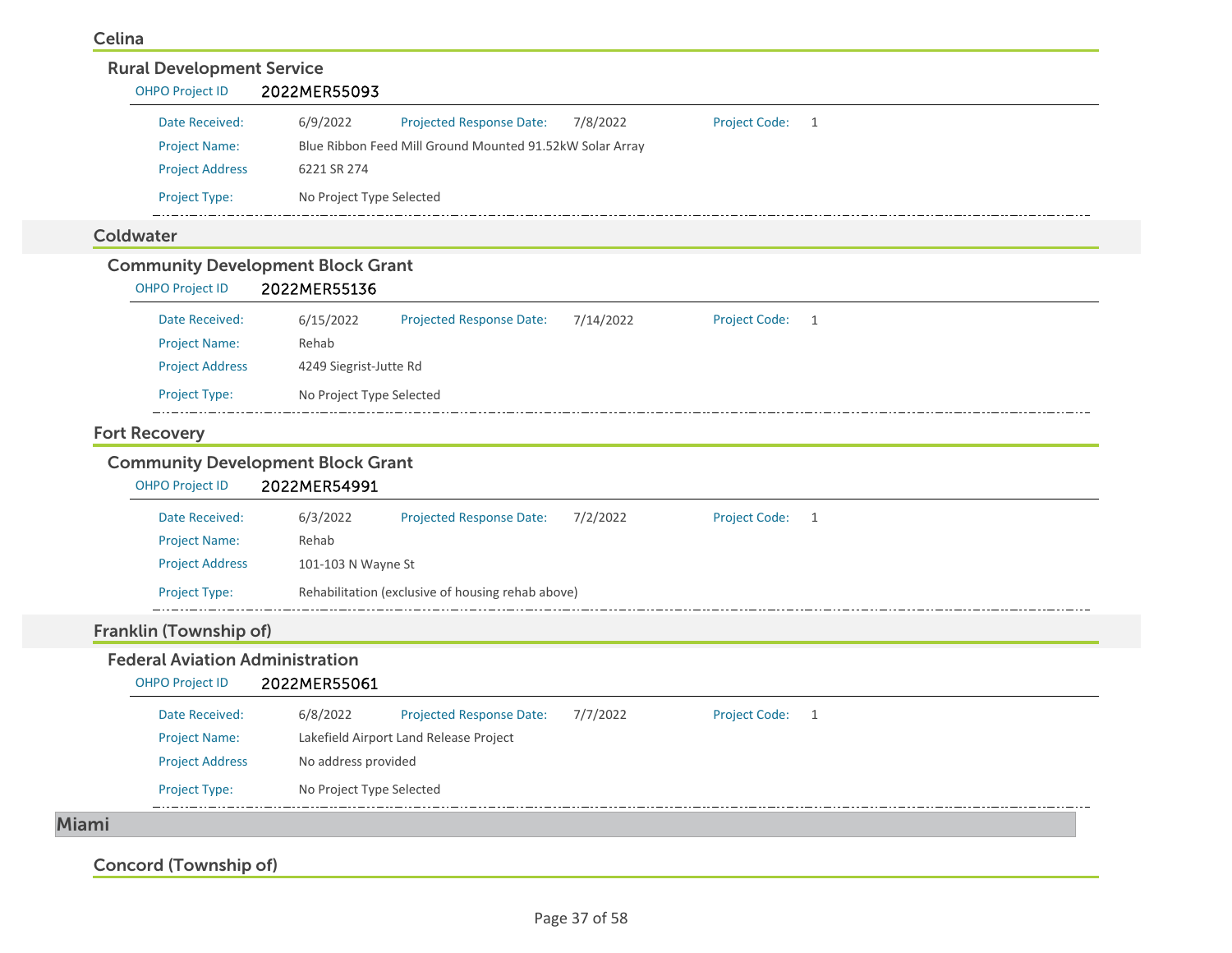### Corps of Engineers, Huntington

| <b>OHPO Project ID</b>         | 2022MIA55151                                                                                        |
|--------------------------------|-----------------------------------------------------------------------------------------------------|
| Date Received:                 | 6/17/2022<br>7/16/2022<br><b>Project Code:</b><br><b>Projected Response Date:</b><br>$\overline{1}$ |
| <b>Project Name:</b>           | Troy Sand & Gravel Plant Expansion Project                                                          |
| <b>Project Address</b>         | No address provided                                                                                 |
| Project Type:                  | No Project Type Selected                                                                            |
| Piqua                          |                                                                                                     |
| <b>US Department of Energy</b> |                                                                                                     |
| <b>OHPO Project ID</b>         | 2017MIA40527                                                                                        |
| Date Received:                 | 6/6/2022<br>7/5/2022<br><b>Project Code:</b><br>Projected Response Date:<br>$\overline{1}$          |
| <b>Project Name:</b>           | Piqua Decommissioned Reactor Site                                                                   |
| <b>Project Address</b>         | 123 Bridge St                                                                                       |
| Project Type:                  | No Project Type Selected                                                                            |
| <b>Troy</b>                    |                                                                                                     |
|                                | <b>Economic Development Administration</b>                                                          |
| <b>OHPO Project ID</b>         | 2022MIA55089                                                                                        |
| Date Received:                 | 6/9/2022<br>Projected Response Date:<br>7/8/2022<br><b>Project Code:</b><br>$\overline{1}$          |
| <b>Project Name:</b>           | Wastewater Treatment Plant Expansion Project                                                        |
| <b>Project Address</b>         | 1400 Dye Mill Rd                                                                                    |
| Project Type:                  | No Project Type Selected                                                                            |
|                                |                                                                                                     |

### Dayton

| Federal Communication Commission |                          |                                                          |           |                      |                    |
|----------------------------------|--------------------------|----------------------------------------------------------|-----------|----------------------|--------------------|
| <b>OHPO Project ID</b>           | 2014MOT28412             |                                                          |           |                      |                    |
| Date Received:                   | 6/16/2022                | Projected Response Date:                                 | 7/15/2022 | <b>Project Code:</b> | <b>TCNS 249073</b> |
| <b>Project Name:</b>             |                          | AT&T Site SOH2304 (NORTH DOWNTOWN DAYTON) (FA #10042692) |           |                      |                    |
| <b>Project Address</b>           | 210 North Main St        |                                                          |           |                      |                    |
| <b>Project Type:</b>             | No Project Type Selected |                                                          |           |                      |                    |
| <b>OHPO Project ID</b>           | 2022MOT55060             |                                                          |           |                      |                    |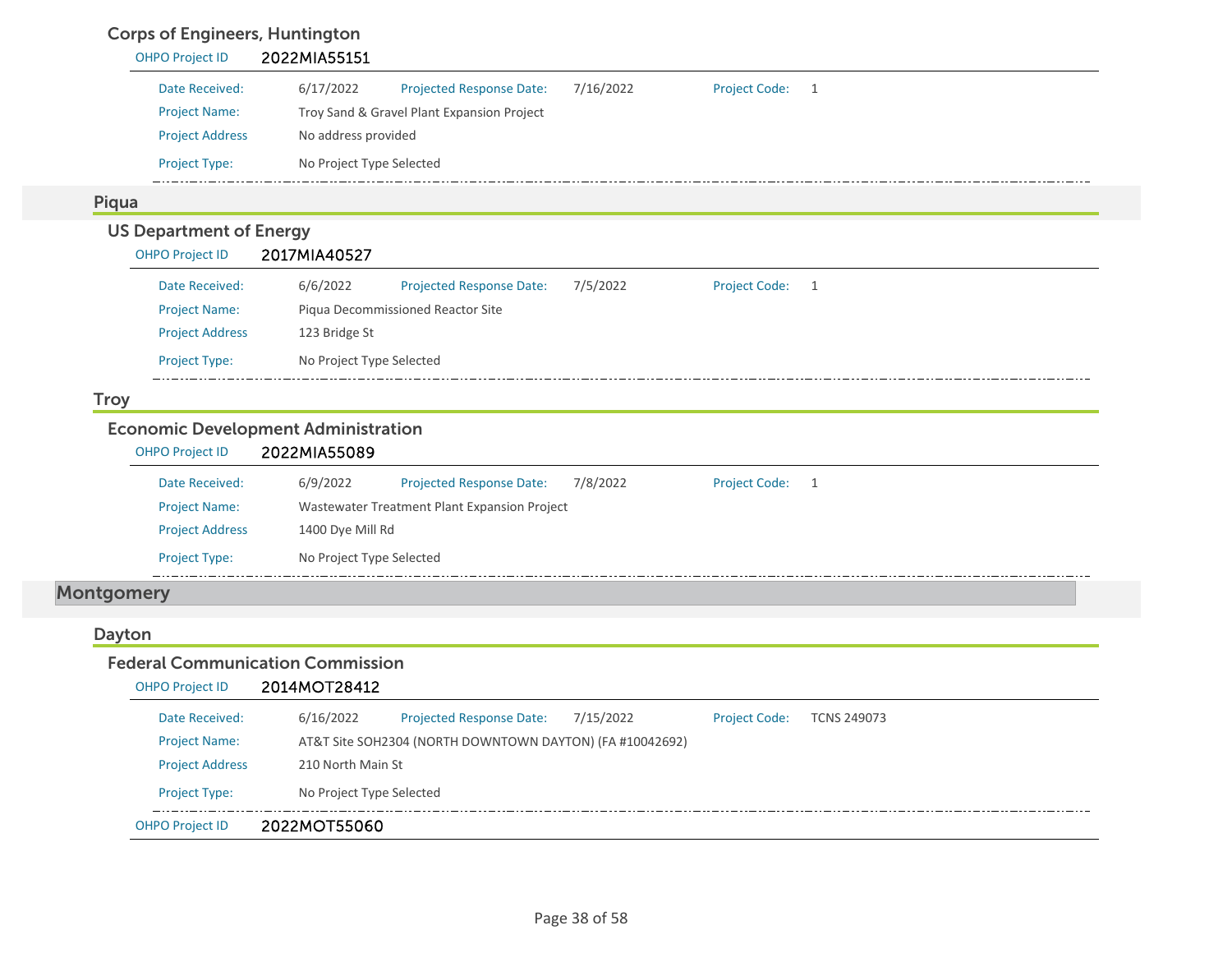|               | Date Received:                                        | 6/7/2022<br>Projected Response Date:<br>7/6/2022<br><b>Project Code:</b><br><b>TCNS 249497</b>  |  |
|---------------|-------------------------------------------------------|-------------------------------------------------------------------------------------------------|--|
|               | <b>Project Name:</b>                                  | Verizon CARILLON_Z_9_SC - J/ Project #16850717                                                  |  |
|               | <b>Project Address</b>                                | 230 River Park Dr                                                                               |  |
|               | Project Type:                                         | No Project Type Selected                                                                        |  |
|               | <b>Ohio Facilities Construction Commission</b>        |                                                                                                 |  |
|               | <b>OHPO Project ID</b>                                | 2022MOT55037                                                                                    |  |
|               | Date Received:                                        | <b>Project Code:</b><br>6/3/2022<br><b>Projected Response Date:</b><br>7/2/2022<br>$\mathbf{1}$ |  |
|               | <b>Project Name:</b>                                  | Dayton Aviation Heritage Redevelopment Project                                                  |  |
|               | <b>Project Address</b>                                | 2701 Home Ave                                                                                   |  |
|               | Project Type:                                         | No Project Type Selected                                                                        |  |
|               | <b>West Carrollton</b>                                |                                                                                                 |  |
|               |                                                       | <b>Health Resources and Services Administration</b>                                             |  |
|               | <b>OHPO Project ID</b>                                | 2022MOT53862                                                                                    |  |
|               | Date Received:                                        | 6/3/2022<br>7/2/2022<br><b>Project Code:</b><br>Projected Response Date:<br>1                   |  |
|               | <b>Project Name:</b>                                  | Health Care Development Facility                                                                |  |
|               | <b>Project Address</b>                                | 630 E Dixie Dr                                                                                  |  |
|               | Project Type:                                         | Health facilities construction, inc. mental health                                              |  |
| <b>Morrow</b> |                                                       |                                                                                                 |  |
|               |                                                       |                                                                                                 |  |
|               | <b>Cardington (Township of)</b>                       |                                                                                                 |  |
|               | <b>Other Agency - State</b><br><b>OHPO Project ID</b> | 2022MRW55105                                                                                    |  |
|               |                                                       |                                                                                                 |  |
|               | Date Received:                                        | 6/10/2022<br>Projected Response Date:<br>7/9/2022<br><b>Project Code:</b><br>OPWC               |  |
|               | <b>Project Name:</b>                                  | CR-28 Truss Bridge Removal                                                                      |  |
|               | <b>Project Address</b>                                | No address provided                                                                             |  |
|               | Project Type:                                         | No Project Type Selected                                                                        |  |
|               | <b>Washington (Township of)</b>                       |                                                                                                 |  |
|               | <b>Ohio Power Siting Board</b>                        |                                                                                                 |  |

OHPO Project ID 2021MRW51069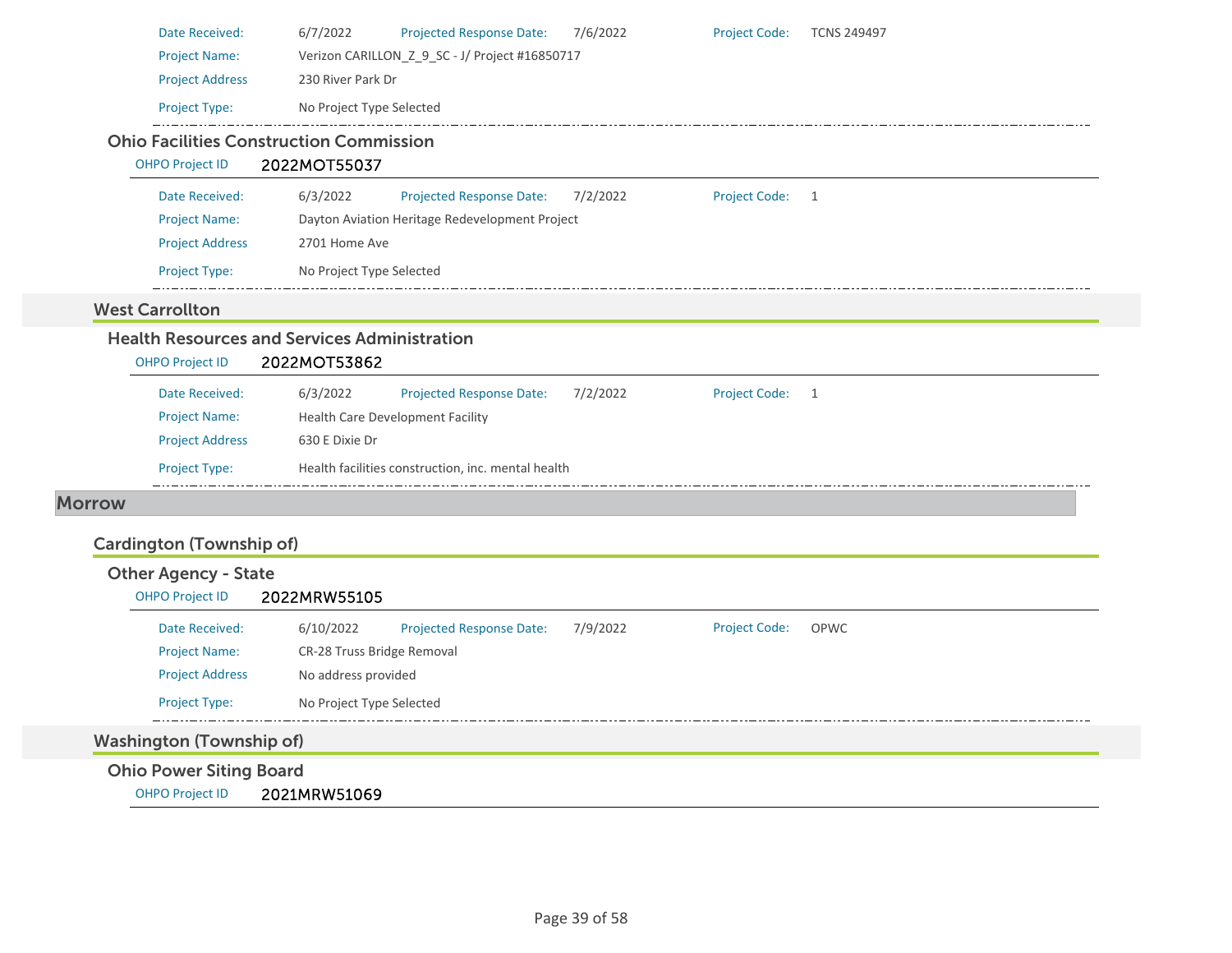| Date Received:                                 | 6/8/2022<br><b>Projected Response Date:</b><br>7/7/2022                                                        | <b>Project Code:</b> | $\overline{1}$ |
|------------------------------------------------|----------------------------------------------------------------------------------------------------------------|----------------------|----------------|
| <b>Project Name:</b>                           | <b>Blossom Solar Project</b>                                                                                   |                      |                |
| <b>Project Address</b>                         | No address provided                                                                                            |                      |                |
| Project Type:                                  | No Project Type Selected                                                                                       |                      |                |
| <b>Multiple Counties</b>                       |                                                                                                                |                      |                |
|                                                |                                                                                                                |                      |                |
| 1                                              |                                                                                                                |                      |                |
| <b>OHPO Project ID</b>                         | <b>Federal Energy Regulatory Commission</b><br>2014MLT29513                                                    |                      |                |
|                                                |                                                                                                                |                      |                |
| Date Received:                                 | 6/17/2022<br><b>Projected Response Date:</b><br>7/16/2022<br>NEXUS CE-22-18869 OH MP 27.00 M&R Upgrade Project | <b>Project Code:</b> | $\overline{1}$ |
| <b>Project Name:</b><br><b>Project Address</b> | No address provided                                                                                            |                      |                |
| Project Type:                                  | No Project Type Selected                                                                                       |                      |                |
|                                                |                                                                                                                |                      |                |
| <b>Multiple Cities/Townships</b>               |                                                                                                                |                      |                |
| <b>Corps of Engineers, Huntington</b>          |                                                                                                                |                      |                |
| <b>OHPO Project ID</b>                         | 2022MLT53565                                                                                                   |                      |                |
| Date Received:                                 | 6/10/2022<br>Projected Response Date:<br>7/9/2022                                                              | <b>Project Code:</b> | AEP            |
| <b>Project Name:</b>                           | Conesville 345kV Transmission Line Widening Project                                                            |                      |                |
| <b>Project Address</b>                         | No address provided                                                                                            |                      |                |
| Project Type:                                  | No Project Type Selected                                                                                       |                      |                |
| <b>Forest Service</b>                          |                                                                                                                |                      |                |
| <b>OHPO Project ID</b>                         | 2021MLT52806                                                                                                   |                      |                |
| Date Received:                                 | 6/3/2022<br><b>Projected Response Date:</b><br>7/2/2022                                                        | <b>Project Code:</b> | <b>WNF</b>     |
| <b>Project Name:</b>                           | Wayne National Forest-Orphan Wells & Abandoned Mines Project-PA                                                |                      |                |
| <b>Project Address</b>                         | No address provided                                                                                            |                      |                |
| Project Type:                                  | No Project Type Selected                                                                                       |                      |                |
| <b>Ohio Power Siting Board</b>                 |                                                                                                                |                      |                |
| <b>OHPO Project ID</b>                         | 2022MLT55011                                                                                                   |                      |                |
| Date Received:                                 | 6/1/2022<br>Projected Response Date:<br>6/30/2022                                                              | Project Code:        | AEP            |
| <b>Project Name:</b>                           | Wakatomika-Trinway 138kV Transmission Line Rebuild Project                                                     |                      |                |
| <b>Project Address</b>                         | No address provided                                                                                            |                      |                |
| Project Type:                                  | No Project Type Selected                                                                                       |                      |                |
|                                                |                                                                                                                |                      |                |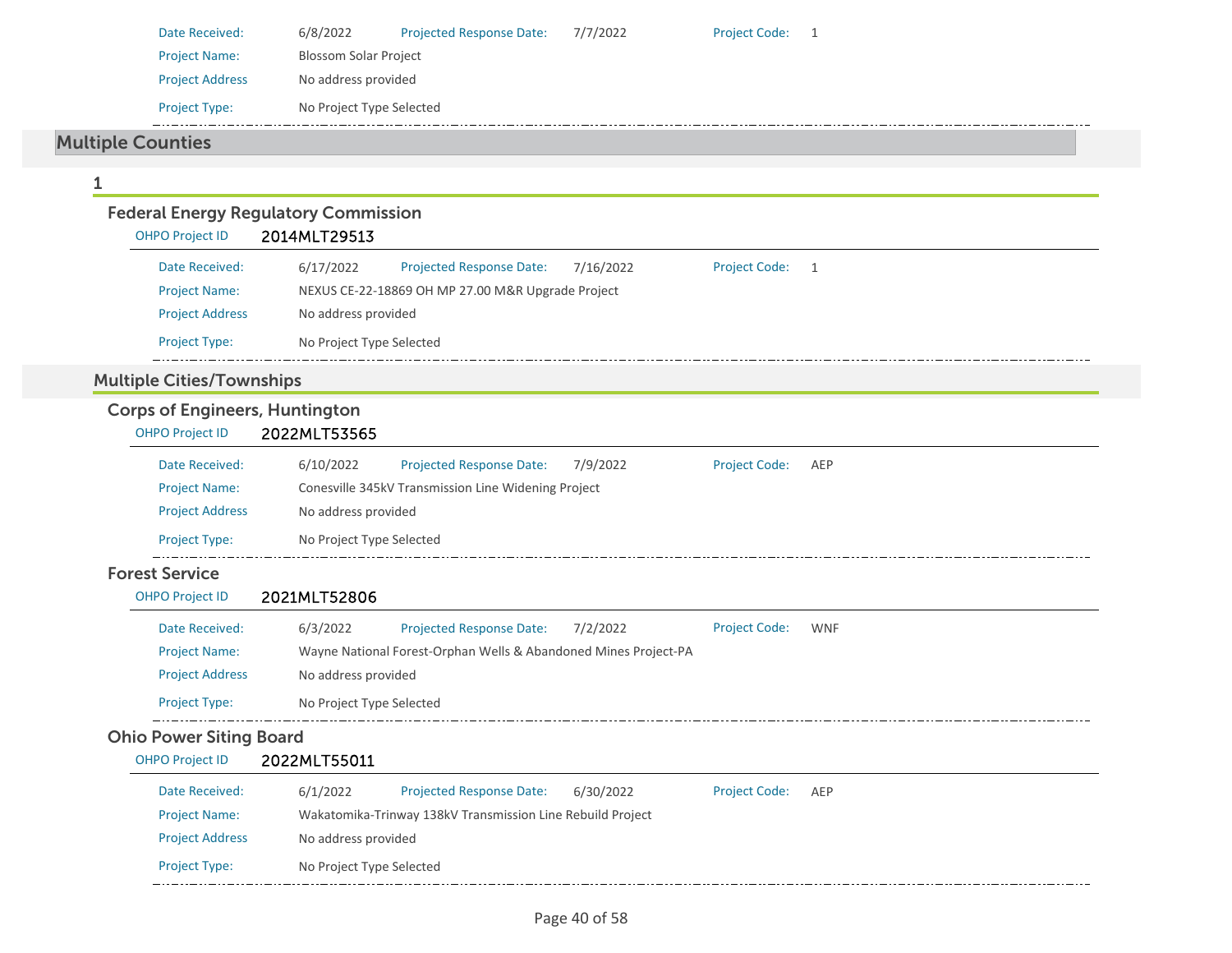| Date Received:         | 6/2/2022                                                   | <b>Projected Response Date:</b> | 7/1/2022 | <b>Project Code:</b> | AEP |  |  |  |
|------------------------|------------------------------------------------------------|---------------------------------|----------|----------------------|-----|--|--|--|
| <b>Project Name:</b>   | Wakatomika-Trinway 138kV Transmission Line Rebuild Project |                                 |          |                      |     |  |  |  |
| <b>Project Address</b> | No address provided                                        |                                 |          |                      |     |  |  |  |
| <b>Project Type:</b>   | No Project Type Selected                                   |                                 |          |                      |     |  |  |  |

### Statewide

#### Corps of Engineers OHPO Project ID 2022MLT55077 Date Received: 6/8/2022 Projected Response Date: 7/7/2022 Project Code: 1 Project Name: Changes to Appendix C! Project Address No address provided Project Type: No Project Type Selected L. Federal Emergency Management Agency OHPO Project ID 2021MLT53053 Date Received: 6/8/2022 Projected Response Date: 7/7/2022 Project Code: 1 Project Name: Ohio Statewide Programmatic Agreement Project Address No address provided Project Type: No Project Type Selected Ohio Power Siting Board OHPO Project ID 2020MLT47433 Date Received: 6/16/2022 Projected Response Date: 7/15/2022 Project Code: 1 Project Name: OPSB Rule Changes ‐ Public Comment Request Project Address No address provided Project Type: No Project Type Selected Muskingum Cass (Township of) Ohio Power Siting Board OHPO Project ID 2022MUS55012 Date Received: 6/1/2022 Projected Response Date: 6/30/2022 Project Code: AEP Project Name: Trinway‐Ohio Central 138kV Transmission Line Rebuild Project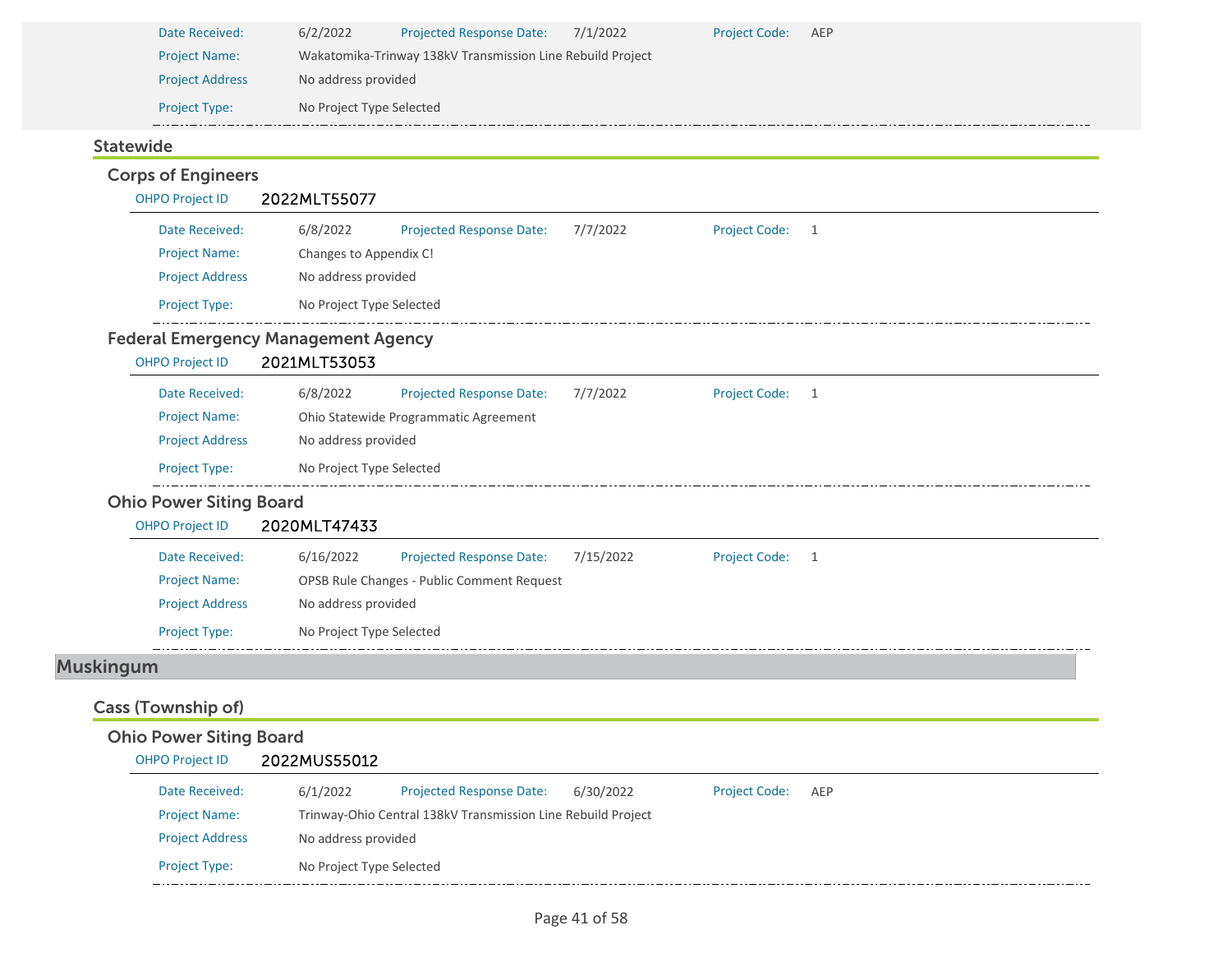| Date Received:         | 6/2/2022                 | <b>Projected Response Date:</b>                              | 7/1/2022 | <b>Project Code:</b> | AEP |  |  |  |  |
|------------------------|--------------------------|--------------------------------------------------------------|----------|----------------------|-----|--|--|--|--|
| <b>Project Name:</b>   |                          | Trinway-Ohio Central 138kV Transmission Line Rebuild Project |          |                      |     |  |  |  |  |
| <b>Project Address</b> |                          | No address provided                                          |          |                      |     |  |  |  |  |
| <b>Project Type:</b>   | No Project Type Selected |                                                              |          |                      |     |  |  |  |  |

### Zanesville

#### Community Development Block Grant OHPO Project ID 2022MUS54987 Date Received: 6/7/2022 Projected Response Date: 7/6/2022 Project Code: 1 Project Name: Salvation Army Project Address 515 Putnam Ave Project Type: Rehabilitation (exclusive of housing rehab above)  $\frac{1}{2}$ Ohio History Connection OHPO Project ID 2022MUS55113 Projected Response Date: 6/19/2022 Date Received: 6/14/2022 Project Code: 1 Project Name: National Road Zane Grey Museum Fiber Optic Line Installation Project Address 8850 East Pike Project Type: Broadband PENNSYLVANIA Jefferson (Township of) Corps of Engineers, Pittsburgh OHPO Project ID 2022XPA55135 Date Received: $6/16/2022$ Projected Response Date: 7/15/2022 Project Code: 22‐34

| Date Received:         | 6/16/2022                    | <b>Projected Response Date:</b> | 7/15/2022 | <b>Project Code:</b> | 22-34 |
|------------------------|------------------------------|---------------------------------|-----------|----------------------|-------|
| <b>Project Name:</b>   | Liberty Pointe Partners, LLC |                                 |           |                      |       |
| <b>Project Address</b> | No address provided          |                                 |           |                      |       |
| <b>Project Type:</b>   | No Project Type Selected     |                                 |           |                      |       |
|                        |                              |                                 |           |                      |       |

### Perry

### Harrison and Clayton (Township of)

Ohio Power Siting Board

OHPO Project ID 2020PER49978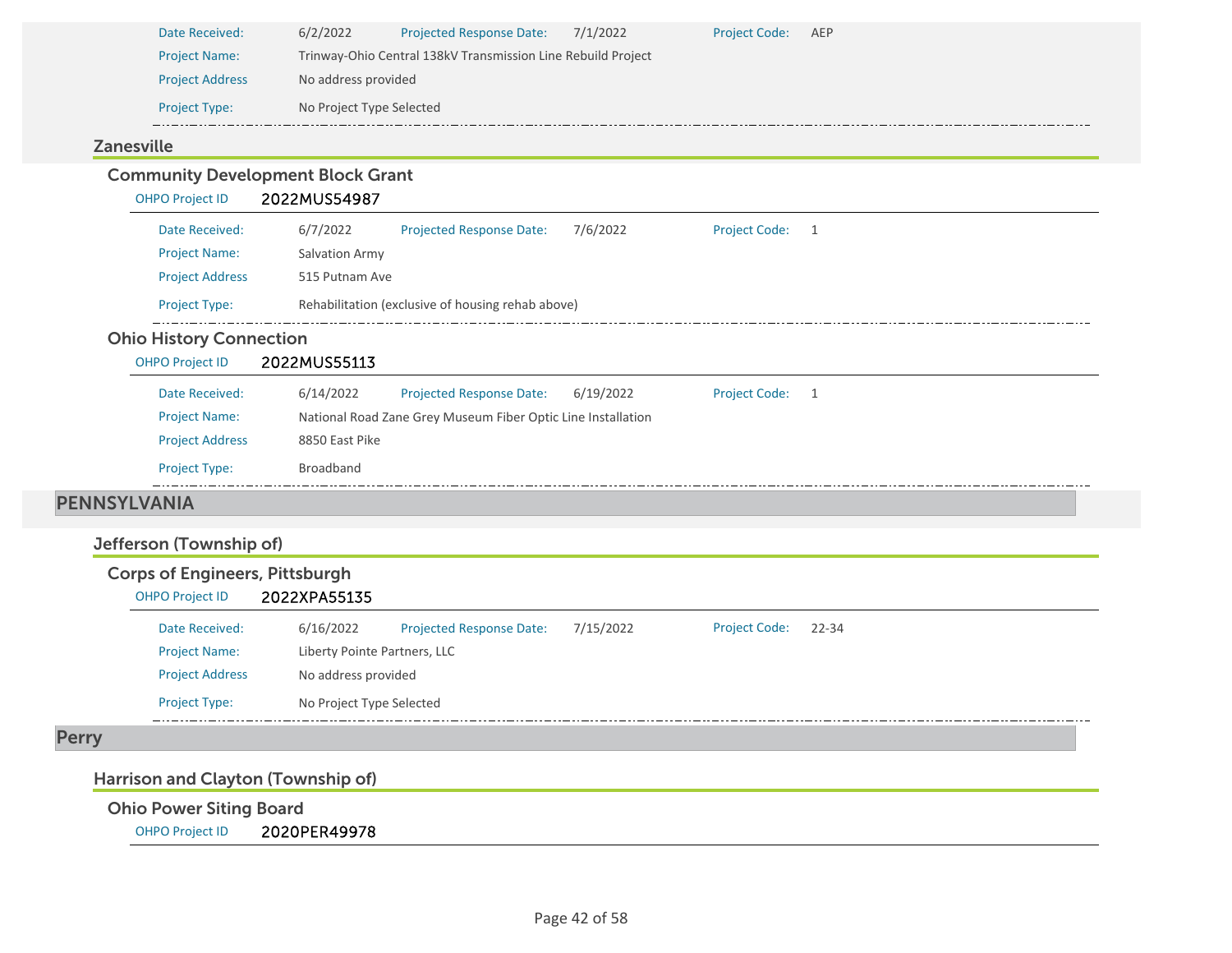| Date Received:         | 6/2/2022                                            | <b>Projected Response Date:</b> | 7/1/2022 | <b>Project Code:</b> | AEP |  |  |  |
|------------------------|-----------------------------------------------------|---------------------------------|----------|----------------------|-----|--|--|--|
| <b>Project Name:</b>   | Crooksville-Isabella 138kV Rebuild Project          |                                 |          |                      |     |  |  |  |
| <b>Project Address</b> | No address provided                                 |                                 |          |                      |     |  |  |  |
| <b>Project Type:</b>   | Electricity transmission projects, inc. substations |                                 |          |                      |     |  |  |  |

د د د د د

### Pickaway

### Jackson and Wayne (Township of)

### Ohio Power Siting Board

| <b>OHPO Project ID</b> | 2021PIC52279 |                                 |           |                      |                |  |  |  |  |
|------------------------|--------------|---------------------------------|-----------|----------------------|----------------|--|--|--|--|
| Date Received:         | 6/3/2022     | <b>Projected Response Date:</b> | 7/2/2022  | Project Code: 1      |                |  |  |  |  |
| <b>Project Name:</b>   |              | Circleville Solar Project       |           |                      |                |  |  |  |  |
| <b>Project Address</b> |              | No address provided             |           |                      |                |  |  |  |  |
| <b>Project Type:</b>   |              | No Project Type Selected        |           |                      |                |  |  |  |  |
| Date Received:         | 6/14/2022    | <b>Projected Response Date:</b> | 7/13/2022 | <b>Project Code:</b> | 22-0117-EL-BTX |  |  |  |  |
| <b>Project Name:</b>   |              | Circleville Solar Project       |           |                      |                |  |  |  |  |
| <b>Project Address</b> |              | No address provided             |           |                      |                |  |  |  |  |
| <b>Project Type:</b>   |              | No Project Type Selected        |           |                      |                |  |  |  |  |

### Jackson, Monroe, Deer Creek (Township

#### Ohio Power Siting Board OHPO Project ID 2020PIC47573 Date Received: 6/17/2022 Project Name: Chipmunk Solar Project Projected Response Date: 7/16/2022 Project Address No address provided Project Code: 1

Pike

#### Piketon

#### Health Resources and Services Administration

Project Type: No Project Type Selected

#### OHPO Project ID 2022PIK55097

| Date Received:         | 6/9/2022                                | <b>Projected Response Date:</b> | 7/8/2022 | <b>Project Code:</b> |  |  |
|------------------------|-----------------------------------------|---------------------------------|----------|----------------------|--|--|
| <b>Project Name:</b>   | Valley View Piketon Health Clinic Rehab |                                 |          |                      |  |  |
| <b>Project Address</b> | 7777 US 23                              |                                 |          |                      |  |  |
| <b>Project Type:</b>   | Health services                         |                                 |          |                      |  |  |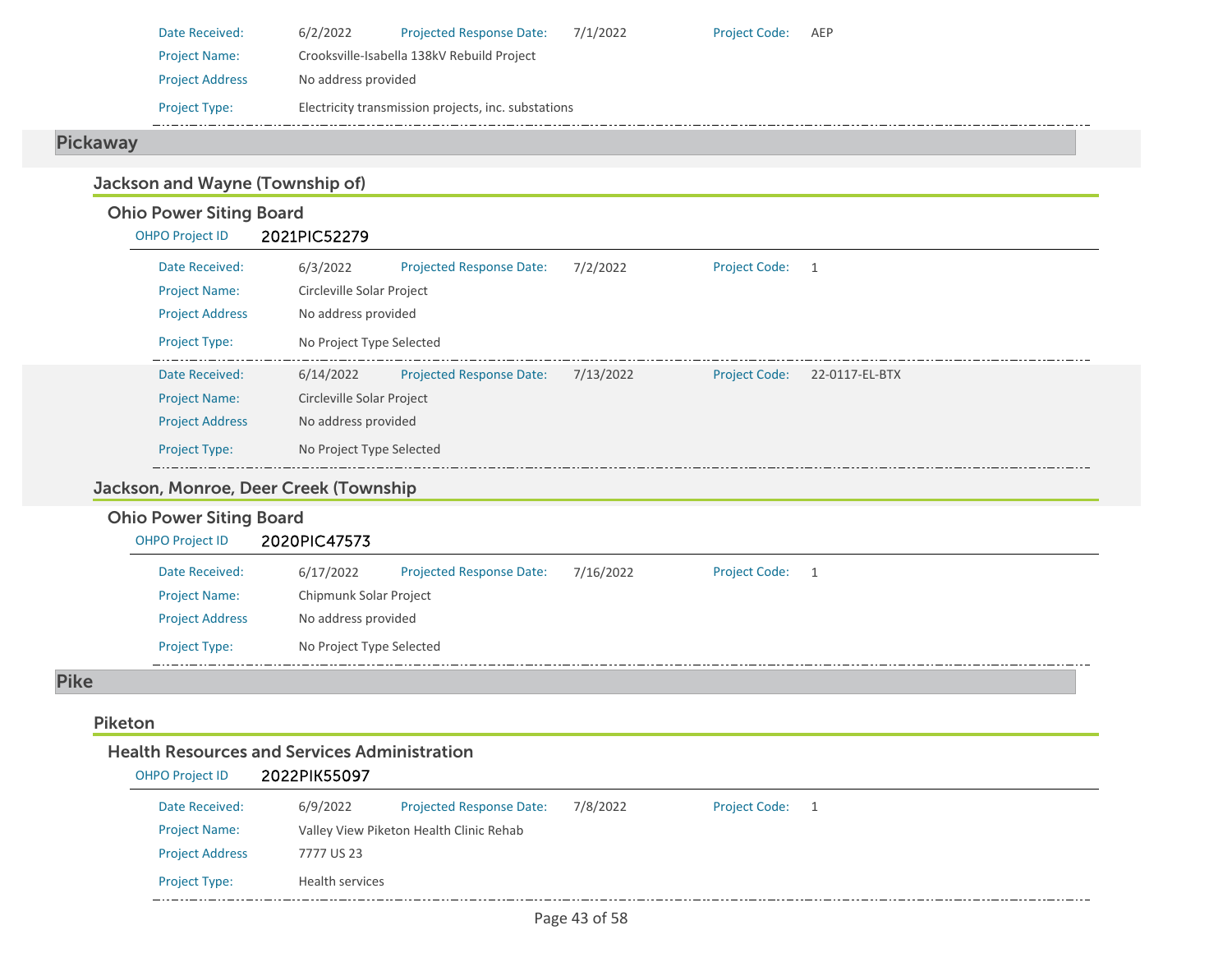| <b>Federal Communication Commission</b><br><b>OHPO Project ID</b> | 2022POR55067                      |                                                             |           |                      |                    |
|-------------------------------------------------------------------|-----------------------------------|-------------------------------------------------------------|-----------|----------------------|--------------------|
|                                                                   |                                   |                                                             |           |                      |                    |
| Date Received:                                                    | 6/8/2022                          | Projected Response Date:                                    | 7/7/2022  | <b>Project Code:</b> | <b>TCNS 248055</b> |
| <b>Project Name:</b>                                              | CL24723A/Anchor<br>1125 Risman Dr |                                                             |           |                      |                    |
| <b>Project Address</b>                                            |                                   |                                                             |           |                      |                    |
| Project Type:                                                     | No Project Type Selected          |                                                             |           |                      |                    |
| <b>Mantua</b>                                                     |                                   |                                                             |           |                      |                    |
| <b>Community Development Block Grant</b>                          |                                   |                                                             |           |                      |                    |
| <b>OHPO Project ID</b>                                            | 2022POR55142                      |                                                             |           |                      |                    |
| Date Received:                                                    | 6/16/2022                         | Projected Response Date:                                    | 7/15/2022 | <b>Project Code:</b> | 1                  |
| <b>Project Name:</b>                                              | Rehab                             |                                                             |           |                      |                    |
| <b>Project Address</b>                                            | 12763 St. James Dr.               |                                                             |           |                      |                    |
| Project Type:                                                     | No Project Type Selected          |                                                             |           |                      |                    |
| Streetsboro                                                       |                                   |                                                             |           |                      |                    |
| <b>Community Development Block Grant</b>                          |                                   |                                                             |           |                      |                    |
|                                                                   |                                   |                                                             |           |                      |                    |
| <b>OHPO Project ID</b>                                            | 2022POR55141                      |                                                             |           |                      |                    |
| Date Received:                                                    | 6/16/2022                         | <b>Projected Response Date:</b>                             | 7/15/2022 | <b>Project Code:</b> | 1                  |
| <b>Project Name:</b>                                              | Rehab                             |                                                             |           |                      |                    |
| <b>Project Address</b>                                            | 1547 Gillie Dr                    |                                                             |           |                      |                    |
| Project Type:                                                     | No Project Type Selected          |                                                             |           |                      |                    |
| <b>Suffield (Township of)</b>                                     |                                   |                                                             |           |                      |                    |
| <b>Rural Development Service</b>                                  |                                   |                                                             |           |                      |                    |
| <b>OHPO Project ID</b>                                            | 2022POR55158                      |                                                             |           |                      |                    |
| Date Received:                                                    | 6/20/2022                         | <b>Projected Response Date:</b>                             | 7/19/2022 | Project Code: 1      |                    |
| <b>Project Name:</b>                                              |                                   | Renewable Lubricants, Inc. Roof Mounted Solar Array Project |           |                      |                    |
| <b>Project Address</b>                                            | 476 Griggy Rd NE                  |                                                             |           |                      |                    |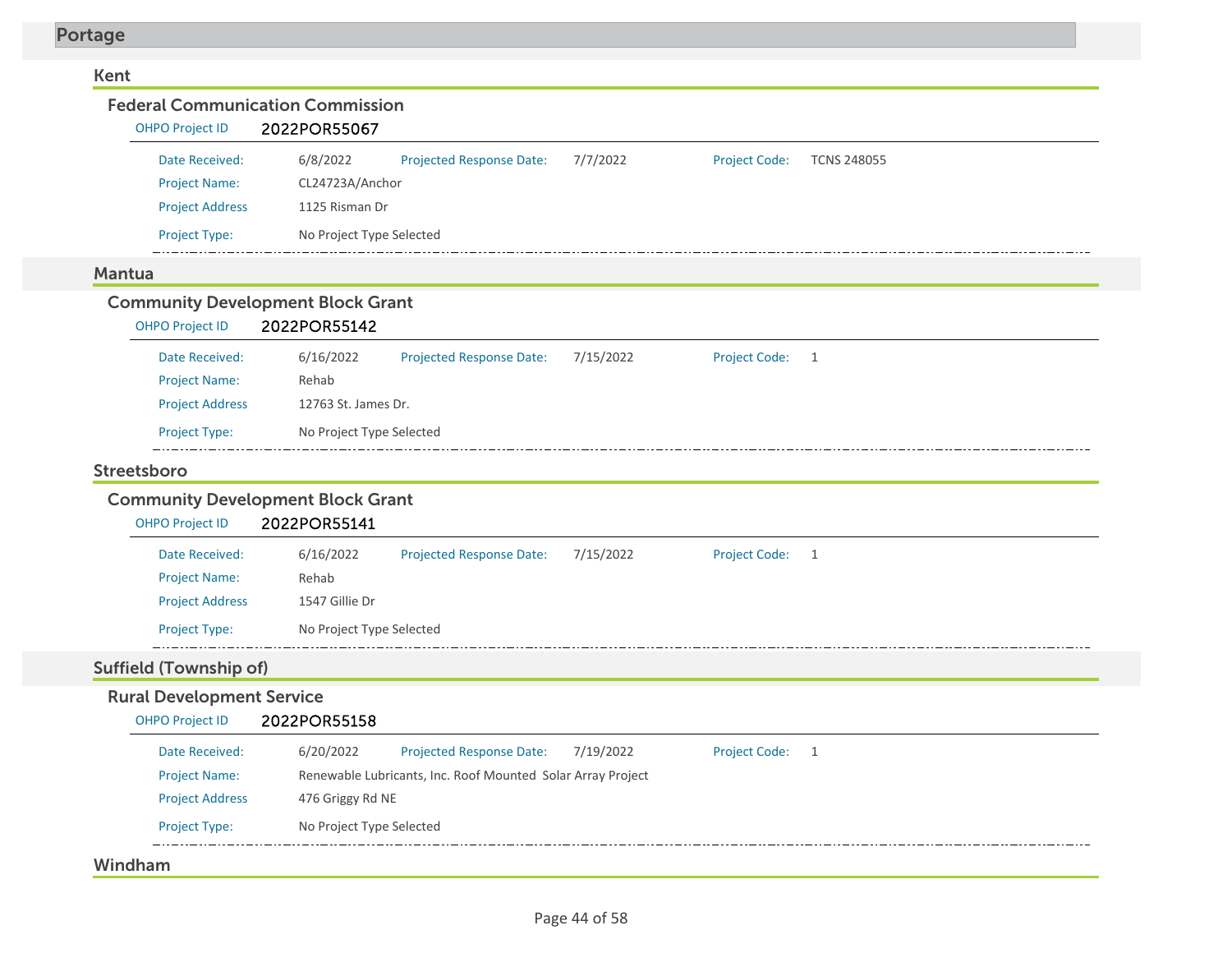# Community Development Block Grant

|               | <b>OHPO Project ID</b> | 2022POR55052   |                                             |          |                 |  |
|---------------|------------------------|----------------|---------------------------------------------|----------|-----------------|--|
|               | Date Received:         | 6/7/2022       | <b>Projected Response Date:</b>             | 7/6/2022 | Project Code: 1 |  |
|               | <b>Project Name:</b>   | Rehab          |                                             |          |                 |  |
|               | <b>Project Address</b> | 8886 School St |                                             |          |                 |  |
|               | <b>Project Type:</b>   |                | Housing rehabilitation, single-family units |          |                 |  |
| <b>Preble</b> |                        |                |                                             |          |                 |  |

### New Paris

| Date Received:<br><b>Project Name:</b> | 6/13/2022     | <b>Projected Response Date:</b>                                    | 7/12/2022                |                      |    |
|----------------------------------------|---------------|--------------------------------------------------------------------|--------------------------|----------------------|----|
|                                        |               |                                                                    |                          | <b>Project Code:</b> | -1 |
|                                        |               | New Madison Pullets, LLC Ground Mounted 1.07MW Solar Array Project |                          |                      |    |
| <b>Project Address</b>                 | 62 Billman Rd |                                                                    |                          |                      |    |
| <b>Project Type:</b>                   |               |                                                                    |                          |                      |    |
|                                        |               |                                                                    | No Project Type Selected |                      |    |

### **Continental**

| <b>Rural Development Service</b> |                                                                                                |  |
|----------------------------------|------------------------------------------------------------------------------------------------|--|
| <b>OHPO Project ID</b>           | 2022PUT55115                                                                                   |  |
| Date Received:                   | 6/13/2022<br><b>Projected Response Date:</b><br>7/12/2022<br><b>Project Code:</b><br>149129786 |  |
| <b>Project Name:</b>             | Carl Liebrecht Ground Mounted Solar Arrays (two locations)                                     |  |
| <b>Project Address</b>           | 17283 RD H-13; 3222 Rd 18                                                                      |  |
| <b>Project Type:</b>             | No Project Type Selected                                                                       |  |

#### Richland

#### Mansfield

#### Community Development Block Grant OHPO Project ID 2022RIC55148

| $0.00011$ $0.00011$    | <b>LULLINGJJITU</b>      |                                 |           |                      |  |
|------------------------|--------------------------|---------------------------------|-----------|----------------------|--|
| Date Received:         | 6/17/2022                | <b>Projected Response Date:</b> | 7/16/2022 | <b>Project Code:</b> |  |
| <b>Project Name:</b>   | Rehab                    |                                 |           |                      |  |
| <b>Project Address</b> | 109 Ford Road N          |                                 |           |                      |  |
| <b>Project Type:</b>   | No Project Type Selected |                                 |           |                      |  |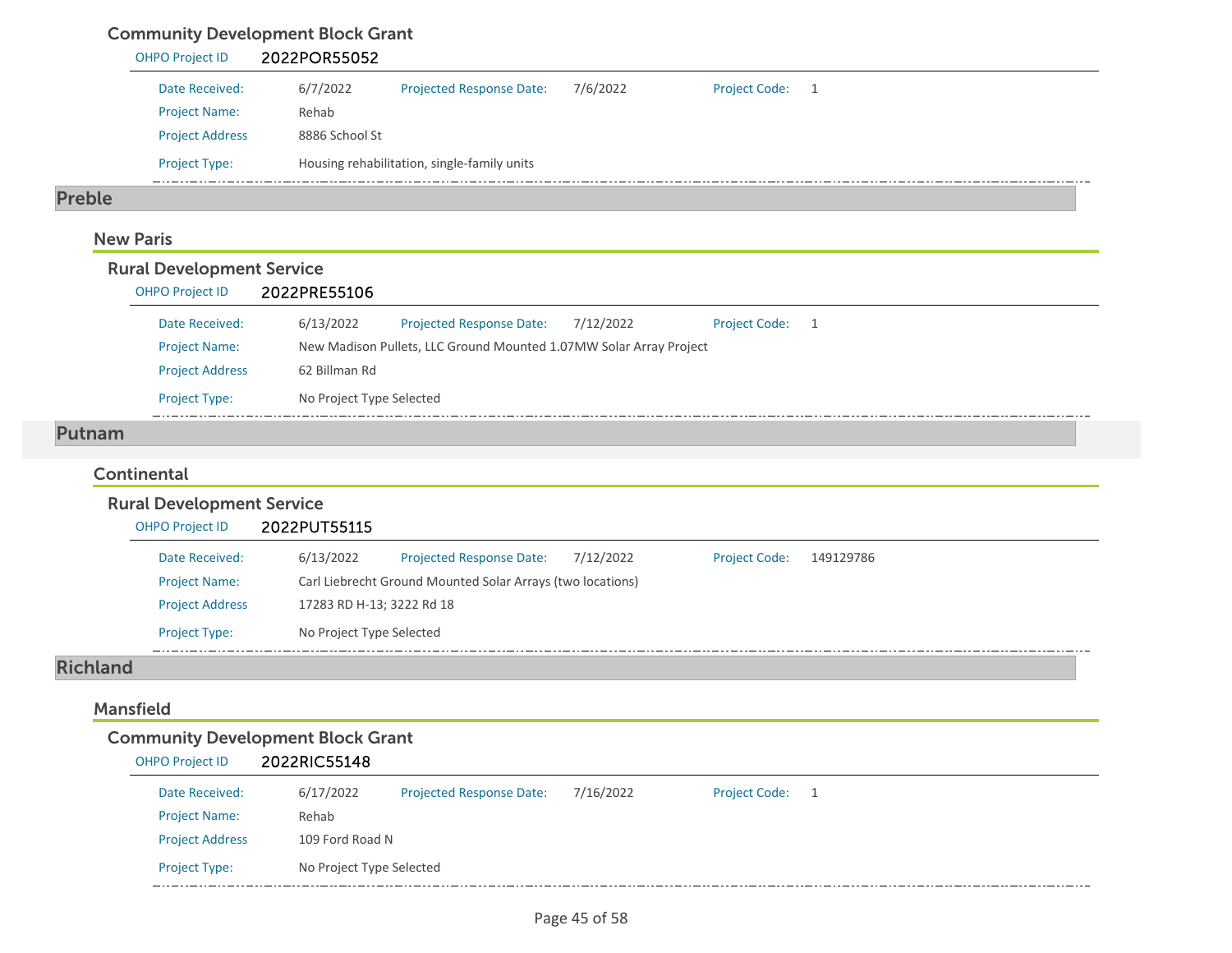| <b>Ohio Department of Transportation</b>                     |                                                              |                   |                      |            |
|--------------------------------------------------------------|--------------------------------------------------------------|-------------------|----------------------|------------|
| <b>OHPO Project ID</b>                                       | 2022SAN55078                                                 |                   |                      |            |
| Date Received:                                               | 6/9/2022<br><b>Projected Response Date:</b>                  | 7/8/2022          | <b>Project Code:</b> | No PID     |
| <b>Project Name:</b>                                         | US-20 Marker Rehab                                           |                   |                      |            |
| <b>Project Address</b>                                       | No address provided                                          |                   |                      |            |
| Project Type:                                                | Other federal undertaking, not included in Project Type list |                   |                      |            |
| <b>Sandusky (Township of)</b>                                |                                                              |                   |                      |            |
| <b>Corps of Engineers, Buffalo</b><br><b>OHPO Project ID</b> | 2022SAN55150                                                 |                   |                      |            |
| Date Received:                                               | 6/16/2022<br><b>Projected Response Date:</b>                 | 7/15/2022         | <b>Project Code:</b> | AEP        |
| <b>Project Name:</b>                                         | Fremont Station Improvements Project                         |                   |                      |            |
| <b>Project Address</b>                                       | No address provided                                          |                   |                      |            |
| Project Type:                                                | No Project Type Selected                                     |                   |                      |            |
| <b>Scioto</b>                                                |                                                              |                   |                      |            |
| 1                                                            |                                                              |                   |                      |            |
| <b>Ohio Department of Natural Resources</b>                  |                                                              |                   |                      |            |
| <b>OHPO Project ID</b>                                       | 2020SCI47529                                                 |                   |                      |            |
| Date Received:                                               | <b>Projected Response Date:</b><br>6/8/2022                  | 7/7/2022          | <b>Project Code:</b> | PID 107284 |
| <b>Project Name:</b>                                         | SCI-Shawnee State Forest Bridges                             |                   |                      |            |
| <b>Project Address</b>                                       | No address provided                                          |                   |                      |            |
| <b>Project Type:</b>                                         | Bridge rehabilitation                                        |                   |                      |            |
| Portsmouth                                                   |                                                              |                   |                      |            |
| <b>Federal Communication Commission</b>                      |                                                              |                   |                      |            |
| <b>OHPO Project ID</b>                                       | 2022SCI55086                                                 |                   |                      |            |
| .                                                            | 0 l100000<br><b>Profit 1999</b>                              | $= 10 \times 200$ |                      |            |

| Date Received:         | 6/10/2022                | <b>Projected Response Date:</b>                                       | 7/9/2022 | <b>Project Code:</b> | <b>TCNS 249068</b> |
|------------------------|--------------------------|-----------------------------------------------------------------------|----------|----------------------|--------------------|
| <b>Project Name:</b>   |                          | AT&T Site SOH3925 (DOWNTOWN PORTSMOUTH. ROOFTOP SITE) (FA # 10106814) |          |                      |                    |
| <b>Project Address</b> | 428 Chillicothe St       |                                                                       |          |                      |                    |
| <b>Project Type:</b>   | No Project Type Selected |                                                                       |          |                      |                    |
|                        |                          |                                                                       |          |                      |                    |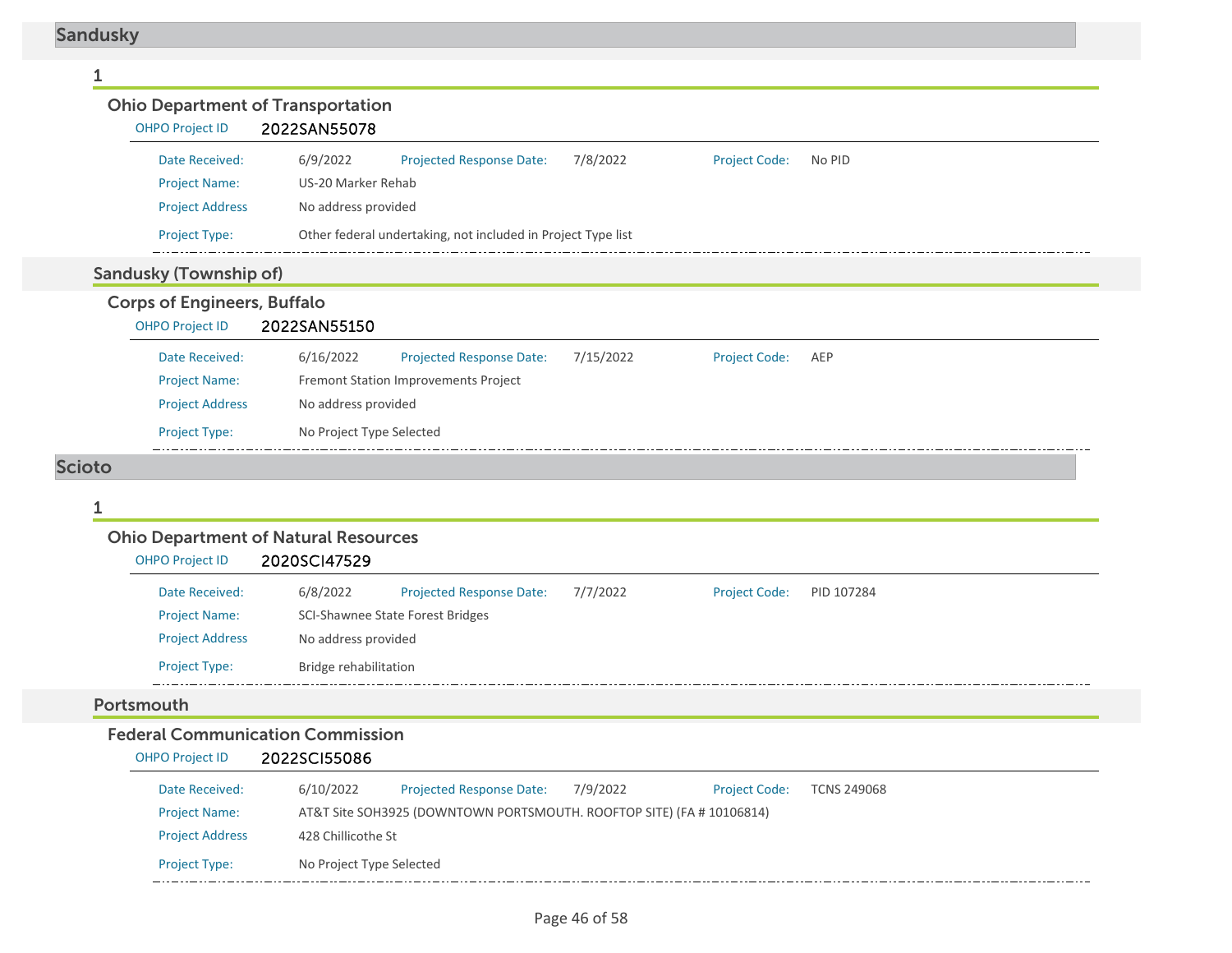#### Health Resources and Services Administration

#### OHPO Project ID 2022SCI55071 Date Received: 6/8/2022 Project Name: HRSA American Rescue Plan Health Center Construction Project Projected Response Date: 7/7/2022 Project Address 1634 11th St Project Type: Health services Project Code: 1 Seneca FostoriaFederal Aviation AdministrationOHPO Project ID 2021SEN50654 Date Received: 6/2/2022 Project Name: Fostoria Municipal Airport (FZI) Terminal Project Projected Response Date: 7/1/2022 Project Address No address provided Project Type: No Project Type Selected Project Code: 1 OHPO Project ID 2022SEN55025 Date Received: $6/2/2022$ Projected Response Date: 7/1/2022 Project Code: 1

| Date Received:         | 6/2/2022                 | <b>Projected Response Date:</b>                                               | 7/1/2022 | Project Code: |  |  |
|------------------------|--------------------------|-------------------------------------------------------------------------------|----------|---------------|--|--|
| <b>Project Name:</b>   |                          | Fostoria Metropolitan Airport (FZI) - Construct/Reconstruct Terminal Building |          |               |  |  |
| <b>Project Address</b> | 4495 N CR 25             |                                                                               |          |               |  |  |
| <b>Project Type:</b>   | No Project Type Selected |                                                                               |          |               |  |  |

#### **Tiffin**

#### Community Development Block Grant

#### OHPO Project ID 2022SEN55138 Date Received: 6/16/2022 Projected Response Date: 7/15/2022 Project Code: 1 Project Name: Rehab Project Address 109 Scott St Project Type: No Project Type Selected  $-$  . . . . . . . . . . . . . . . .

### Shelby

### Sidney

Community Development Block Grant

OHPO Project ID 2022SHE55076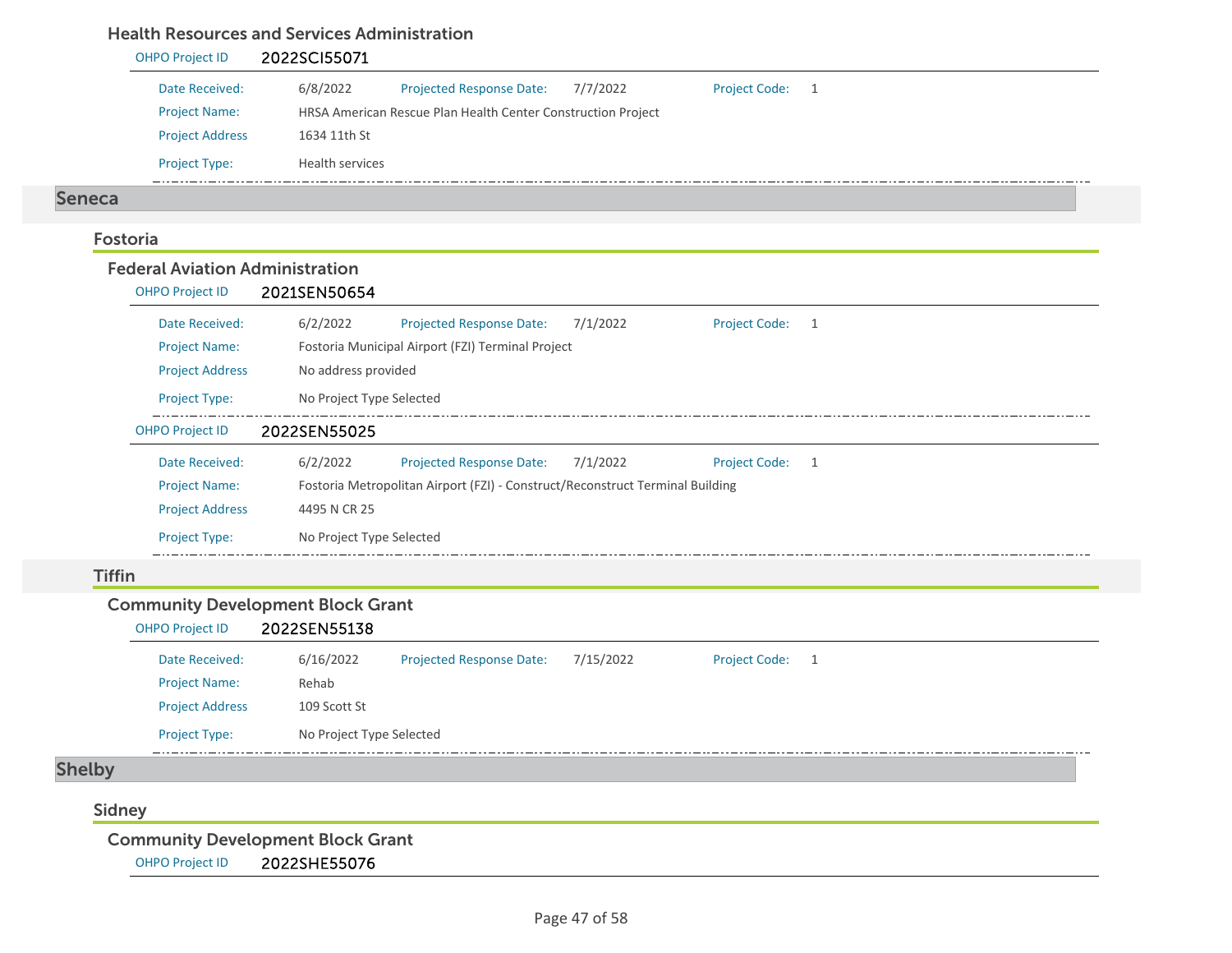| Date Received:         | 6/8/2022         | <b>Projected Response Date:</b>             | 7/7/2022 | <b>Project Code:</b> |  |
|------------------------|------------------|---------------------------------------------|----------|----------------------|--|
| <b>Project Name:</b>   | Rehab            |                                             |          |                      |  |
| <b>Project Address</b> | 1048 N Maimi Ave |                                             |          |                      |  |
| <b>Project Type:</b>   |                  | Housing rehabilitation, single-family units |          |                      |  |

#### Stark

### North Lawrence

### Federal Communication Commission

| <b>OHPO Project ID</b> | 2022STA55122             |                                 |           |                      |        |
|------------------------|--------------------------|---------------------------------|-----------|----------------------|--------|
| Date Received:         | 6/14/2022                | <b>Projected Response Date:</b> | 7/13/2022 | <b>Project Code:</b> | 250119 |
| <b>Project Name:</b>   | CLAYS PARK-C / 616507388 |                                 |           |                      |        |
| <b>Project Address</b> | Cutten Ave NW            |                                 |           |                      |        |
| <b>Project Type:</b>   | No Project Type Selected |                                 |           |                      |        |

### Plain (Township of)

### Ohio Power Siting Board

OHPO Project ID 2022STA55085

| Date Received:<br><b>Project Name:</b><br><b>Project Address</b><br><b>Project Type:</b> | 6/10/2022<br>No address provided<br>No Project Type Selected | <b>Projected Response Date:</b><br>Diamond Street Station Project | 7/9/2022 | <b>Project Code:</b> | AEP |
|------------------------------------------------------------------------------------------|--------------------------------------------------------------|-------------------------------------------------------------------|----------|----------------------|-----|
| Date Received:<br><b>Project Name:</b><br><b>Project Address</b><br><b>Project Type:</b> | 6/10/2022<br>No address provided<br>No Project Type Selected | <b>Projected Response Date:</b><br>Diamond Street Station Project | 7/9/2022 | <b>Project Code:</b> | AEP |

### Washington (Township of)

### Ohio Power Siting Board

| <b>OHPO Project ID</b> | 2022STA55020             |                                 |          |                      |    |
|------------------------|--------------------------|---------------------------------|----------|----------------------|----|
| Date Received:         | 6/2/2022                 | <b>Projected Response Date:</b> | 7/1/2022 | <b>Project Code:</b> | -1 |
| <b>Project Name:</b>   | Stark Solar Project      |                                 |          |                      |    |
| <b>Project Address</b> | No address provided      |                                 |          |                      |    |
| <b>Project Type:</b>   | No Project Type Selected |                                 |          |                      |    |

#### Summit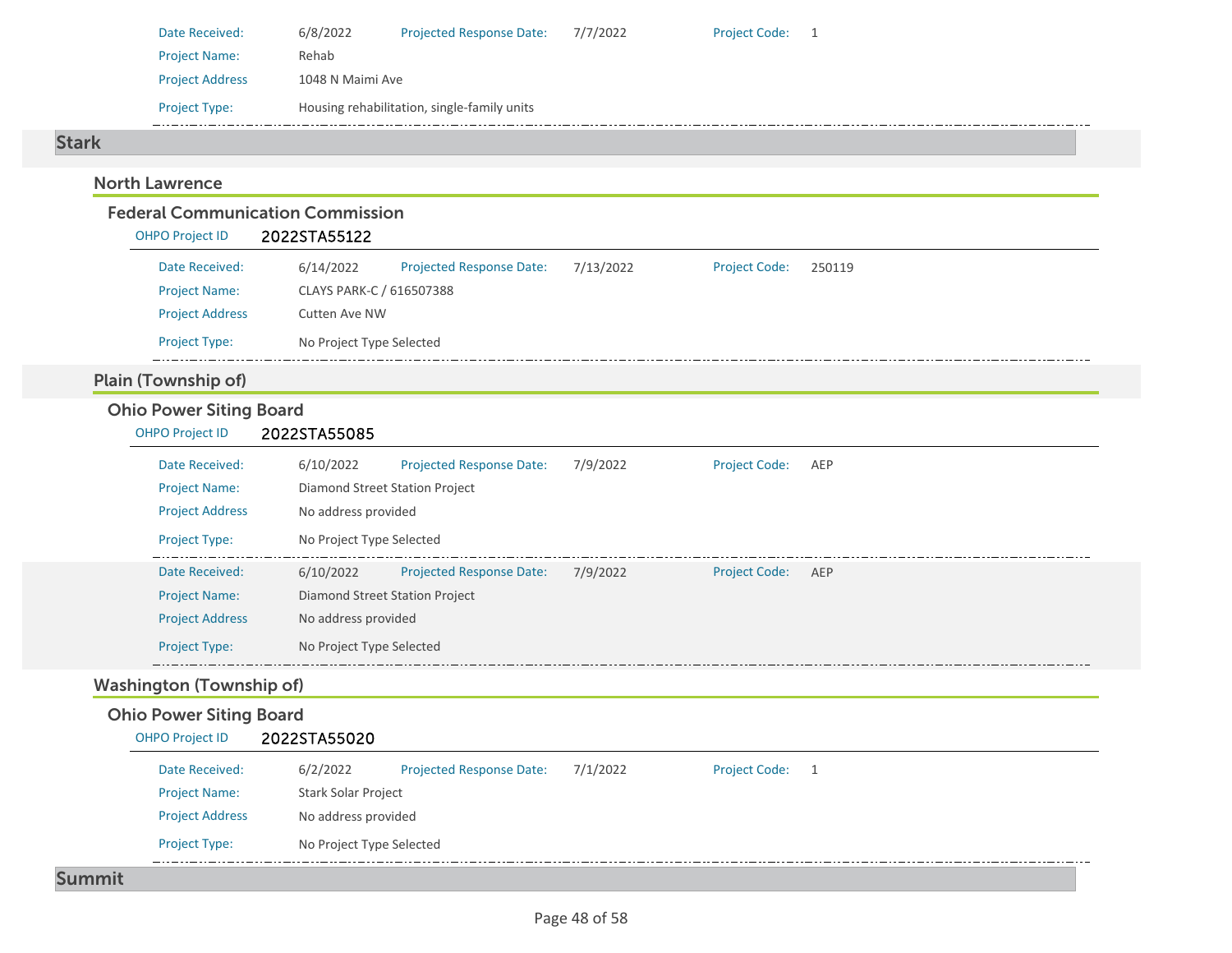| Date Received:                         | 6/9/2022                 | Projected Response Date:                   | 7/8/2022  | Project Code: 1 |  |
|----------------------------------------|--------------------------|--------------------------------------------|-----------|-----------------|--|
| <b>Project Name:</b>                   | Lead Abatement           |                                            |           |                 |  |
| <b>Project Address</b>                 | 259 Cranz Dr             |                                            |           |                 |  |
| Project Type:                          | No Project Type Selected |                                            |           |                 |  |
| <b>Corps of Engineers, Buffalo</b>     |                          |                                            |           |                 |  |
| <b>OHPO Project ID</b>                 | 2022SUM55040             |                                            |           |                 |  |
| Date Received:                         | 6/6/2022                 | Projected Response Date:                   | 7/5/2022  | Project Code: 1 |  |
| <b>Project Name:</b>                   |                          | Metalico Annaco Stabilization Project      |           |                 |  |
| <b>Project Address</b>                 | Hazel St                 |                                            |           |                 |  |
| Project Type:                          | No Project Type Selected |                                            |           |                 |  |
| <b>Environmental Protection Agency</b> |                          |                                            |           |                 |  |
| <b>OHPO Project ID</b>                 | 2018SUM43044             |                                            |           |                 |  |
| Date Received:                         | 6/1/2022                 | Projected Response Date:                   | 6/30/2022 | Project Code: 1 |  |
| <b>Project Name:</b>                   | Gorge Dam Removal        |                                            |           |                 |  |
| <b>Project Address</b>                 | No address provided      |                                            |           |                 |  |
| Project Type:                          | Dams and levees          |                                            |           |                 |  |
| <b>Barberton</b>                       |                          |                                            |           |                 |  |
| <b>Corps of Engineers, Huntington</b>  |                          |                                            |           |                 |  |
| <b>OHPO Project ID</b>                 | 2022SUM55047             |                                            |           |                 |  |
| Date Received:                         | 6/6/2022                 | Projected Response Date:                   | 7/5/2022  | Project Code: 1 |  |
| <b>Project Name:</b>                   |                          | South Barberton Stream Restoration Project |           |                 |  |
| <b>Project Address</b>                 | No address provided      |                                            |           |                 |  |
|                                        |                          |                                            |           |                 |  |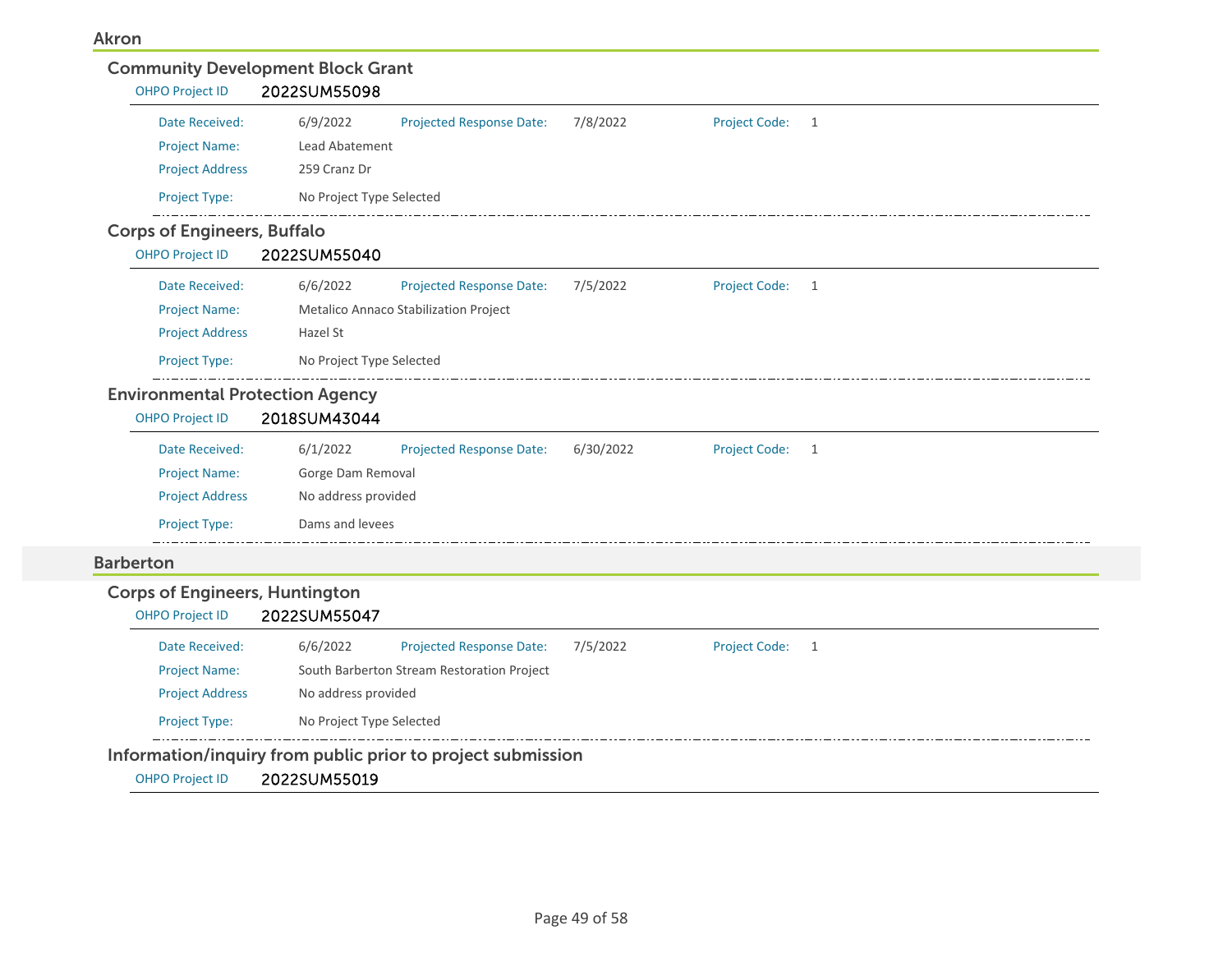| Date Received:                                                  | <b>Projected Response Date:</b><br>Project Code: 1                                                    |
|-----------------------------------------------------------------|-------------------------------------------------------------------------------------------------------|
| <b>Project Name:</b>                                            | New Portage Cemetery (OGSID 15210) Human Remains Found                                                |
| <b>Project Address</b>                                          | No address provided                                                                                   |
| Project Type:                                                   | Other transportation development (e.g. sidewalks, bike paths)                                         |
| Date Received:                                                  | 6/6/2022<br><b>Projected Response Date:</b><br>7/5/2022<br>Project Code: 1                            |
| <b>Project Name:</b>                                            | Christian Healthcare Ministries Parking Lot Project                                                   |
| <b>Project Address</b>                                          | 800 Wooster Rd                                                                                        |
| Project Type:                                                   | No Project Type Selected                                                                              |
| <b>Ohio Department of Natural Resources</b><br>OHPO Project ID  | 2022SUM55129                                                                                          |
| Date Received:                                                  | 6/15/2022<br>7/14/2022<br><b>Projected Response Date:</b><br><b>Project Code:</b><br><b>EMERGENCY</b> |
| <b>Project Name:</b>                                            | Cook 37th St. 2022 Subsidence                                                                         |
| <b>Project Address</b>                                          | 37th St                                                                                               |
| <b>Project Type:</b>                                            | No Project Type Selected                                                                              |
| <b>Boston Heights</b>                                           |                                                                                                       |
| <b>Corps of Engineers, Buffalo</b><br><b>OHPO Project ID</b>    | 2022SUM55009                                                                                          |
| Date Received:                                                  | 6/1/2022<br><b>Projected Response Date:</b><br>6/30/2022<br><b>Project Code:</b><br><b>TNC</b>        |
| <b>Project Name:</b>                                            | <b>Brandywine Creek Restoration Project</b>                                                           |
| <b>Project Address</b>                                          | No address provided                                                                                   |
| <b>Project Type:</b>                                            | No Project Type Selected                                                                              |
| Green                                                           |                                                                                                       |
| <b>Corps of Engineers, Huntington</b><br><b>OHPO Project ID</b> | 2022SUM54013                                                                                          |
| Date Received:                                                  | <b>Projected Response Date:</b><br>6/1/2022<br>6/30/2022<br><b>Project Code:</b><br>2021-854          |
| <b>Project Name:</b>                                            | Beamer Farms Residential Development                                                                  |
| <b>Project Address</b>                                          | 1265 Boettler Rd                                                                                      |
| Project Type:                                                   | No Project Type Selected                                                                              |
| <b>Hudson Village</b>                                           |                                                                                                       |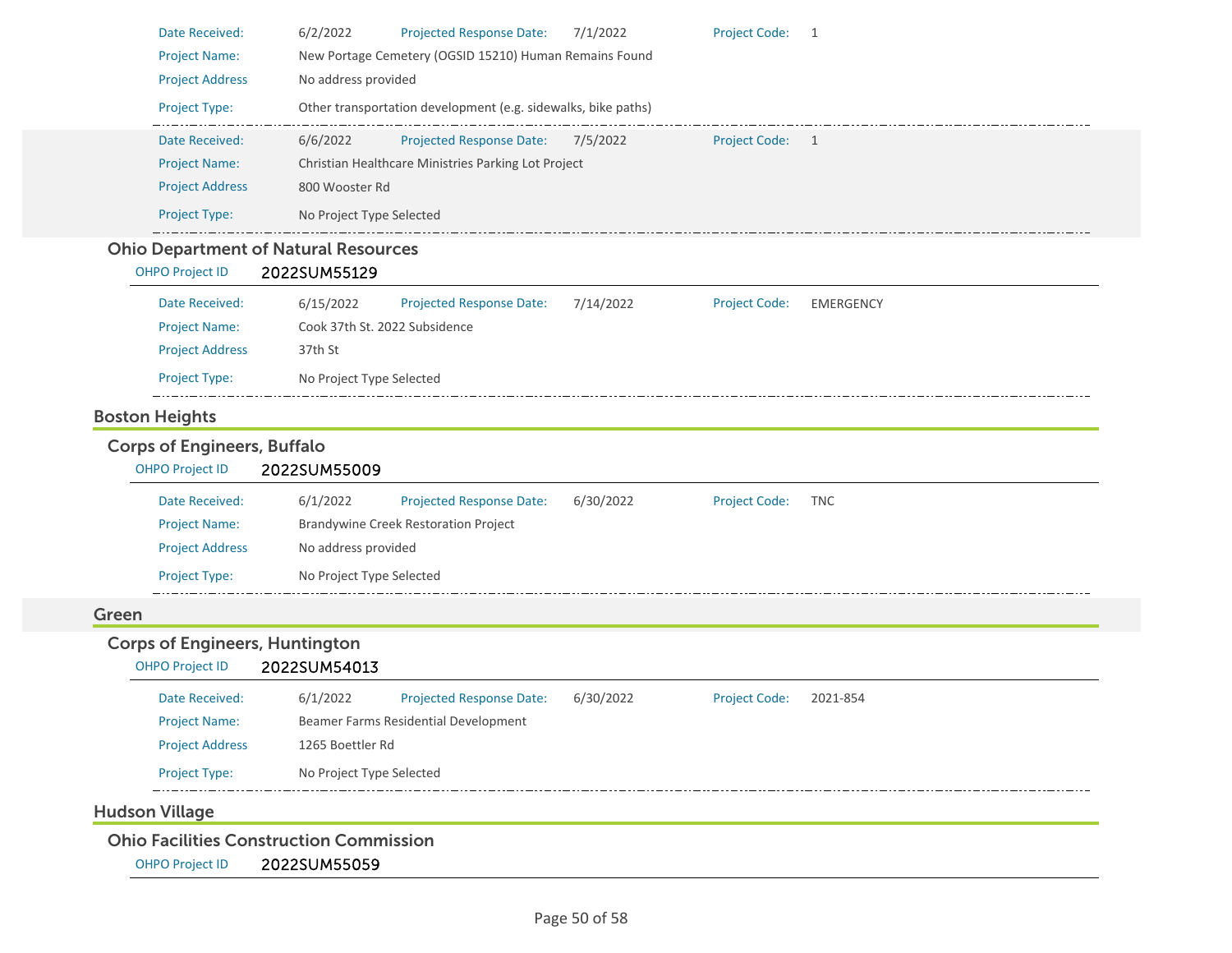| Date Received:         | 6/7/2022                                                               | <b>Projected Response Date:</b> | 7/6/2022 | <b>Project Code:</b> |  |  |
|------------------------|------------------------------------------------------------------------|---------------------------------|----------|----------------------|--|--|
| <b>Project Name:</b>   | Park Lane Square Development Project - Baldwin-Buss House Restoriation |                                 |          |                      |  |  |
| <b>Project Address</b> | 36 N Main St                                                           |                                 |          |                      |  |  |
| <b>Project Type:</b>   | No Project Type Selected                                               |                                 |          |                      |  |  |

#### Trumbull

### Girard

| <b>Community Development Block Grant</b> |                          |                                 |           |                      |                |  |
|------------------------------------------|--------------------------|---------------------------------|-----------|----------------------|----------------|--|
| <b>OHPO Project ID</b>                   | 2022TRU55137             |                                 |           |                      |                |  |
| Date Received:                           | 6/16/2022                | <b>Projected Response Date:</b> | 7/15/2022 | <b>Project Code:</b> | <b>CHIP</b>    |  |
| <b>Project Name:</b>                     | Rehab                    |                                 |           |                      |                |  |
| <b>Project Address</b>                   | 446 Iowa Ave             |                                 |           |                      |                |  |
| Project Type:                            | No Project Type Selected |                                 |           |                      |                |  |
| <b>OHPO Project ID</b>                   | 2022TRU55139             |                                 |           |                      |                |  |
| Date Received:                           | 6/16/2022                | <b>Projected Response Date:</b> | 7/15/2022 | <b>Project Code:</b> | $\overline{1}$ |  |
| <b>Project Name:</b>                     | Rehab                    |                                 |           |                      |                |  |
| <b>Project Address</b>                   | 216 Verona St            |                                 |           |                      |                |  |
| <b>Project Type:</b>                     | No Project Type Selected |                                 |           |                      |                |  |
| Hubbard (Township of)                    |                          |                                 |           |                      |                |  |
| <b>Corps of Engineers, Buffalo</b>       |                          |                                 |           |                      |                |  |

#### Date Received:

| Date Received:         | 6/3/2022               | <b>Projected Response Date:</b>                              | 7/2/2022 | <b>Project Code:</b> |
|------------------------|------------------------|--------------------------------------------------------------|----------|----------------------|
| <b>Project Name:</b>   |                        | Bell Wick Road Development Project - People Building Company |          |                      |
| <b>Project Address</b> | No address provided    |                                                              |          |                      |
| <b>Project Type:</b>   | Commercial development |                                                              |          |                      |

#### Niles

### Community Development Block Grant

OHPO Project ID 2022TRU55029

| <b>OHPO Project ID</b> | 2022TRU55143             |                                 |           |                      |  |
|------------------------|--------------------------|---------------------------------|-----------|----------------------|--|
| Date Received:         | 6/16/2022                | <b>Projected Response Date:</b> | 7/15/2022 | <b>Project Code:</b> |  |
| <b>Project Name:</b>   | Rehab                    |                                 |           |                      |  |
| <b>Project Address</b> | 122 Victor Ave           |                                 |           |                      |  |
| <b>Project Type:</b>   | No Project Type Selected |                                 |           |                      |  |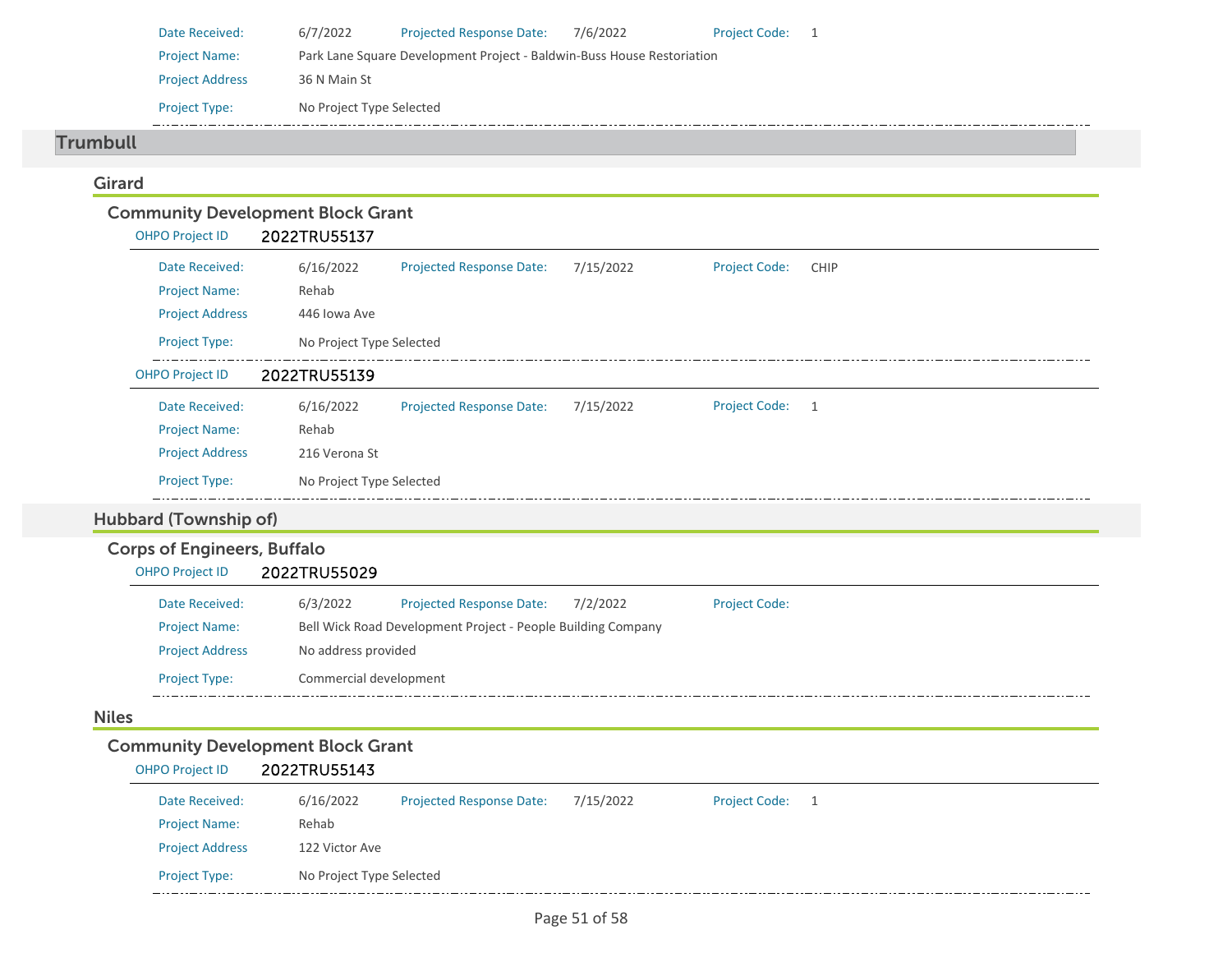| <b>Community Development Block Grant</b>                                                                                                                          |                                                       |           |                 |  |
|-------------------------------------------------------------------------------------------------------------------------------------------------------------------|-------------------------------------------------------|-----------|-----------------|--|
| <b>OHPO Project ID</b>                                                                                                                                            | 2022TRU55152                                          |           |                 |  |
| Date Received:                                                                                                                                                    | 6/20/2022<br><b>Projected Response Date:</b>          | 7/19/2022 | Project Code: 1 |  |
| <b>Project Name:</b>                                                                                                                                              | Heaton Chute Sanitary Sewer Project                   |           |                 |  |
| <b>Project Address</b>                                                                                                                                            | No address provided                                   |           |                 |  |
| Project Type:                                                                                                                                                     | No Project Type Selected                              |           |                 |  |
| <b>West Farmington</b>                                                                                                                                            |                                                       |           |                 |  |
| <b>Community Development Block Grant</b>                                                                                                                          |                                                       |           |                 |  |
| <b>OHPO Project ID</b>                                                                                                                                            | 2022TRU54539                                          |           |                 |  |
| Date Received:                                                                                                                                                    | 6/7/2022<br><b>Projected Response Date:</b>           | 7/6/2022  | Project Code: 1 |  |
| <b>Project Name:</b>                                                                                                                                              | Sanitary Sewer Connections Activity Project           |           |                 |  |
| <b>Project Address</b>                                                                                                                                            | No address provided                                   |           |                 |  |
|                                                                                                                                                                   |                                                       |           |                 |  |
| Project Type:                                                                                                                                                     | Wastewater treatment plants or lines                  |           |                 |  |
|                                                                                                                                                                   |                                                       |           |                 |  |
| <b>OHPO Project ID</b>                                                                                                                                            | 2022TUS55017                                          |           |                 |  |
| Date Received:                                                                                                                                                    | 6/2/2022<br><b>Projected Response Date:</b>           | 7/1/2022  | Project Code: 1 |  |
| <b>Project Name:</b>                                                                                                                                              | Rehab                                                 |           |                 |  |
| <b>Project Address</b><br><b>Project Type:</b>                                                                                                                    | 724 2nd St NW<br>Lead Hazard Abatement Rehabilitation |           |                 |  |
|                                                                                                                                                                   |                                                       |           |                 |  |
|                                                                                                                                                                   |                                                       |           |                 |  |
| <b>OHPO Project ID</b>                                                                                                                                            | 2011TUS16047                                          |           |                 |  |
| Date Received:                                                                                                                                                    | 6/7/2022<br><b>Projected Response Date:</b>           | 7/6/2022  | Project Code: 1 |  |
| <b>Tuscarawas</b><br><b>New Philadelphia</b><br><b>Community Development Block Grant</b><br>Zoar<br><b>Corps of Engineers, Huntington</b><br><b>Project Name:</b> | Zoar Levee & Diversion Dam                            |           |                 |  |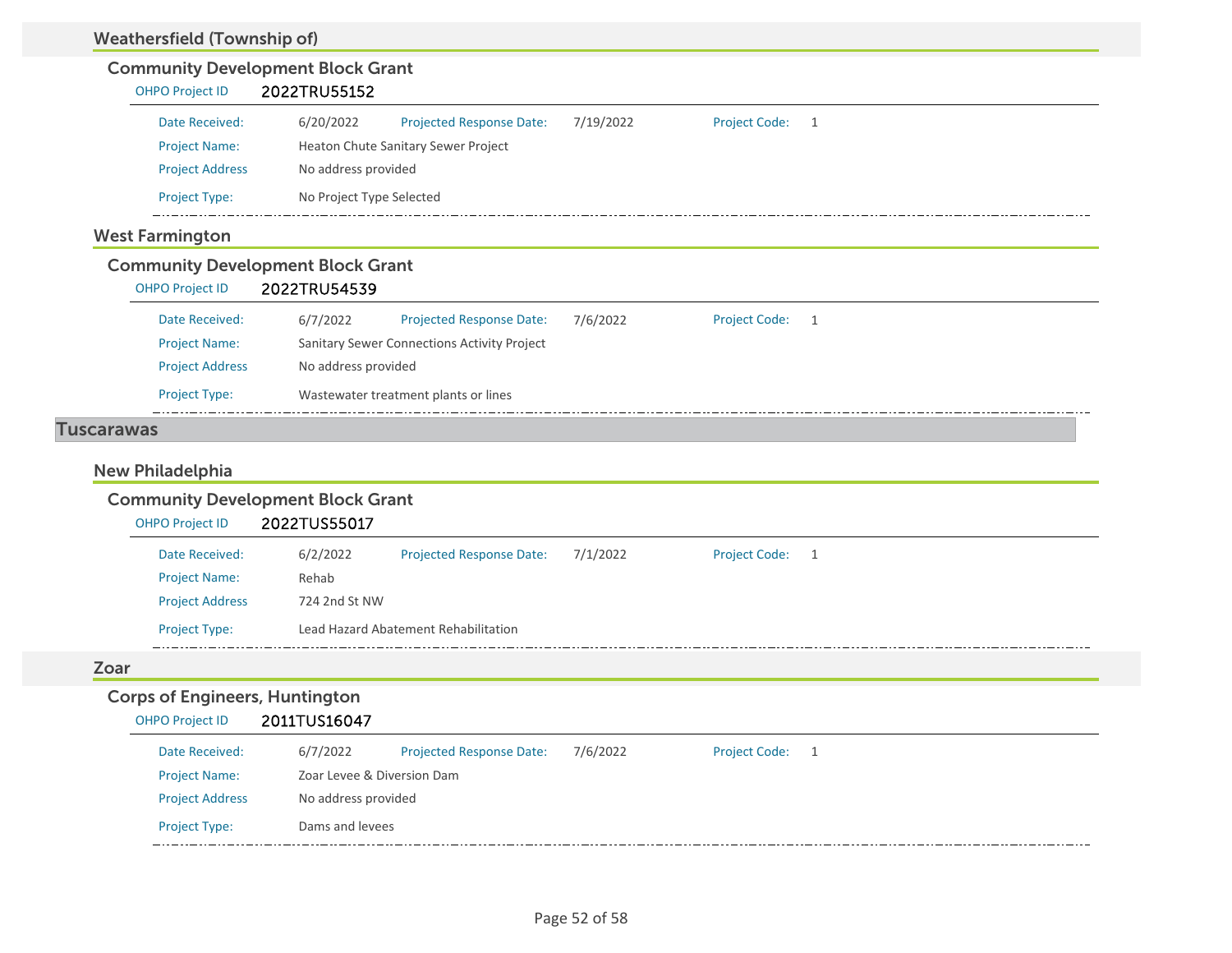| Date Received:         | 6/8/2022                   | <b>Projected Response Date:</b> | 7/7/2022 | <b>Project Code:</b> |  |  |
|------------------------|----------------------------|---------------------------------|----------|----------------------|--|--|
| <b>Project Name:</b>   | Zoar Levee & Diversion Dam |                                 |          |                      |  |  |
| <b>Project Address</b> | No address provided        |                                 |          |                      |  |  |
| <b>Project Type:</b>   | No Project Type Selected   |                                 |          |                      |  |  |

#### Union

### Marysville

### Ohio Environmental Protection Agency

| Date Received:         | 6/7/2022               | <b>Projected Response Date:</b> | 7/6/2022 | <b>Project Code:</b> | 227819W |
|------------------------|------------------------|---------------------------------|----------|----------------------|---------|
| <b>Project Name:</b>   | <b>Project Sierra</b>  |                                 |          |                      |         |
| <b>Project Address</b> | No address provided    |                                 |          |                      |         |
| <b>Project Type:</b>   | Commercial development |                                 |          |                      |         |
| Date Received:         | 6/8/2022               | <b>Projected Response Date:</b> | 7/7/2022 | <b>Project Code:</b> | 227819W |
| <b>Project Name:</b>   | <b>Project Sierra</b>  |                                 |          |                      |         |
| <b>Project Address</b> | No address provided    |                                 |          |                      |         |
| <b>Project Type:</b>   | Commercial development |                                 |          |                      |         |

### Vinton

### Zaleski

### Federal Emergency Management Agency

| <b>OHPO Project ID</b> | 2022VIN53944             |                                 |          |                      |     |
|------------------------|--------------------------|---------------------------------|----------|----------------------|-----|
| Date Received:         | 6/10/2022                | <b>Projected Response Date:</b> | 7/9/2022 | <b>Project Code:</b> | - 1 |
| <b>Project Name:</b>   | Siren Project - DR4507   |                                 |          |                      |     |
| <b>Project Address</b> | No address provided      |                                 |          |                      |     |
| <b>Project Type:</b>   | No Project Type Selected |                                 |          |                      |     |
|                        |                          |                                 |          |                      |     |

#### Warren

#### 1

Corps of Engineers, Huntington

OHPO Project ID 2021WAR50421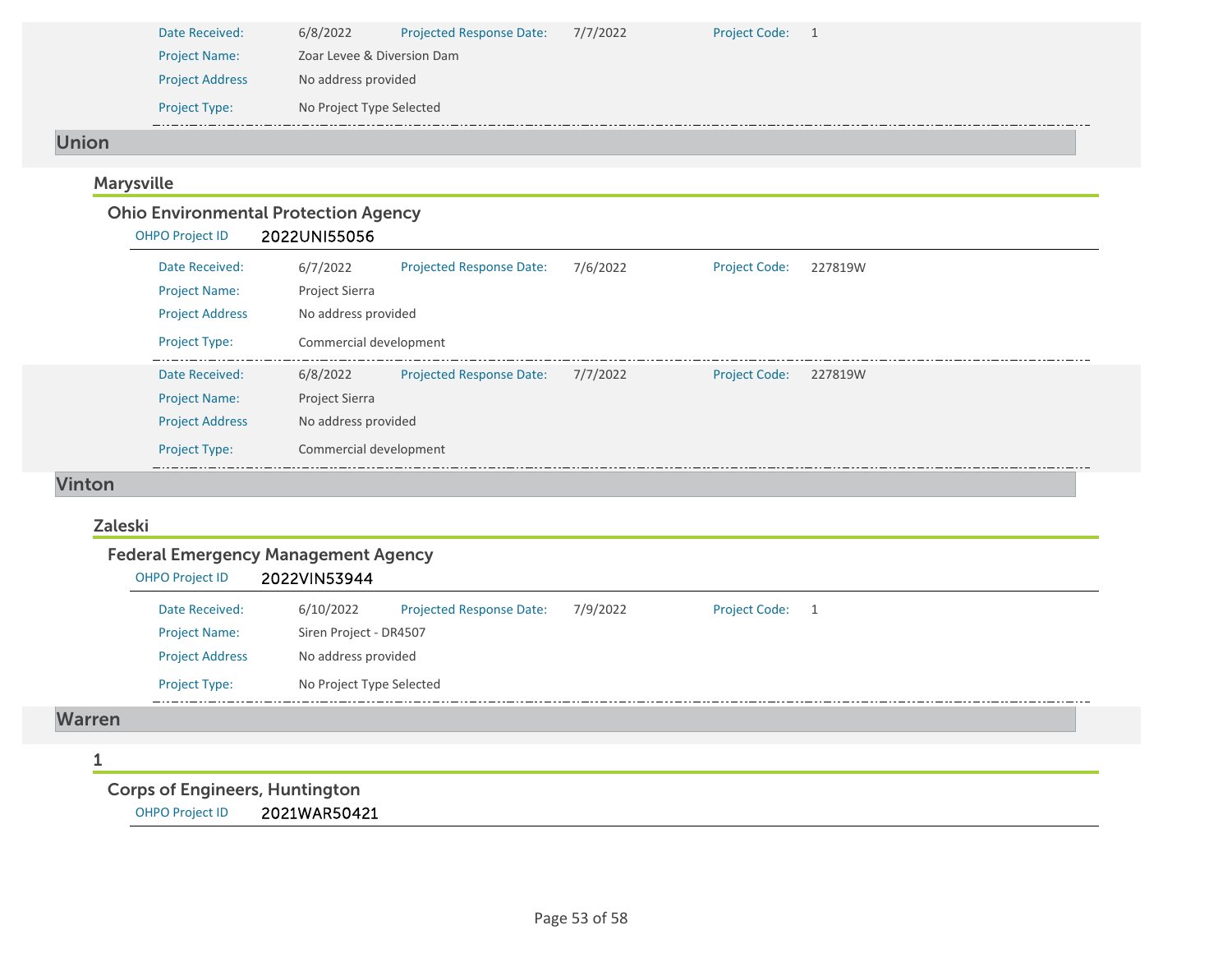| Date Received:                        | 6/13/2022<br>Projected Response Date:<br>7/12/2022<br><b>Project Code:</b><br>Duke Energy               |  |  |  |  |  |  |
|---------------------------------------|---------------------------------------------------------------------------------------------------------|--|--|--|--|--|--|
| <b>Project Name:</b>                  | Duke Energy Maineville to Morrow Loop Line C231 Project<br>No address provided                          |  |  |  |  |  |  |
| <b>Project Address</b>                |                                                                                                         |  |  |  |  |  |  |
| Project Type:                         | No Project Type Selected                                                                                |  |  |  |  |  |  |
| <b>Corps of Engineers, Louisville</b> |                                                                                                         |  |  |  |  |  |  |
| <b>OHPO Project ID</b>                | 2022WAR54998                                                                                            |  |  |  |  |  |  |
| Date Received:                        | 6/1/2022<br>Projected Response Date:<br>6/30/2022<br><b>Project Code:</b><br>1                          |  |  |  |  |  |  |
| <b>Project Name:</b>                  | Caesar Creek Lake Dam Waterline Replacement and Langore Memorial Dog Park Project                       |  |  |  |  |  |  |
| <b>Project Address</b>                | No address provided                                                                                     |  |  |  |  |  |  |
| Project Type:                         | No Project Type Selected                                                                                |  |  |  |  |  |  |
|                                       | <b>Federal Energy Regulatory Commission</b>                                                             |  |  |  |  |  |  |
| <b>OHPO Project ID</b>                | 2022WAR55035                                                                                            |  |  |  |  |  |  |
| Date Received:                        | <b>Texas Eastern</b><br>6/3/2022<br><b>Projected Response Date:</b><br>7/2/2022<br><b>Project Code:</b> |  |  |  |  |  |  |
| <b>Project Name:</b>                  | CE-21-17767 OH MP 2.92 Anomaly Investigation Project                                                    |  |  |  |  |  |  |
| <b>Project Address</b>                | No address provided                                                                                     |  |  |  |  |  |  |
| Project Type:                         | Gas transmission projects, inc. compressor stations                                                     |  |  |  |  |  |  |
| 2625 Union Rd and 2705 Union Rd       |                                                                                                         |  |  |  |  |  |  |
| <b>Agency Unknown or Unspecified</b>  |                                                                                                         |  |  |  |  |  |  |
| <b>OHPO Project ID</b>                | 2022WAR54394                                                                                            |  |  |  |  |  |  |
|                                       |                                                                                                         |  |  |  |  |  |  |
| Date Received:                        | 6/20/2022<br><b>Projected Response Date:</b><br>7/19/2022<br><b>Project Code:</b><br>1                  |  |  |  |  |  |  |
| <b>Project Name:</b>                  | Hendrickson Farm Industrial Development                                                                 |  |  |  |  |  |  |
| <b>Project Address</b>                | No address provided                                                                                     |  |  |  |  |  |  |
| <b>Project Type:</b>                  | No Project Type Selected                                                                                |  |  |  |  |  |  |
| Oregonia                              |                                                                                                         |  |  |  |  |  |  |
|                                       |                                                                                                         |  |  |  |  |  |  |
| <b>OHPO Project ID</b>                | 2022WAR55153                                                                                            |  |  |  |  |  |  |
| Date Received:                        | 6/17/2022<br>7/16/2022<br><b>Projected Response Date:</b><br>Project Code: 1                            |  |  |  |  |  |  |
| <b>Project Name:</b>                  | Warren 42 Line Relocation Project                                                                       |  |  |  |  |  |  |
| <b>Project Address</b>                | No address provided                                                                                     |  |  |  |  |  |  |

Washington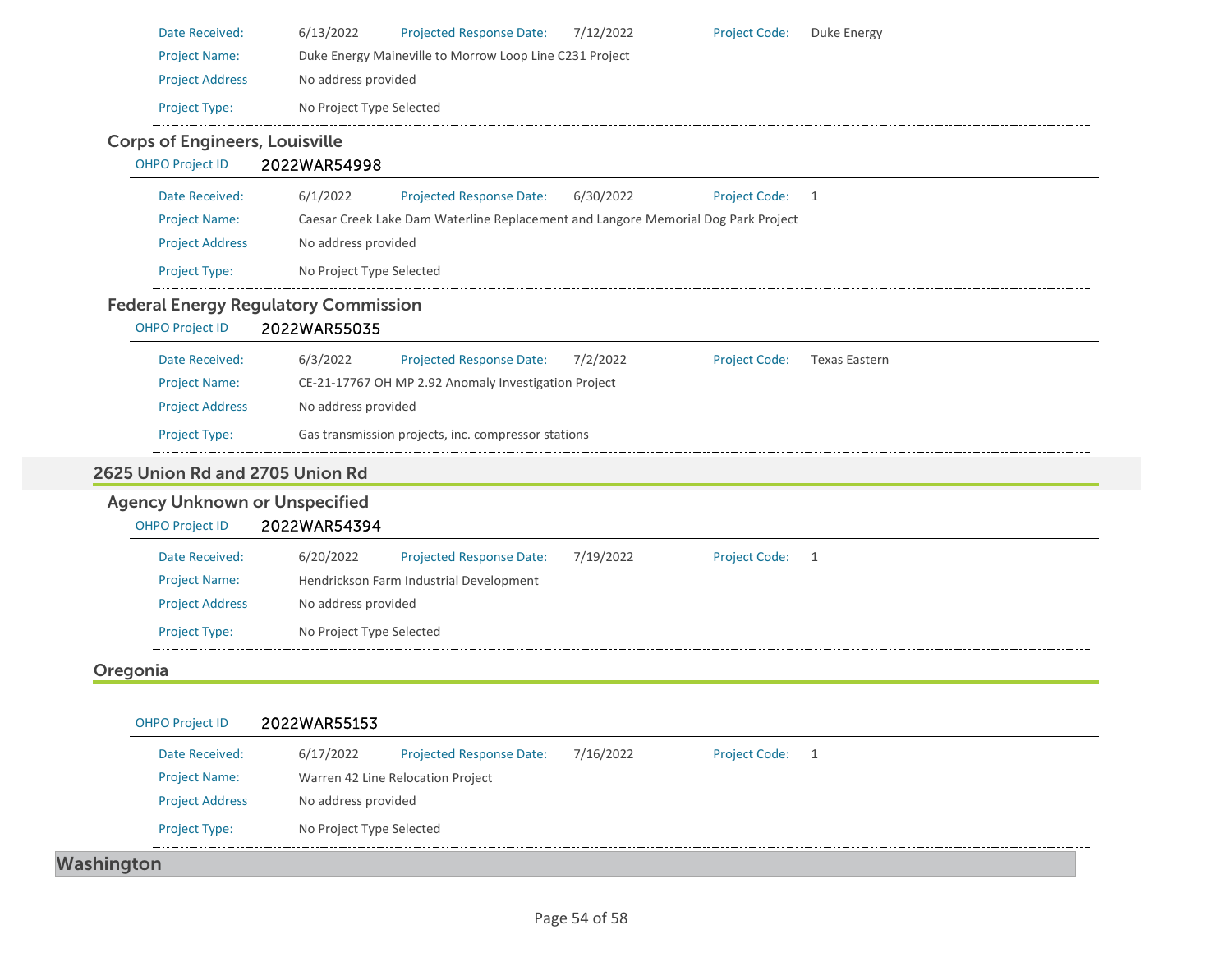| <b>OHPO Project ID</b>                | <b>Community Development Block Grant</b><br>2022WAS55140                                            |
|---------------------------------------|-----------------------------------------------------------------------------------------------------|
| Date Received:                        | 6/16/2022<br>7/15/2022<br><b>Projected Response Date:</b><br><b>Project Code:</b><br>$\overline{1}$ |
| <b>Project Name:</b>                  | Waterline Replacement Project                                                                       |
| <b>Project Address</b>                | No address provided                                                                                 |
| Project Type:                         | No Project Type Selected                                                                            |
| <b>Lower Salem</b>                    |                                                                                                     |
|                                       | <b>Community Development Block Grant</b>                                                            |
| <b>OHPO Project ID</b>                | 2022WAS55044                                                                                        |
| Date Received:                        | <b>Project Code:</b><br>6/6/2022<br><b>Projected Response Date:</b><br>7/5/2022<br>$\overline{1}$   |
| <b>Project Name:</b>                  | Rehab                                                                                               |
| <b>Project Address</b>                | 11565 SR 821                                                                                        |
| Project Type:                         | Housing rehabilitation, single-family units                                                         |
|                                       |                                                                                                     |
| <b>Marietta</b>                       |                                                                                                     |
| <b>Ohio History Connection</b>        |                                                                                                     |
| <b>OHPO Project ID</b>                | 2022WAS54585                                                                                        |
| Date Received:                        | 6/3/2022<br>Projected Response Date:<br>6/10/2022<br><b>Project Code:</b><br>$\overline{1}$         |
| <b>Project Name:</b>                  | Ohio River Museum Demo                                                                              |
| <b>Project Address</b>                | 601 Front St                                                                                        |
| Project Type:                         | Demolition ("Blight Removal")                                                                       |
| <b>Newport (Township of)</b>          |                                                                                                     |
| <b>Corps of Engineers, Huntington</b> |                                                                                                     |
| <b>OHPO Project ID</b>                | 2005WAS25426                                                                                        |
| Date Received:                        | 6/2/2022<br>Projected Response Date:<br>7/1/2022<br><b>Project Code:</b><br>$\overline{1}$          |
| <b>Project Name:</b>                  | <b>Barker House</b>                                                                                 |
| <b>Project Address</b>                | SR <sub>7</sub>                                                                                     |
| Project Type:                         | No Project Type Selected                                                                            |
|                                       |                                                                                                     |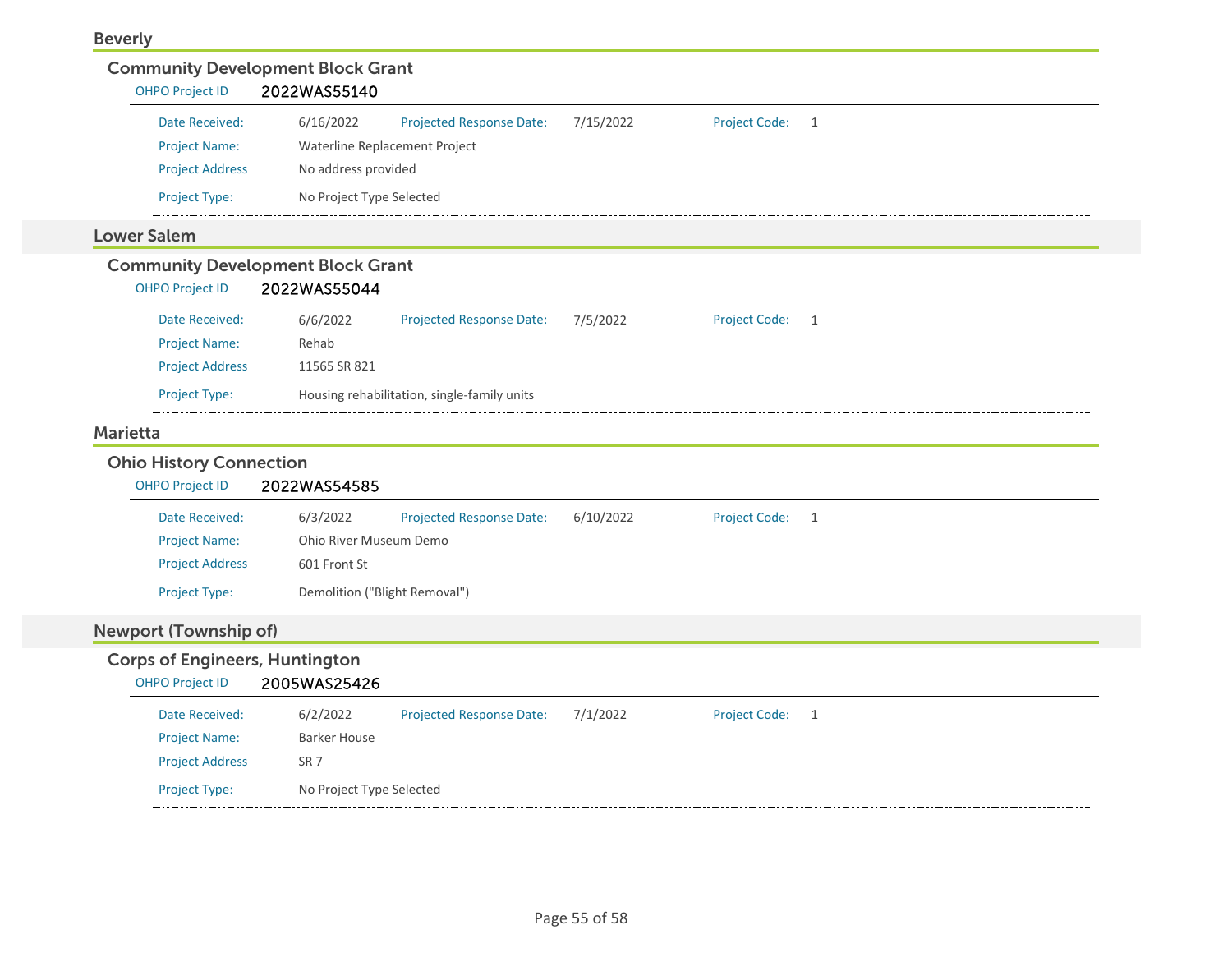|              | Date Received:         | 6/2/2022                 | Projected Response Date:        | 7/1/2022 | Project Code: 1 |  |
|--------------|------------------------|--------------------------|---------------------------------|----------|-----------------|--|
|              | <b>Project Name:</b>   | <b>Barker House</b>      |                                 |          |                 |  |
|              | <b>Project Address</b> | No address provided      |                                 |          |                 |  |
|              | <b>Project Type:</b>   | No Project Type Selected |                                 |          |                 |  |
|              | Date Received:         | 6/9/2022                 | <b>Projected Response Date:</b> | 7/8/2022 | Project Code: 1 |  |
|              | <b>Project Name:</b>   | <b>Barker House</b>      |                                 |          |                 |  |
|              | <b>Project Address</b> | SR <sub>7</sub>          |                                 |          |                 |  |
|              | <b>Project Type:</b>   | No Project Type Selected |                                 |          |                 |  |
| <b>Wayne</b> |                        |                          |                                 |          |                 |  |

### Franklin (Township of)

### Ohio Power Siting Board

| <b>OHPO Project ID</b>            | 2022WAY55149             |                                 |           |                      |     |
|-----------------------------------|--------------------------|---------------------------------|-----------|----------------------|-----|
| Date Received:                    | 6/15/2022                | <b>Projected Response Date:</b> | 7/14/2022 | <b>Project Code:</b> | AEP |
| <b>Project Name:</b>              | Rufener Switch Project   |                                 |           |                      |     |
| <b>Project Address</b>            | No address provided      |                                 |           |                      |     |
| <b>Project Type:</b>              | No Project Type Selected |                                 |           |                      |     |
| $11.00 \times 10.11 \times 10.01$ |                          |                                 |           |                      |     |

### WEST VIRGINIA

#### 1

| <b>Other Agency - State</b> |                     |                                                                         |           |                      |              |  |
|-----------------------------|---------------------|-------------------------------------------------------------------------|-----------|----------------------|--------------|--|
| <b>OHPO Project ID</b>      | 2022XWV55103        |                                                                         |           |                      |              |  |
| Date Received:              | 6/13/2022           | <b>Projected Response Date:</b>                                         | 7/12/2022 | <b>Project Code:</b> | <b>WVDOT</b> |  |
| <b>Project Name:</b>        |                     | Huntington PATH Pedestrian Bridge (U306-HUN/TI-19.02 & FLAP-2017(209)D) |           |                      |              |  |
| <b>Project Address</b>      | No address provided |                                                                         |           |                      |              |  |
| <b>Project Type:</b>        |                     | Other transportation development (e.g. sidewalks, bike paths)           |           |                      |              |  |
|                             |                     |                                                                         |           |                      |              |  |

#### Williams

### Bryan

Federal Railroad Administration

OHPO Project ID 2022WIL55070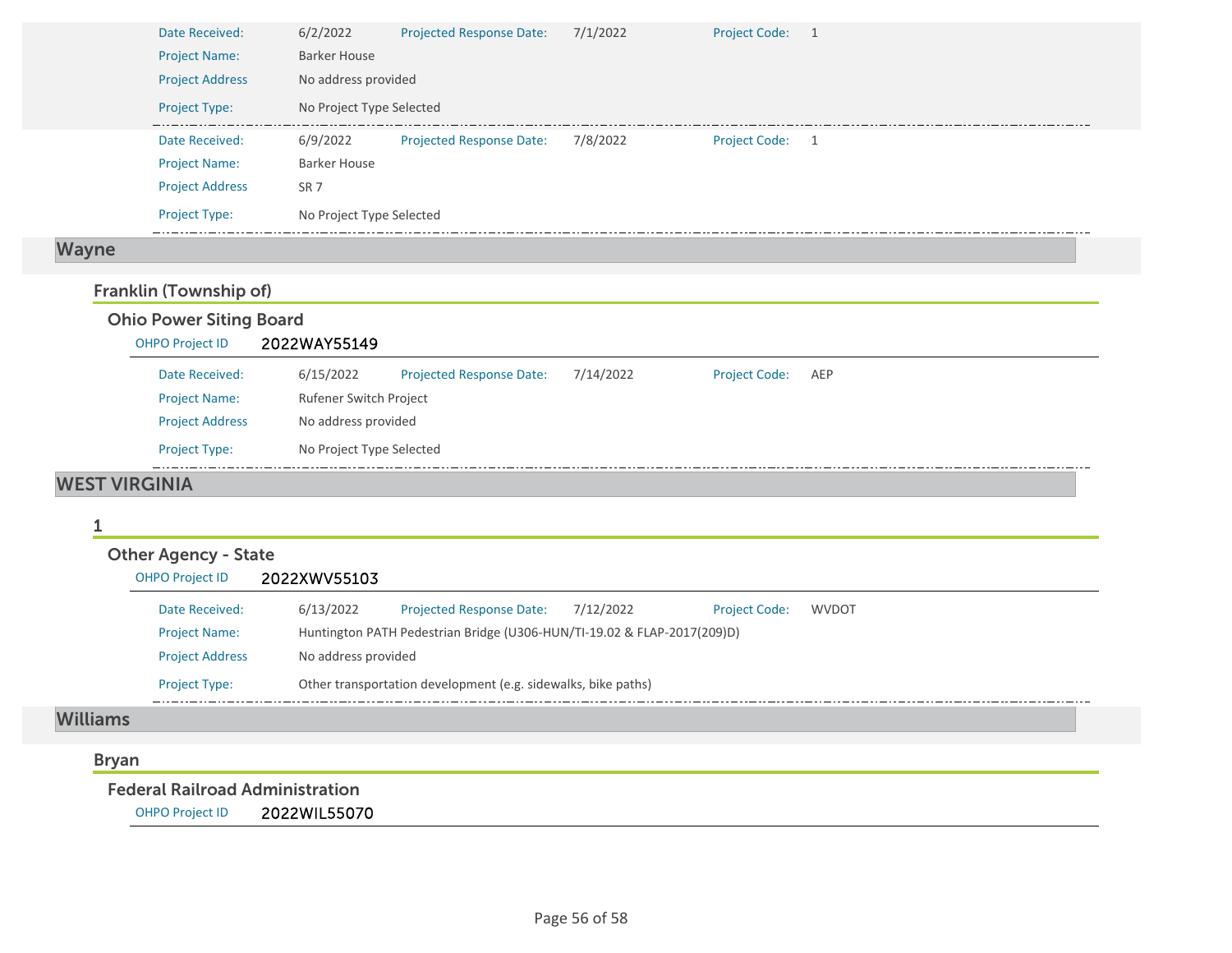|                      | Date Received:         | 6/8/2022                                                            | Projected Response Date:                  | 7/7/2022 | <b>Project Code:</b> |     |  |  |  |  |
|----------------------|------------------------|---------------------------------------------------------------------|-------------------------------------------|----------|----------------------|-----|--|--|--|--|
| <b>Project Name:</b> |                        |                                                                     | <b>Amtrak Station ADA Improvements</b>    |          |                      |     |  |  |  |  |
|                      | <b>Project Address</b> |                                                                     | Paige St and Lynn St                      |          |                      |     |  |  |  |  |
|                      | <b>Project Type:</b>   | No Project Type Selected                                            |                                           |          |                      |     |  |  |  |  |
|                      | <b>OHPO Project ID</b> | <b>Health Resources and Services Administration</b><br>2022WIL55014 |                                           |          |                      |     |  |  |  |  |
|                      | Date Received:         | 6/2/2022                                                            | Projected Response Date:                  | 7/1/2022 | <b>Project Code:</b> | - 1 |  |  |  |  |
|                      | <b>Project Name:</b>   |                                                                     | Williams County Health Department Project |          |                      |     |  |  |  |  |
|                      | <b>Project Address</b> | No address provided                                                 |                                           |          |                      |     |  |  |  |  |

#### Wood

### Bowling Green

| <b>Community Development Block Grant</b> |              |                                             |           |                      |      |  |  |  |
|------------------------------------------|--------------|---------------------------------------------|-----------|----------------------|------|--|--|--|
| <b>OHPO Project ID</b>                   | 2022WOO55079 |                                             |           |                      |      |  |  |  |
| Date Received:                           | 6/9/2022     | <b>Projected Response Date:</b>             | 6/16/2022 | <b>Project Code:</b> | ARPA |  |  |  |
| <b>Project Name:</b>                     | Rehab        |                                             |           |                      |      |  |  |  |
| <b>Project Address</b>                   | 1019 Lyn Rd  |                                             |           |                      |      |  |  |  |
| <b>Project Type:</b>                     |              | Housing rehabilitation, single-family units |           |                      |      |  |  |  |

## Middleton (Township of)

### Federal Emergency Management Agency

Project Type: Commercial development

OHPO Project ID 2022WOO53951

| Date Received:         | 6/10/2022                | <b>Projected Response Date:</b> | 7/9/2022 | <b>Project Code:</b> |  |  |
|------------------------|--------------------------|---------------------------------|----------|----------------------|--|--|
| <b>Project Name:</b>   | Sirens Project - DR4507  |                                 |          |                      |  |  |
| <b>Project Address</b> | No address provided      |                                 |          |                      |  |  |
| <b>Project Type:</b>   | No Project Type Selected |                                 |          |                      |  |  |
|                        |                          |                                 |          |                      |  |  |

### Rossford

Information/inquiry from public prior to project submission

OHPO Project ID 2021WOO51251